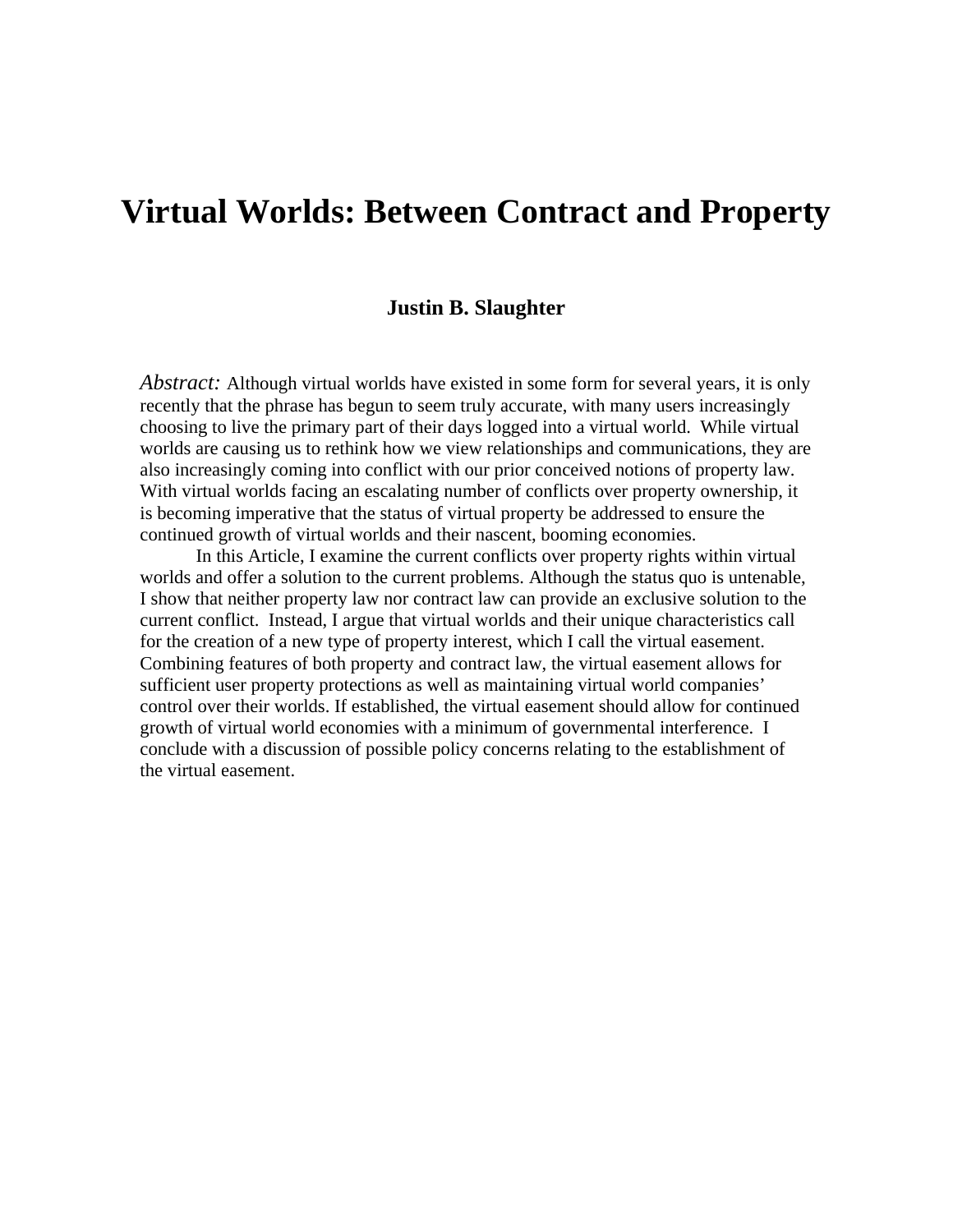# **Table of Contents**

| III. Flawed Solutions—Contract and Property Applied to Virtual Worlds  35 |  |
|---------------------------------------------------------------------------|--|
|                                                                           |  |
|                                                                           |  |
|                                                                           |  |
|                                                                           |  |
|                                                                           |  |
|                                                                           |  |
|                                                                           |  |
|                                                                           |  |
|                                                                           |  |
|                                                                           |  |
|                                                                           |  |
|                                                                           |  |
|                                                                           |  |
|                                                                           |  |
|                                                                           |  |
|                                                                           |  |
|                                                                           |  |
|                                                                           |  |
|                                                                           |  |
|                                                                           |  |
|                                                                           |  |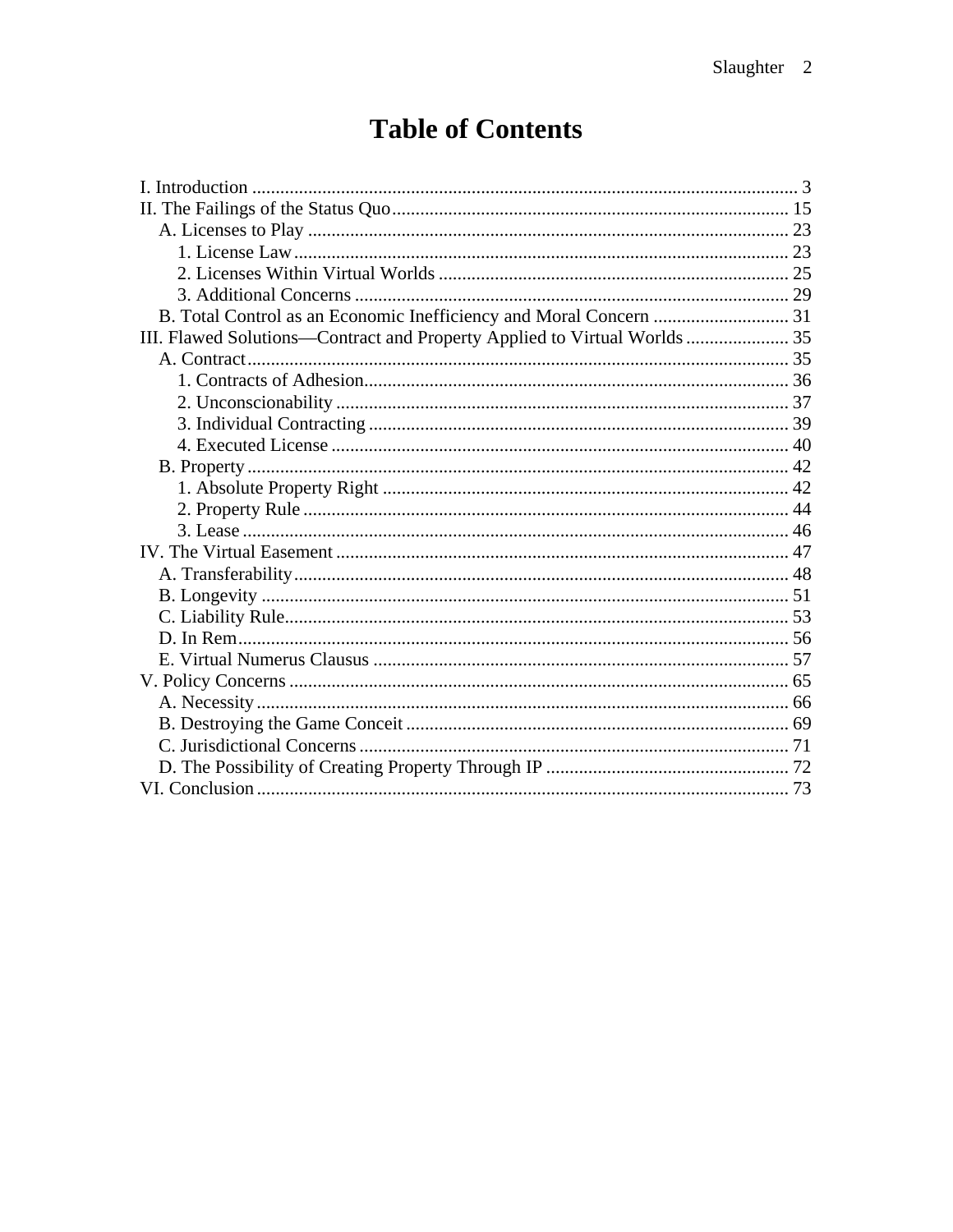## **I. Introduction**

 At the end of April, 2006, Marc Bragg won a tract of land called Taessot in an auction.<sup>1</sup> Shortly after learning that he had won the property, however, the previous owner informed him that there had been a procedural error during the auction. As a result, the sale was void, and the money Bragg had transferred to the owner was supposed to be returned.<sup>2</sup> Yet, after several weeks, not only had Bragg not received his promised refund, but the prior owner had allegedly converted other pieces property that Bragg owned, including money, other tracts of land, and even Bragg's small fireworks business.<sup>3</sup> Worse, the prior owner then auctioned off the confiscated property to "the highest bidder."<sup>4</sup> Understandably, Bragg responded to this by filing suit against Taessot's prior owner for conversion, breach of contract, and unjust enrichment.<sup>5</sup> Although such events come across as entirely ordinary, there is one fact that makes Bragg's case quite unique.

None of Bragg's property actually exists.<sup>6</sup>

Rather, to be more specific, all of his property is virtual property,<sup>7</sup> existing in the virtual world Second Life.<sup>8</sup>

<sup>&</sup>lt;sup>1</sup> Complaint at 20, Bragg v. Linden Research, Inc., No. 06-08711 (Pa. Chester County Ct. Com. Pl. Oct. 6, 2006), http://lawy-ers.com/BraggvLinden\_Complaint.pdf.<br>
<sup>2</sup> Id. at 20-21.

<sup>&</sup>lt;sup>3</sup> *Id.* <br><sup>4</sup> *Id.* at 22. <sup>5</sup> *Id.* at 39, 42, 43.

Kathleen Craig, *Second Life Land Deal Goes Sour*, WIRED, May 18, 2006, *available at* http://www.wired.com/news/culture/0,70909-0.html; Tateru Nino, Bragg vs. Linden Lab—The Story so Far, Second Life Insider, Jan. 27, 2007, SECOND LIFE INSIDER,

http://www.secondlifeinsider.com/2007/01/27/bragg-vs-linden-lab-the-story-so-far/.

The exact definition of virtual property remains somewhat nebulous, *see generally* F. Gregory Lastowka & Dan Hunter, *The Laws of the Virtual Worlds* 92 CAL. L. REV. 1 (2004) [hereinafter *Laws*] (discussing prior and current conceptions of virtual property), especially since all visible/accessible personal or real property within a virtual world is nothing more than code, but I believe Joshua A.T. Fairfield's definition is the most accurate currently. "This [particular] kind of code is designed to act more like land or chattel than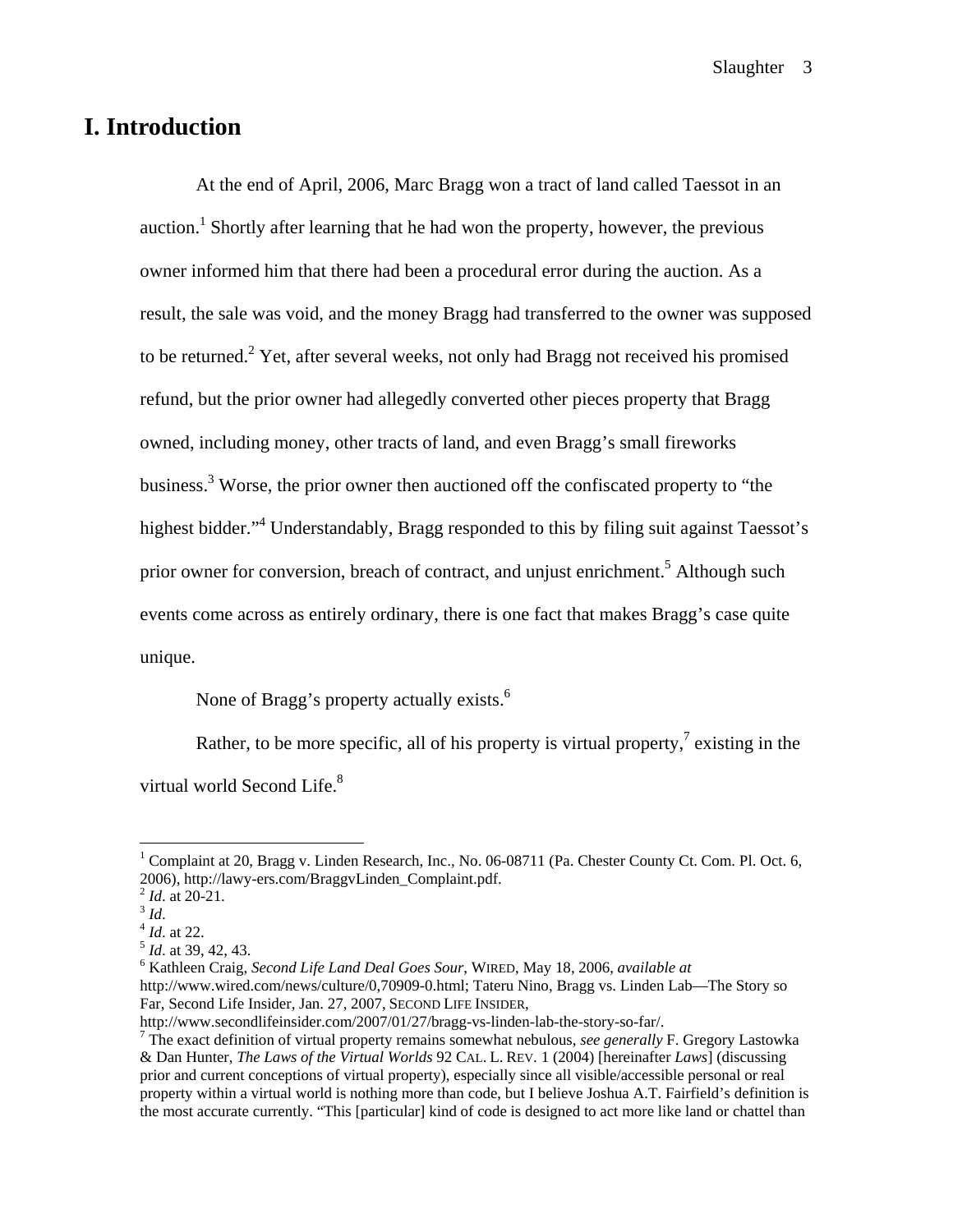Although forms of virtual worlds<sup>9</sup> have existed in some form for several years, it is only recently that the phrase has begun to seem truly accurate. An evolution of online communities like LamdaMOO $^{10}$  and Habitat,  $^{11}$  virtual worlds became particularly visible to the general world with the advent of Massively Multiplayer Online Role-Playing Games (MMORPGs) in the mid-to-late  $1990s$ .<sup>12</sup> These virtual worlds, many of which were based on fantasy or science fiction, $13$  exploded in population over the following years, with some virtual worlds possessing hundreds of thousands or even millions of

ideas. It pervades the internet and comprises many of the most important online resources. Often this kind of code makes up the structural components of the internet itself. Domain names, URLs (uniform resource locators), websites, email accounts, and entire virtual worlds are all examples of this . . . type of code. They are rivalrous. If one person owns and controls them, others do not. They are persistent. Unlike the software on your computer, they do not go away when you turn your computer off. And they are interconnected. Other people can interact with them. This kind of code I term "virtual property." Joshua A.T. Fairfield, *Virtual Property*, 85 B.U. L. Rev. 1047, 1049-50 (2005) (internal citations omitted). 8

SECOND LIFE, http://secondlife.com/; *see also* What Is Second Life?, http://secondlife.com/whatis/ (last visited Jul. 18, 2007) (discussing the structure, size, and economics of the world); What Is There?, http://www.there.com/help.html (last visited Jul. 18, 2007) (describing the mechanics of another virtual world, There.com).

<sup>9</sup> Again, while the term virtual world is somewhat imprecise, see Edward Castronova, *The Right to Play*, *in* THE STATE OF PLAY: LAW, GAMES, AND VIRTUAL WORLDS 68, 71-73 (Jack M. Balkin & Beth Simone Noveck, eds., 2006) [hereinafter *Right to Play*] (describing some aspects of virtual worlds, or, as he calls them, synthetic worlds), I take the term to apply to any persistent, online environment with internal structures, defined boundaries, communication between players, and the ability for a user to 'possess' or control virtual property. Notably, this is a narrower definition than many people use, see F. Gregory Lastowka & Dan Hunter, *Virtual Worlds: A Primer*, *in* THE STATE OF PLAY: LAW, GAMES, AND VIRTUAL WORLDS 17 (2006) [hereinafter *Primer*], (referring to the online system LamdaMoo as a virtual world even though it is impossible for users to have possessions within the system), but I believe that there are significant difference between those systems/games/worlds that have all four attributes and those which do not. To wit, those systems/games/worlds which lack one or more of the five attributes are better defined as online communities. This paper applies only to property within virtual worlds, however.

 $10$  A particularly famous Multi-User Dungeon (MUD), LamdaMOO is a persistent online community in the form of an eternally active chat room. *See* LamdaMOO: An Introduction, http://lambdamoo.info/ (last visited Jul. 18, 2007). Notably, LamdaMOO, like many MUDs, is entirely text-based.

 $11$  A "multi-player online virtual environment" that had that visual representations of users (avatars). Chip Morningstar and F. Randall Farmer, *The Lessons of Lucasfilm's* Habitat (1991), *available at*  http://www.fudco.com/chip/lessons.html.

 $12$  Admittedly, while there may have been smaller virtual worlds in existence previously, Meridian 59, launched in 1995, was "the game that started the recent explosion of [virtual worlds]." Edward Castronova, *Virtal Worlds: A First-Hand Account of Market and Society on the Cyberian Frontier,* (Ctr for Econ. Studies & Ifo Inst. For Econ Research, Working Paper No. 618, 2001) [hereinafter *Cyberian*], *available at* http://papers.ssrn.com/sol3/papers.cfm?abstract\_id=294828. Similarly, Ultima Online, launched in 1997, was "the first commercially successfully [online] role-playing game." Brad King, *Gamers Click Home for Holidays*, WIRED, Dec. 11, 2002, *available at* http://www.wired.com/news/games/0,2101,56759,00.html. 13 *Primer*, *supra* note 9.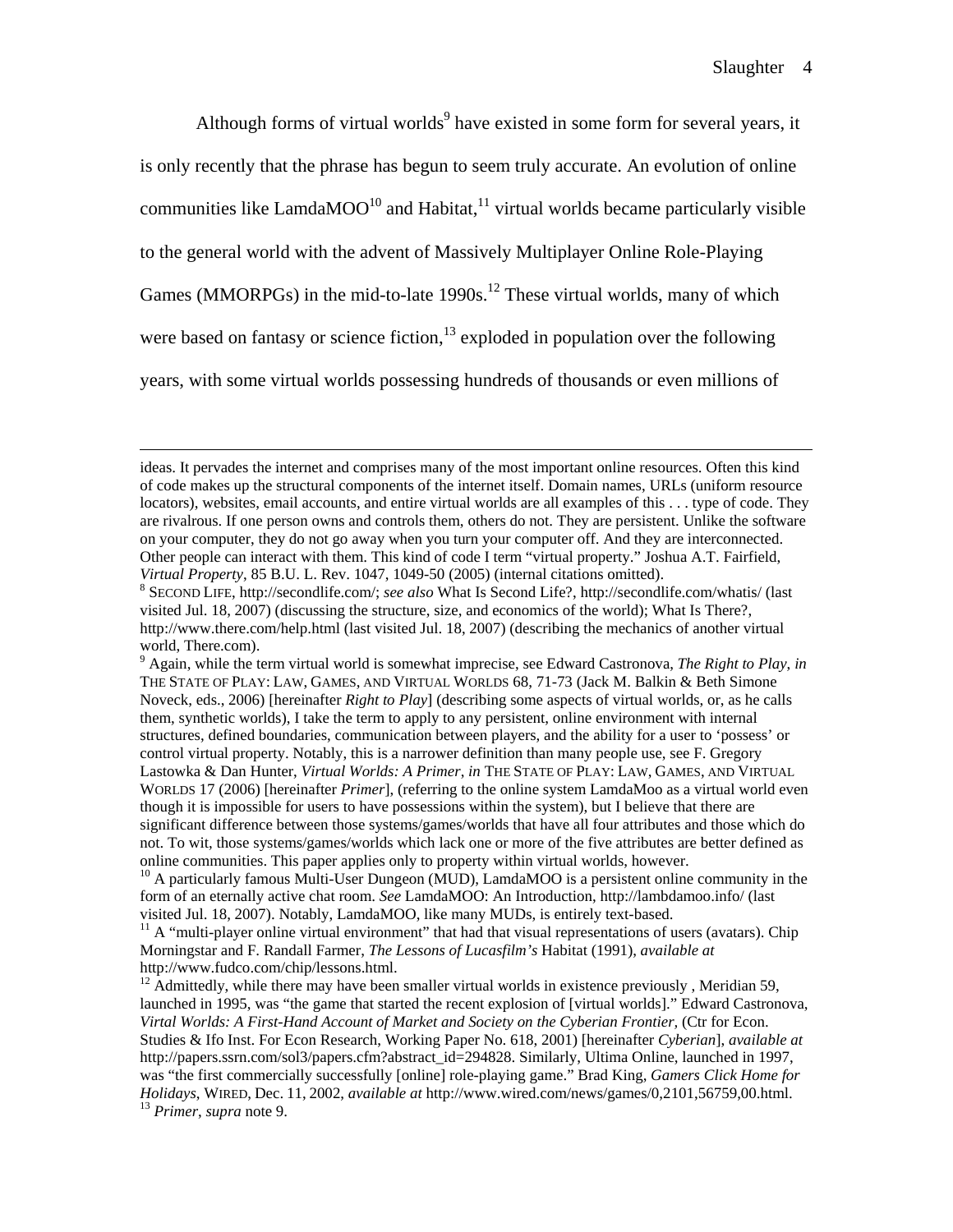subscribers.<sup>14</sup> Additionally, the variety of virtual worlds has also increased over the last several years. While many virtual worlds continue to have a fantasy or science fiction setting that largely revolves around player versus player combat <sup>15</sup> or the fulfillment of a quest,<sup>16</sup> an increasing number eschew those forms to focus primarily on social interaction.<sup>17</sup>

 Although one reason for people to become involved in a virtual world may well be escapism from the real world into a fictitious environment, it would be unfair to suggest that virtual worlds are just games.<sup>18</sup> In many cases, virtual worlds are emerging as full societies. When the company which owns a virtual world has promulgated unpopular rules and requirements that users must follow, groups of users have banded together within the world to stage protests.<sup>19</sup> Similarly, the finances of individual worlds have exploded<sup>20</sup> to the point where some not only have floating<sup>21</sup> and fixed exchange rates with the U.S. Dollar, $^{22}$  but also economic controls have been established to insure

<sup>&</sup>lt;sup>14</sup> *Id. See also* MMOGCHART.COM, http://www.mmogchart.com/ (last visited Jul. 18, 2007) (showing subscriber statistics for many MMORPGs for the last decade).<br><sup>15</sup> See, e.g., WORLD OF WARCRAFT; STAR WARS GALAXIES.

<sup>&</sup>lt;sup>16</sup> See, e.g., FINAL FANTASY XI.<br><sup>17</sup> See, e.g., THE SIMS ONLINE; THERE.COM; SECOND LIFE; see also Primer, supra note 9.<br><sup>18</sup> Darren Levin, *A Virtual Escape from Reality*, SYDNEY MORNING HERALD, Mar. 1, 2007,

http://www.smh.com.au/news/games/a-virtual-escape-from-reality/2007/02/28/1172338633058.html. <sup>19</sup> *Se*e, *e.g.*, Posting of James Grimmelmann to LawMeme, http://research.yale.edu/lawmeme/ (Sept. 21, 2003, 21:20 EST) (Discussing the "tax revolt" within Second Life that involved avatars clothing themselves in American icons, wearing shirts that said "Born Free: Taxed to Death," and the promulgation by users of "Don't Tread on Me Billboards" throughout the world).

<sup>20</sup> Ania Lichtarowicz, *Virtual Kingdom Richer than Bulgaria*, BBC NEWS, Mar, 29, 2002, http://news.bbc.co.uk/2/hi/science/nature/1899420.stm (stating that Everquest had then become the 77<sup>th</sup> richest country in the world, between Russia and Bulgaria). More recently, virtual worlds have been declared to represent more than U.S. \$1 billion total. *Who Wants to Be a Virtual Millionaire*, THE INDEPENDENT (U.K.), Mar. 24, 2007, http://news.independent.co.uk/sci\_tech/article2387853.ece. 21 LindeX: Market Data, https://secure-web9.secondlife.com/currency/market.php (last visited Jul. 18,

<sup>2007).</sup> 

 $22$  Press Release, There, Inc., There, Inc. Delivers a Brave New Online World to Consumers (Oct. 27, 2003), http://www.there.com/pr\_officialLaunch.html.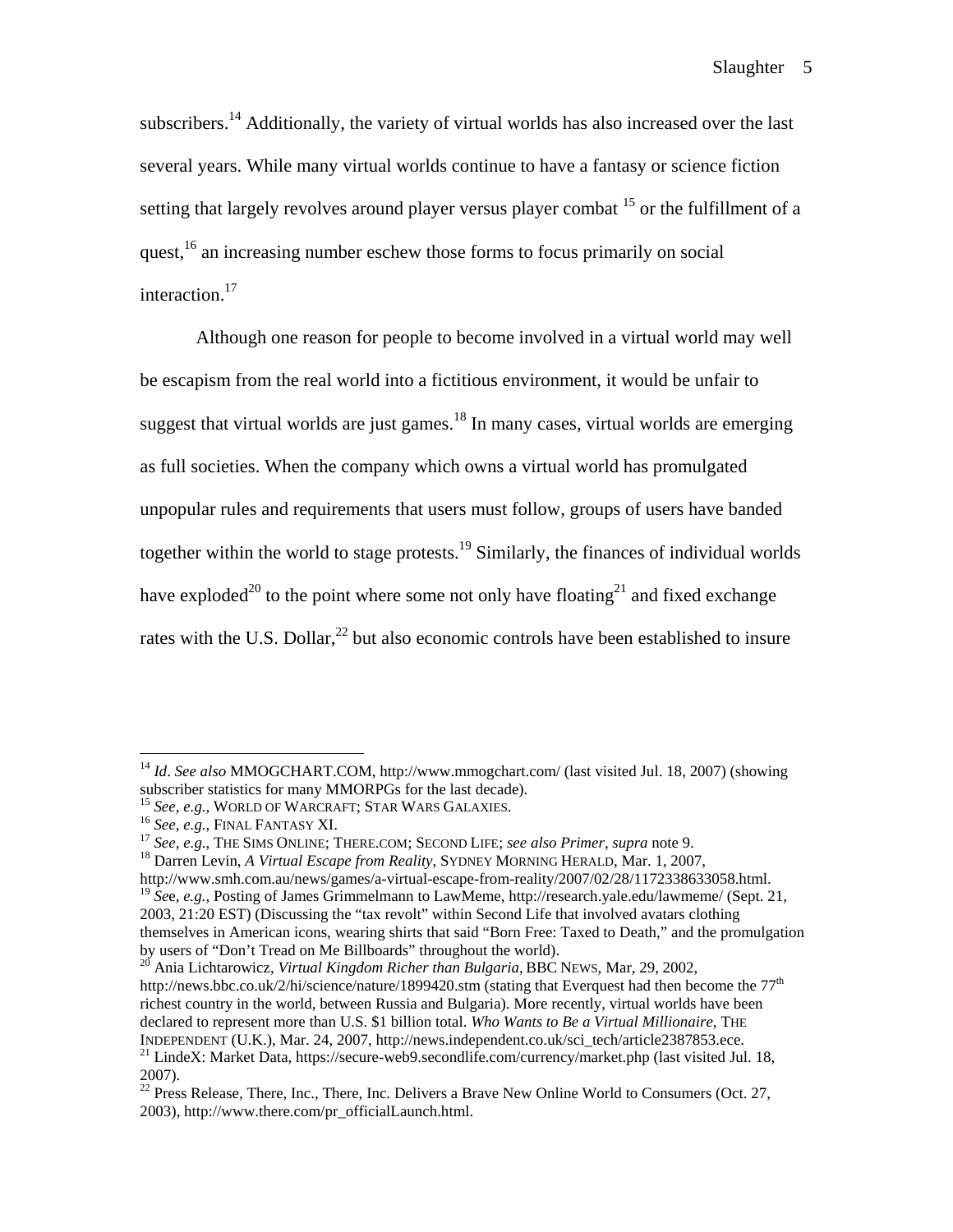the stability of the economies of individual worlds.<sup>23</sup> Such innovations have resulted in scholars studying the economics of virtual worlds.<sup>24</sup> Similarly, people have begun to spend such a large percentage of their lives within virtual worlds<sup>25</sup> that users' avatars frequently "marry" other avatars, with some of those marriages extending into our analog world.<sup>26</sup> Virtual worlds are also increasingly the site for professional and political meetings as well, with scholars and presidential candidates giving press conferences and town halls 'in-world' over the last few months.<sup>27</sup> Finally, and most importantly for the purposes of this essay, all users of virtual worlds acquire virtual property simply by entering the world, ranging from holdings as small as their avatar and the initial items/currency distributed by companies upon entering the world to real and personal virtual property holdings worth in excess of U.S.  $$1$  million.<sup>28</sup> Additionally, thanks to the increased complexity and richness of the Internet today,  $^{29}$  it has become commonplace for users to trade virtual property since, at base, all virtual property is merely code and therefore easily transferable. $^{30}$ 

 $^{23}$  LindeX: Billing and Trading Limits, https://secure-web9.secondlife.com/currency/describe-limits.php (last visited Jul. 18, 2007).

<sup>24</sup> *See, e.g*, *Cyberian*, *supra* note 12 (studying the economics of the virtual world Everquest). *See also*, Capitalism 2.0, http://randolfe.typepad.com/randolfe/ (Jan. 23, 2007) (arguing that the Second Life economy is based on a virtual real estate bubble).

<sup>25</sup> *See, e.g.*, *Laws*, *supra* note 7, at 6 (stating that the average user of Everquest spent twenty hours per week within that virtual world).<br> $^{26}$  *Id.* at 28.

<sup>&</sup>lt;sup>27</sup> See John Bringardner, *IP's Brave New World*, LAW.COM, Feb. 1, 2007,

http://www.law.com/jsp/article.jsp?id=1170237755271 (discussing 7th Circuit Judge Richard Posner attending a conference sponsored by Creative Commons within Second Life to promote his new book); Mike Miliard, *Using the Web to Stop a War*, THE PHOENIX (BOSTON), Mar. 14, 2007, *available at* http://www.thephoenix.com/article\_ektid35565.aspx (noting that former 2008 presidential candidate Mark Warner hosted a "town-hall style meeting last summer in *Second Life*"). 28 *Who Wants to Be a Virtual Millionaire*, *supra* note 20.

<sup>&</sup>lt;sup>29</sup> A development that some have dubbed Web 2.0. Tim O'Reilly, *What is Web 2.0*, O'REILLY MEDIA, Sept.

<sup>30, 2005,</sup> http://www.oreillynet.com/pub/a/oreilly/tim/news/2005/09/30/what-is-web-20.html. 30 David Nelmark, *Virtual Property: The Challenges of Regulating Intangible, Exclusionary Property Interests such as Domain Names*, 3 NW. J. TECH & INTELL. PROP. 1 (2004). Of course, as with all things on the Internet, this increased distribution comes with increased dangers. *See* MARGARET J. RADIN, INTELLECTUAL PROPERTY AND THE INTERNET 182 (2004).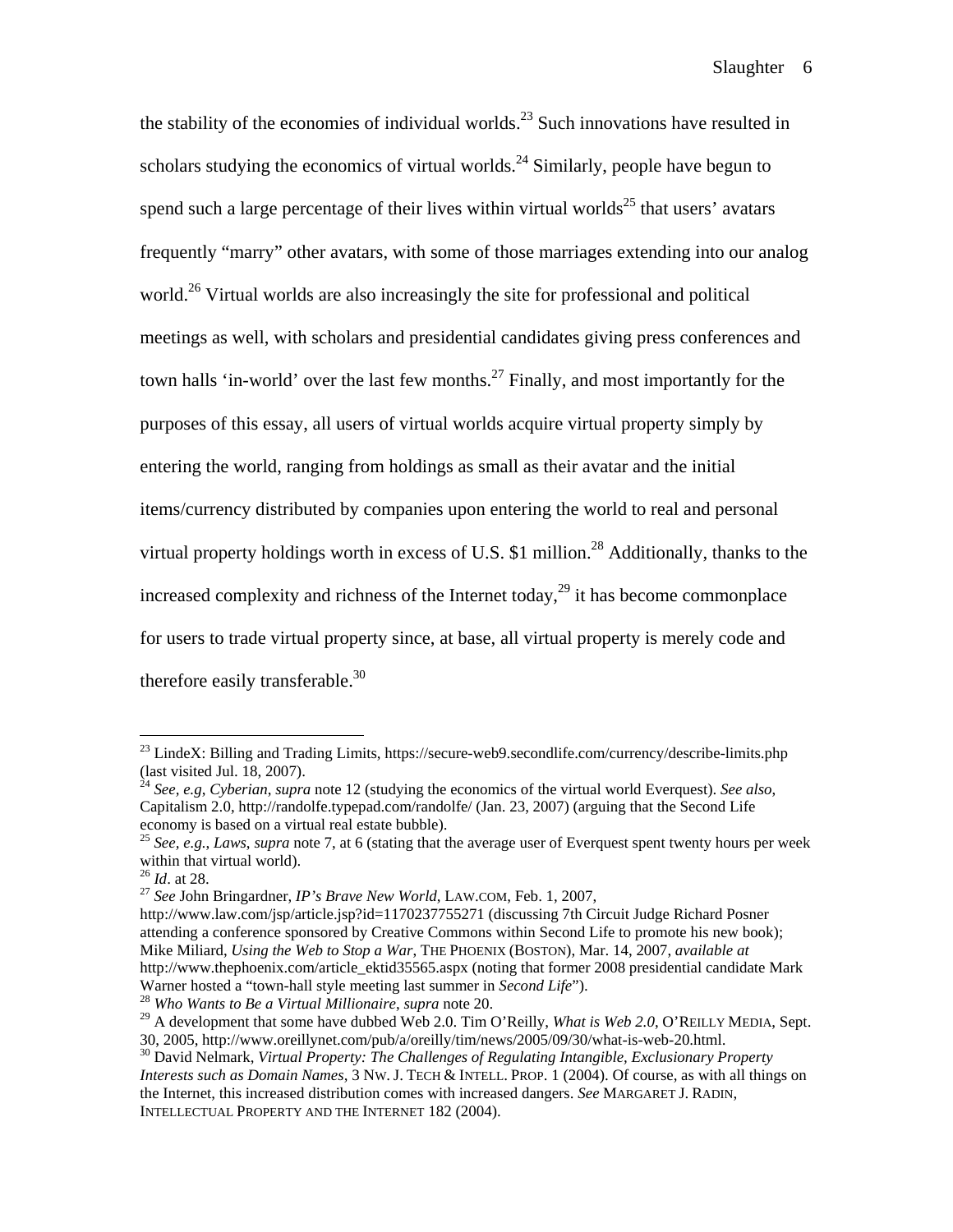Due to these innovations, however, actions within the universe of virtual worlds, $31$ can reach "far beyond local boundaries"<sup>32</sup> and impact the real world in significant ways.<sup>33</sup> As virtual worlds become increasingly commodified and users make such worlds their primary place of business, the revenues generated from trades, sales, and purchases inworld represent income that governments may regard as taxable.<sup>34</sup> Similarly, the theft of a piece of virtual property, for which a user paid some amount of real world-currency, represents the total loss of the value of that property—if the hoverboard I effectively paid U.S. \$30 for is taken from me, my total personal assets are now reduced by U.S. \$30 in both the digital and analog realms.<sup>35</sup> And of course, if a user chooses to make interacting within a virtual world her full-time job, it is not unexpected that she can exchange her virtual world currency for real world currency in such numbers as to make "playing" within a virtual world ultimately more profitable than working any number of real-world  $i$ obs.  $36$ 

 Given both their relatively recent origins and the inherent difficulties courts and legislatures have had addressing the internet and intellectual property generally,  $37$  the

 $31$  A group which might be collectively called "the Metaverse" after the virtual world discussed in Neal Stephenson's book, *Snow Crash*, which has become something of a literary touchstone for scholars of virtual worlds. *See* Jack M. Balkin & Beth Simone Noveck, *Introduction*, *in* STATE OF PLAY, *supra* note 9, at 1, 1.<br><sup>32</sup> LAWRENCE LESSIG, FREE CULTURE 9 (2004) [hereinafter FREE CULTURE].

 $^{33}$  See The Right to Play, supra note 9, at 72.<br> $^{34}$ Id. at 76. See also Cory Ondrejka, *Escaping the Gilded Cage: User-Created Content and Building the Metavers*e, *in* STATE OF PLAY, *supra* note 9, at 158, 163; Leandra Lederman, *"Stranger than Fiction": Taxing Virtual Worlds*, 82 N.Y.U. L. REV. 1620 (2007). 35 *See* F. Gregory Lastowka & Dan Hunter, *Virtual Crime*, *in* STATE OF PLAY, *supra* note 9, at 121, 126

<sup>[</sup>hereinafter *Virtual Crime*] (arguing that it is incorrect to think that the theft of virtual property has as little impact on the real world as the death of a user's character within a video game).<br><sup>36</sup> Indeed, the ability of virtual worlds to effectively 'create' value makes them one of the more fascinating

innovations of the web. *See* LAWRENCE LESSIG, CODE 12 (2006) [hereinafter CODE]. 37 *See* Caroline Humphrey & Katherine Verdery, *Introduction: Raising Questions about Property*, *in*

PROPERTY IN QUESTION 1, 9 (Caroline Humphrey and Katherine Verdery, eds. 2004) [hereinafter *Raising Questions about Property*] (noting that the fact that there is rarely scarcity present makes solving intellectual property disputes difficult); Eldred v. Ashcroft, 537 U.S. 186 (2003) (holding that it was within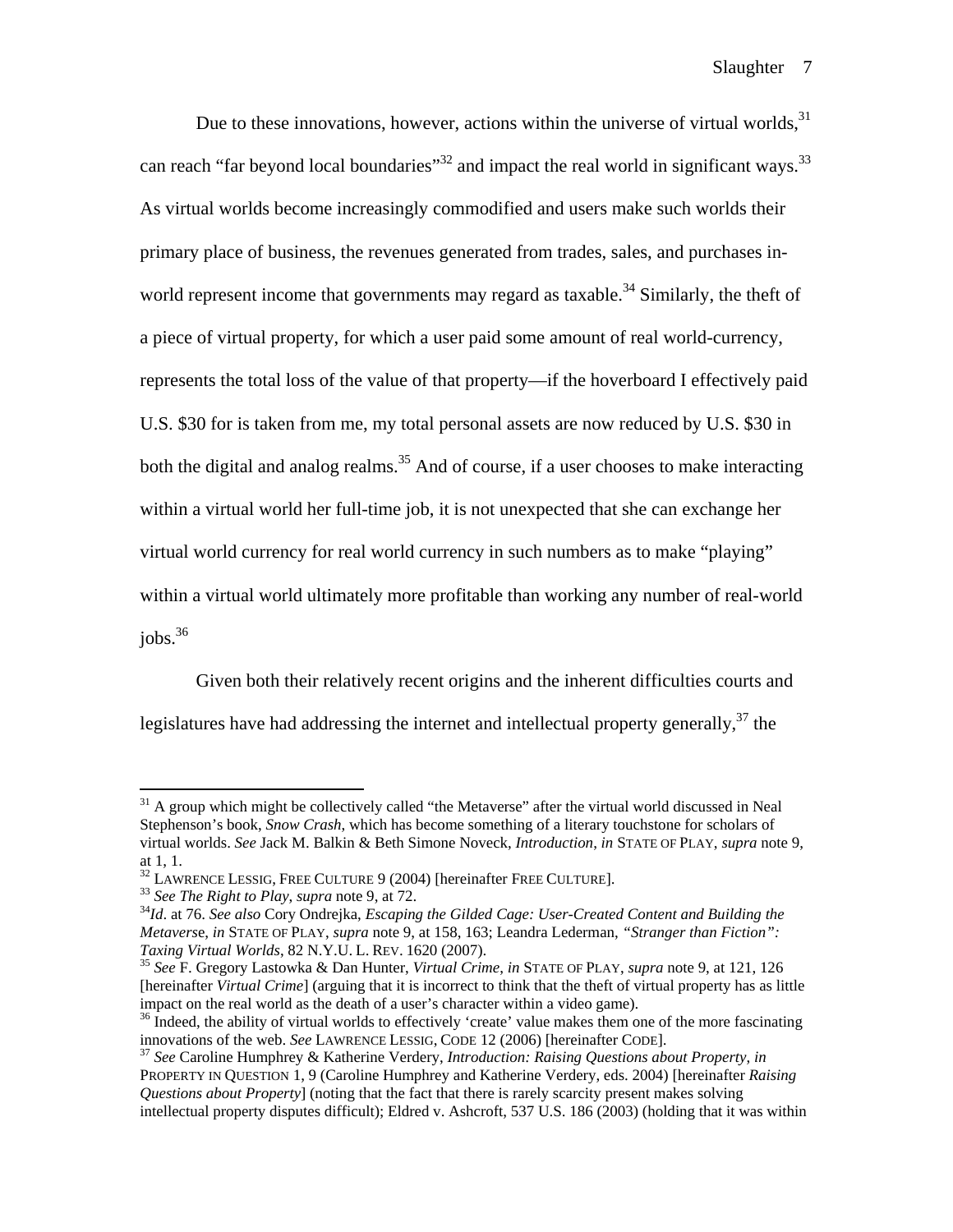legal status of virtual worlds remains in a great deal of flux.<sup>38</sup> Prior attempts to apply law to cyberspace even in discrete circumstances have proven difficult, with court decisions often coming down to a choice between several outcomes, all of them negative, with the result that prior case law on related topics is a poor guide.<sup>39</sup> Also, commentators and professionals have been unable to find an accurate prism through which virtual worlds may be analyzed.40 Indeed, the best analogy/analytical tool at present is the idea that virtual worlds are the internet equivalent of the nineteenth century company town,<sup>41</sup> but this analogy is bestrought with problems.<sup>42</sup> This lack of clear-cut analogies to real-world institutions or principles has resulted in general confusion within the scholarship as well, with commentators frequently misunderstanding virtual worlds,  $43$  having difficultly defining aspects of the worlds,<sup>44</sup> or reversing course on the nature of virtual property and virtual worlds.<sup>45</sup>

Congress's power to enlarge the duration of copyright by twenty years); Frank H. Easterbrook, *Cyberspace and the Law of the Horse*, 1996 U. CHI. LEGAL. F. 207, 209 (stating that there was no law of cyberspace). 38 *See* Daniel C. Miller, Note, *Determining Ownership in Virtual Worlds: Copyright and License* 

*Agreements*, 22 REV. LITIG 435 (2003) (discussing the many questions revolving around license and copyright agreements in virtual spaces and the conflicting opinions over user rights)

<sup>39</sup> *See* Fairfield, *supra* note 7, at 1079 (claiming that although the decision in *Intel v. Hamidi* concerning the possibility of trespass within a server was "deeply unsatisfying," the lower court decision in that case was similarly bad); United States v. Thomas, 74 F. 3d 701 (6th Cir. 1996) (Dodging the issue of whether cyberspace qualifies as a community for legal purposes).

<sup>40</sup> *See*, *e.g.*, Jack M. Balkin, Law and Liberty in Virtual Worlds, *in* STATE OF PLAY, *supra* note 9, at 86, 98-

<sup>99 [</sup>hereinafter *Law and Liberty*].<br><sup>41</sup> *See* Jason S. Zack, Comment, *The Ultimate Company Town: Wading in the Digital Marsh of Second Life*, 10 U. PA. J. CONST. L. 25 (2007).

<sup>&</sup>lt;sup>42</sup> See Kevin W. Saunders, *Virtual Worlds—Real Courts*, 52 VILL. L. REV. 187, 203-04 (2007) (arguing that the analogy is not particularly apt given that virtual worlds do not have the company actually taking over government functions as happened in *Marsh v. Alabama*, 326 U.S. 501 (1946)).<br><sup>43</sup> *See* Andrew E. Jankowich, *Property & Democracy in Virtual Worlds*, 11 B.U. J. SCI. & TECH. L. 173,

<sup>211 (2005) (</sup>claiming that Second Life gives its users actual property rights, despite the contrary terms of its End User License Agreement).

<sup>44</sup> *See Law and Liberty*, *in* STATE OF PLAY, *supra* note 9, at 106 (having difficulty explaining how speech and conduct work within virtual worlds versus in the analog world).

<sup>45</sup> *Compare* I. Trotter Hardy, *The Proper Legal Regime for Cyberspace*, 55 U. PITT. L. REV. 993, 994, 1019-25 (1994) (arguing that cyberspace should be governed primarily by contract and custom) *with* I.

Trotter Hardy, *Property (and Copyright) in Cyberspace*, 1996 U. CHI. LEGAL F. 217 (1996) (arguing that a proper rule regime is needed generally in cyberspace).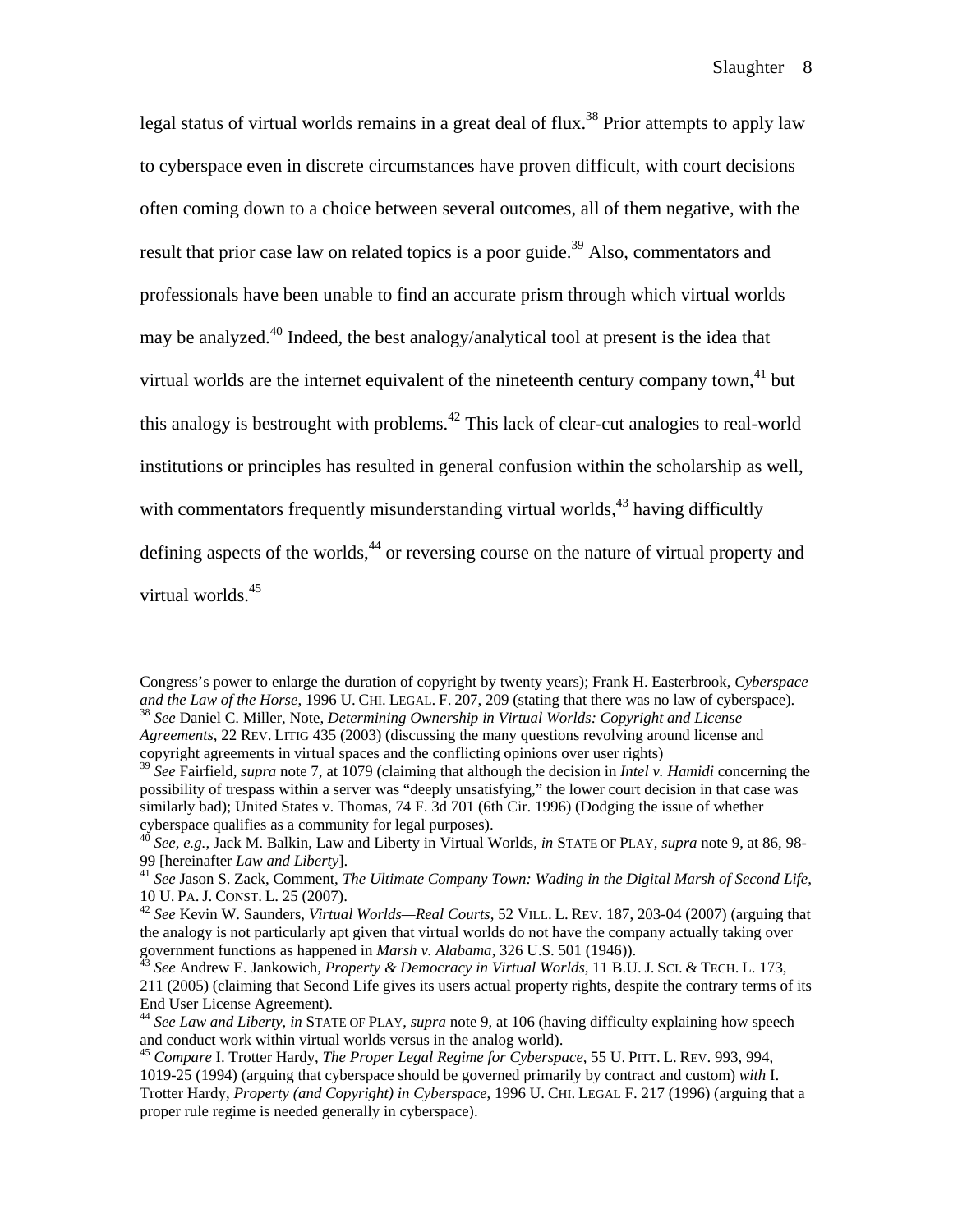While such issues would be problematic even in a system that was functioning perfectly, the general confusion about the law of virtual worlds is particularly pressing given that legal problems relating to such worlds are, as was predicted, rapidly multiplying.<sup>46</sup> While there have been a handful of lawsuits in the past, $47$  the number and risk of lawsuits specifically over virtual property appears to be increasing. Within Second Life, beyond the pending lawsuit between Bragg and Second Life's owner, Linden Lab, another lawsuit is brewing over an 'eviction' from a piece of virtual property.<sup>48</sup> Also, a large number of users within Second Life are threatening a class action lawsuit due to the company's release within the world of a tool which can make copying of their possessions substantially easier.<sup>49</sup> Additionally, several virtual worlds have experienced lawsuits relating to the issue of whether virtual property can be sold by users over Ebay.<sup>50</sup> Finally, one user is even seeking to sue another user for theft, with no indication of whether the suit will be handled in Second Life or in the analog world.<sup>51</sup> With commodification of virtual worlds accelerating as more and more entities recognize the

<sup>46</sup> *See* Jankowich, *supra* note 43, at 185 (claiming that users will increasingly turn to courts to seek legal redress for their grievances where owners of virtual worlds prove intransigent); Molly Stephens, Note, *Sales of In-Game Assets: An Illustration of the Continuing Failure of Intellectual Property Law to Protect Digital-Content Creators*, 80 TEX. L. REV. 1513 (2002); William V. Vetter, *Preying on the Web: Tax Collection in the Virtual World*, 28 FLA. ST. U. L. REV. 649 (2001) (discussing concerns about how to properly tax assets accrued from commerce within the Internet).<br><sup>47</sup> The most famous of which was the BlackSnow Interactive case, "the first dispute over virtual property to

make it to the real-world court system," though no final decision was reached as the defendants simply ceased paying their attorneys at the beginning of court proceedings. *Laws*, *supra* note 7, at 50-51; *see also* Julian Dibbell, *Owned! Intellectual Property in the Age of eBayers, Gold Farmers, and Other Enemies of the Virtual State—Or, How I Learned to Stop Worrying and Love the End-User License Agreement*, *in* STATE OF PLAY, *supra* note 9, at 137 (discussing how the BlackSnow case altered views of End-User License Agreements generally).

<sup>48</sup> Pixeleen Mistral, *Island Land Scamming, Anyone?*, SECOND LIFE INSIDER, Feb. 18, 2007, http://www.secondlifeherald.com/slh/2007/02/island\_land\_sca.html.

<sup>49</sup> Antone Gonslaves, *Second Life Shop Owners Threaten Suit Against Virtual World's Creator*, INFORMATION WEEK, Nov. 15, 2006,

http://www.informationweek.com/news/showArticle.jhtml?articleID=194400314.<br><sup>50</sup> See, e.g., Posting of Dan Hunter to Terranova, http://terranova.blogs.com/terra\_nova/ (Dec. 18, 2006).<br><sup>51</sup> Amy-May Elliott, Avatar vs. Avatar

http://www.pocket-lint.co.uk/news/news.phtml/8570/9594/Avatar-Sues-Second-Life-Lawsuit.phtml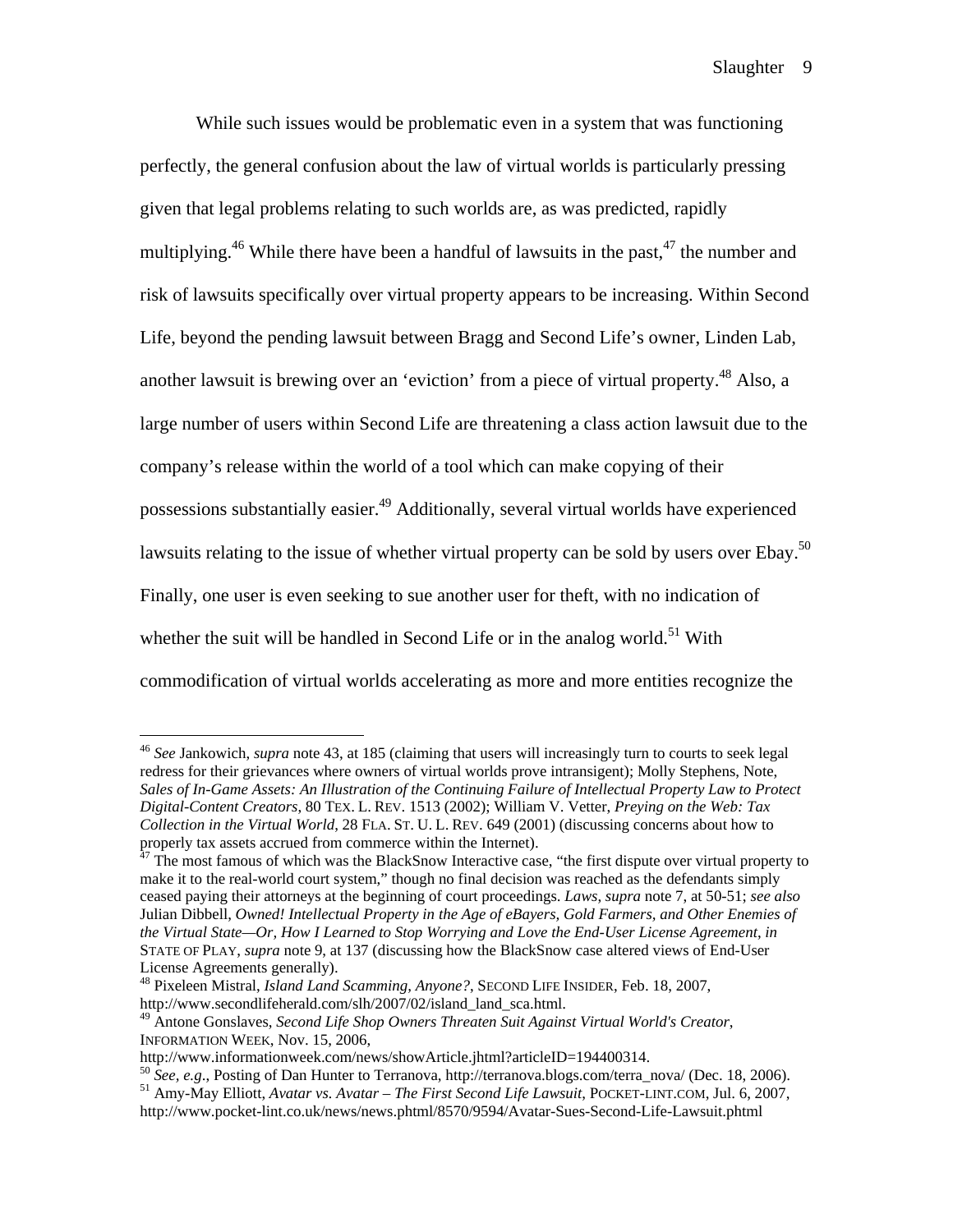commercial potential these spaces represent,<sup>52</sup> these trends are likely to continue into the foreseeable future.

 Additionally, and somewhat ironically, the situation has been exacerbated by the promulgation of more user rights by Second Life. While virtually all virtual worlds make their users agree to their terms of service (ToS) by clicking through an End-User License Agreement (EULA), practically all EULA's state that users have only a license to use the game, with the companies retaining all rights and title in all circumstances.<sup>53</sup> On the advice of legal scholars, however, Linden Lab decided in 2003 that it would grant users limited intellectual property rights within Second Life,<sup>54</sup> altering its ToS to state that users "retain copyright and other intellectual property rights with respect to Content you

1

<sup>52</sup> *See* Ondrejka, *supra* note 34, at 170 ("Currently MMORPG developers are in a race that they cannot possibly win as they try to stay ahead of the users who choose to commodify their games' content and currency.").

<sup>53</sup> *See e.g.*, World of Warcraft Terms of Service (Jan. 11, 2007),

http://www.worldofwarcraft.com/legal/termsofuse.html ("All rights and title in and to the Program and the Service (including without limitation any user accounts, titles, computer code, themes, objects, characters, character names, stories, dialogue, catch phrases, locations, concepts, artwork, animations, sounds, musical compositions, audio-visual effects, methods of operation, moral rights, any related documentation, "applets" incorporated into the Program, transcripts of the chat rooms, character profile information, recordings of games played on the Program, and the Program client and server software) are owned by Blizzard or its licensors. The Program and the Service are protected by United States and international laws. The Program and the Service may contain certain licensed materials, and Blizzard's licensors may enforce their rights in the event of any violation of this Agreement."); Sony Online Entertainment LLC Terms of Service, http://www.station.sony.com/termsofservice.vm (last visited Jul. 18, 2007) ("The Station, including, without limitation, all SOE Communication Features, contains copyrighted material, trademarks and other proprietary information including, without limitation, text, software, photographs, video, graphics, music and sound, and the entire contents of The Station and each area contained therein are copyrighted as a collective work under the United States copyright laws. SOE owns a copyright in the selection, coordination, arrangement and enhancement of such content. You may not modify, publish, transmit, participate in the transfer or sale, create derivative works, or in any way exploit, any of the content contained on The Station (including, without limitation, content that The Station enables you to download) without the express written permission of SOE and the copyright owner. In the event of any permitted copying, redistribution or publication of copyrighted material, no changes in or deletion of author attribution, trademark, legend or copyright notice shall be made. The downloading of copyrighted material from The Station is allowed by you only for your own use. You acknowledge that SOE and/or third-party content providers remain the owners of all materials posted on The Station, and that you do not acquire any of those ownership rights by downloading copyrighted materials.").

<sup>54</sup> Press Release, Linden Lab, Second Life Residents To Own Digital Creations (Nov. 14, 2003), http://lindenlab.com/press/releases/03\_11\_14 ("Changes to Second Life's Terms of Service now recognize the ownership of in-world content by the subscribers who make it. The revised TOS allows subscribers to retain full intellectual property protection for the digital content they create, including characters, clothing, scripts, textures, objects and designs.).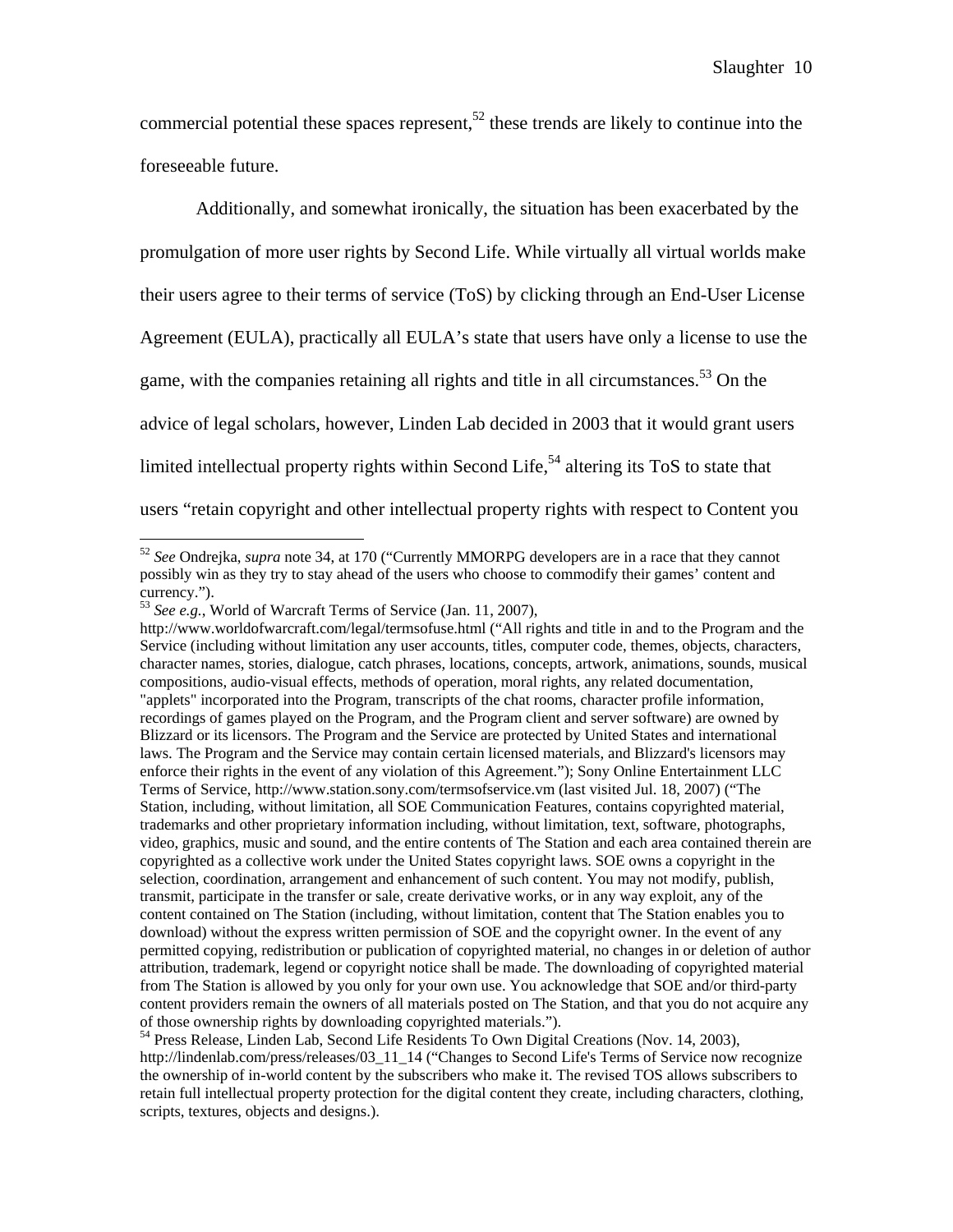create in Second Life, to the extent that you have such rights under applicable law."55 Considering that Second Life's EULA still states that "Linden Lab retains ownership of the account and related data, regardless of intellectual property rights you may have in content you create or otherwise," the ultimate result of this policy change has been to further muddy the situation, with users having more reason to believe they are the actual owners of the virtual property they possess, even while companies believe they continue to have all ownership rights within their virtual worlds.<sup>56</sup>

A prime reason for these increasing legal dilemmas, however, is the fact that the relationship between users and companies in terms of ownership of virtual property is uncertain. Yet, the current contract law-based regimes do not seem to offer any solutions either. While the EULA's might appear to be solid protections against user lawsuits and provide a good vehicle to determine which parties own what pieces of property within virtual worlds, many commentators doubt that courts will fully uphold the entirety of many EULA's given how greatly they tilt the balance in favor of the owners of the virtual worlds.<sup>57</sup> In truth, the idea that users are free to participate in virtual worlds, and in some cases even create new content,<sup>58</sup> but not be able to keep the items the users spent real money for and possess is anathema to our general societal conceptions of how labor and property work. It is thus quite conceivable that courts will strike down the single instrument governing virtual worlds.<sup>59</sup> Given that the general law of licenses itself has

<sup>&</sup>lt;sup>55</sup> Second Life Terms of Service, http://secondlife.com/corporate/tos.php (last visited Jul. 18, 2007). <sup>56</sup> Id.<br><sup>57</sup> See, e.g., Laws, supra note 7, at 51; Right to Play, in STATE OF PLAY, supra note 9, at 76 ("Only time")

will tell how robust all the EULA's are, . . . ."); Bobby Glusko, Note, *Tales of the (Virtual) City: Governing Property Disputes in Virtual Worlds*, 22 BERKELEY TECH L.J. 507 (2007).<br><sup>58</sup> Jack M. Balkin, *Virtual Liberty: Freedom to Design and Freedom to Play in Virtual Worlds*, 90 VA. L.

REV. 2043, 2047 (2004) [hereinafter *Virtual Liberty*].

<sup>59</sup> *See* discussion *infra* Part II.A.2-3.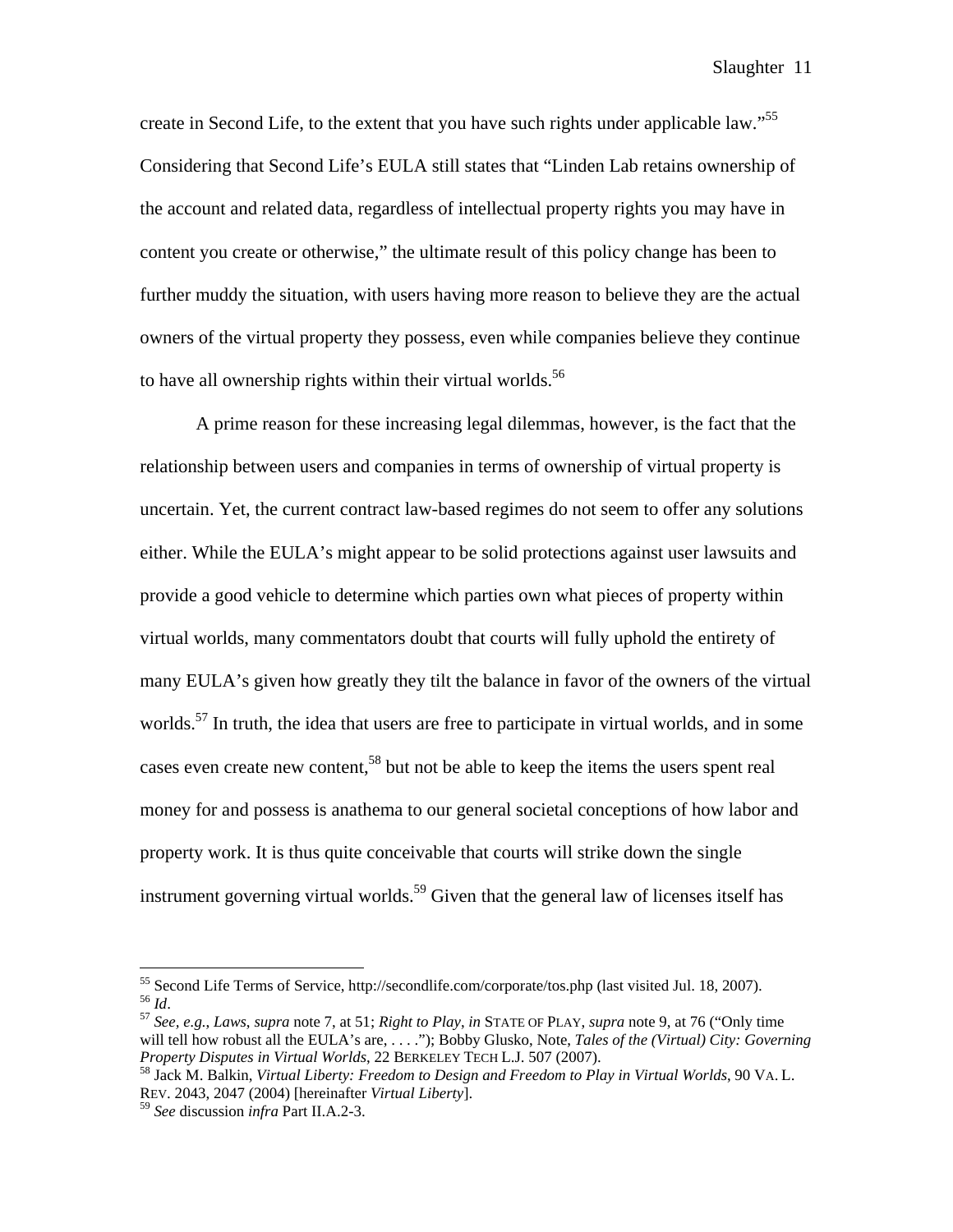been something of a confusing jumble for decades, however,<sup>60</sup> it may not be feasible to simply begin declaring that the licenses conferred on users through the EULA's automatically come with property rights over all items/code/money that the users accumulate within virtual worlds, nor is it at all likely that any game company would voluntarily choose to limit its profits and control of the game world. Indeed, given how poorly law seems to fit virtual worlds in general,<sup>61</sup> there seem to be no easy answers to the virtual property dilemma at present.

 Given the mounting legal issues that virtual worlds face, and the apparent failure of contracts to provide the basis for a working regime of virtual property ownership, it seems inevitable that some degree of real-world law must overtly be brought into the Metaverse by officially establishing the legal status of virtual property. Although this path may not be the ideal solution given the many negative side effects of legal rules and regimes,  $62$  it seems to be the only option that can provide stability and clarity to the question of who owns virtual property, as continued uncertainty will only breed further chaos and an exponentially increasing number of lawsuits.<sup>63</sup>

A number of major obstacles will need to be overcome if property law is to enter the Metaverse, though. Most importantly, legal guarantees have to be light and flexible enough that the core values of virtual worlds, such as the ability of companies to alter/re-

<sup>60</sup> *See* Alfred F. Conard, *An Analysis of Licenses in Land*, 42 COLUM. L. REV. 809 (1942) [hereinafter *Analysis*]. 61 *See* Bill Maurer, *Cyberspatial Properties: Taxing Questions about Proprietary Regimes*, *in* PROPERTY IN

QUESTION, *supra* note 37, at 297, 315 (2004); Warren E. Agin & Scott N. Kumis, *A Framework for* 

*Understanding Electronic Information Transactions*, 15 ALB. L.J. SCI. & TECH. 277, 329 (2005).<br><sup>62</sup> E.g. increased complexity, rigidity, hierarchy, etc. Admittedly, some skeptics of the wisdom of bringing law into virtual worlds believe that it should be relevant in a limited fashion, but only where "there [is] a real world right or interest at stake and even then there should be some reluctance." Saunders, *supra* note 42, at 240.

<sup>63</sup> *Laws*, *supra* note 7, at 50-51.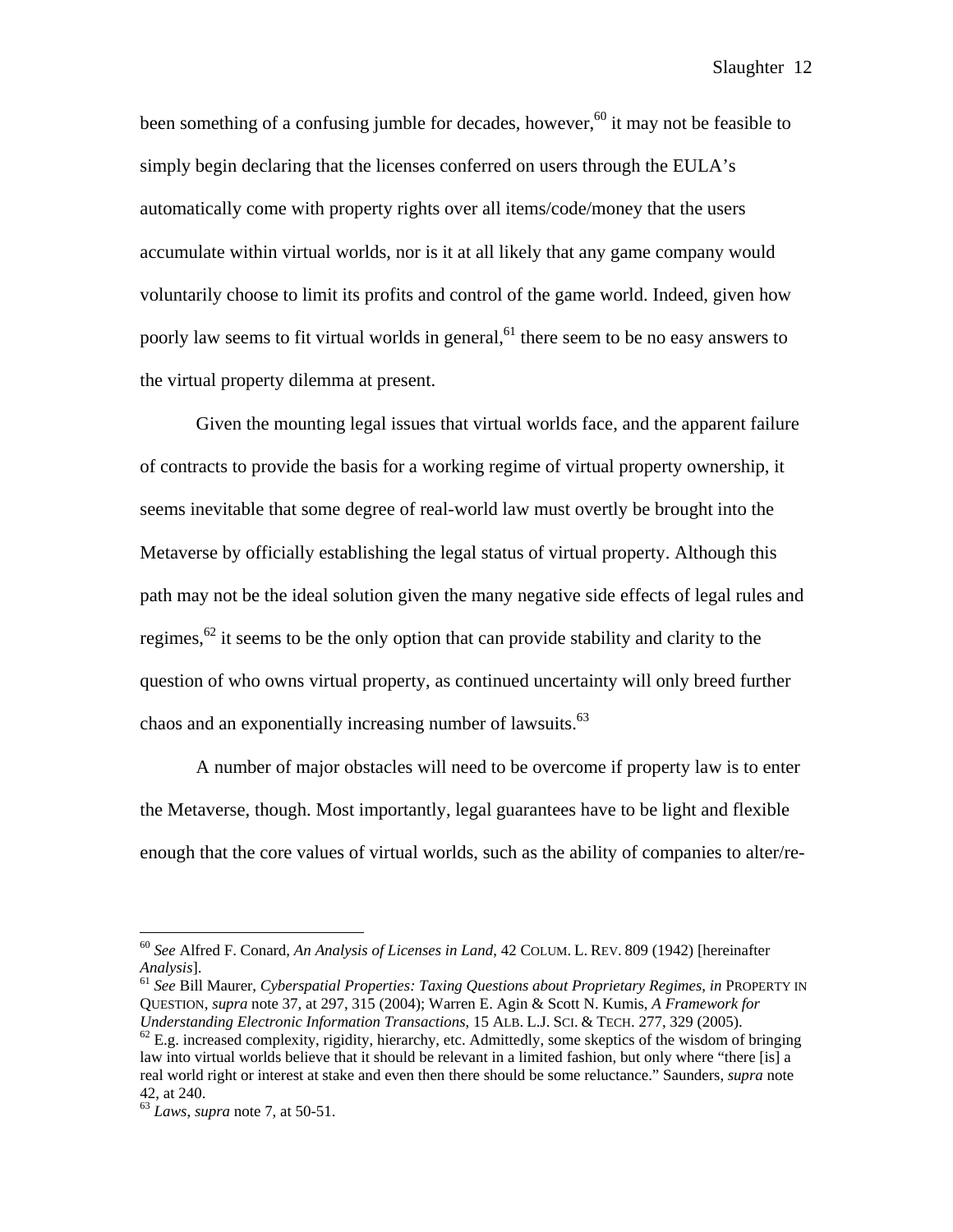code the worlds and continued existence of the fantasy aspects<sup>64</sup> of the worlds, will not be significantly damaged.<sup>65</sup> To this extent, mandating full property rights within virtual worlds could do grave, possibly even fatal, damage to their unique characteristics and attributes. The jurisdictional complexities associated with most things on the internet must also be addressed, including the issues of what claims real-world courts have jurisdiction over,  $66$  whether and how virtual world property can be taxed,  $67$  and which courts can hear claims arising from virtual worlds. Even more critically, which jurisdiction's laws will govern within a given virtual world, where the company may be based in California but users can be playing anywhere in the world? Finally, the virtual worlds will themselves have to deal with the transition period into accepting the new regime of virtual property, but it is important that this transition not be so difficult or stressful that the continued growth of the Metaverse is inhibited, ideally through some version of a finite menu of different options from which companies can choose.

 At base, however, it must be remembered that the idea that law should have some sway is not particularly controversial given the nature of prior interactions between the law and emerging technologies. For good or for ill, it is impossible to fully separate virtual worlds from the real world—every avatar is controlled by a person in the real world, and the transactions and interactions within the world cannot help but trigger

 $^{64}$  Or, as it is sometimes called, the "game conceit."<br> $^{65}$  Richard A. Bartle, *Virtual Worldliness*, *in* STATE OF PLAY, *supra* note 9, at 31, 34, 43.

<sup>&</sup>lt;sup>66</sup> See, e.g., Farnaz Alemi, An Avatar's Day in Court: A Proposal for Obtaining Relief and Resolving *Disputes in Virtual World Games*, 2007 UCLA J.L. & TECH. 6; Kurt Hunt, Note, *This Land Is Not Your Land: Second Life, Copybot, and the Looming Question of Virtual Property Rights*, 9 TEX. REV. ENT. & SPORTS L. 141 (2007);<br><sup>67</sup> *See* Bryan T. Camp, *The Play's the Thing: A Theory of Taxing Virtual Worlds*, 59 HASTINGS L.J. 1

<sup>(2007).</sup>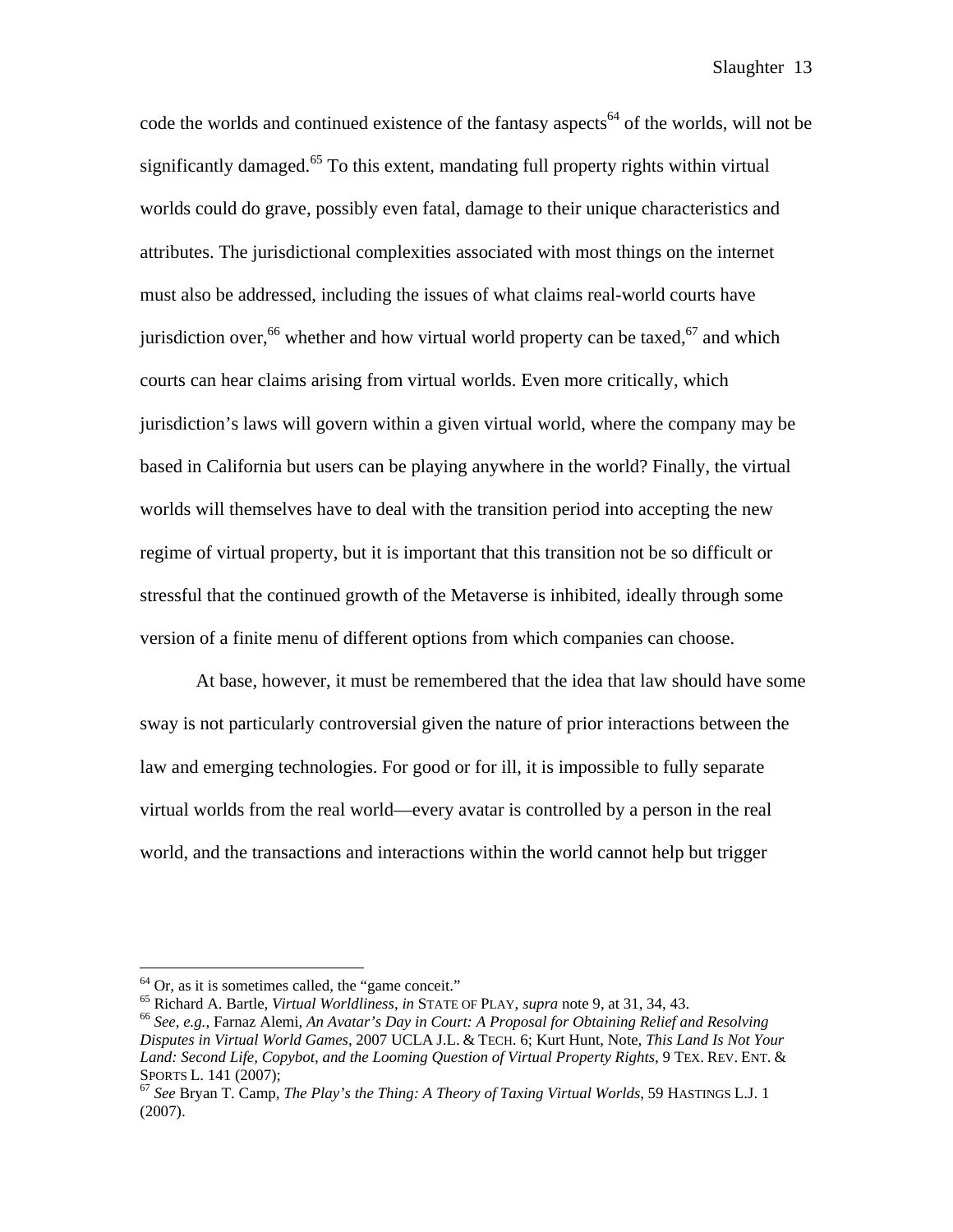effects in the real world.<sup>68</sup> Additionally, while the prospect of giving legal salience to virtual property is daunting for practical and theoretical reasons, it is common to see such obstacles when faced with new technologies—indeed courts have struggled greatly to address the legal status of both movies and video games in the past.<sup>69</sup> Yet, simply surrendering and leaving virtual worlds and virtual property outside the realm of the law appears to be the worst option by far, as evidenced by the problems wrought by attempts to leave the Internet "law-free" for a time during the previous decade. If law could be applied to the Internet due to concerns about the status of its users, it is logical that law should have some degree of power over virtual property.<sup>70</sup>

As I will argue in this essay, there must be a new kind of property interest created for property possessed by users of virtual worlds, one that lies between contract and property, combining the consideration and restitution damages of contract and the in rem theory of property. More precisely, the property interest in question exists on this spectrum somewhere between the license and the easement, comprising elements of both: the transferability and eternal nature of the easement and the concept of creating irrevocability through expenditures of capital and labor and the privilege to not be a trespasser in the realm of another of the license. In effect, the interest is a super-license or a lesser easement, though I suggest that the proper name is a virtual easement.

This essay will advance the argument for this new property interest online by first discussing the failure of the status quo within virtual worlds and the need for a new

<sup>68</sup> *See Virtual Liberty*, *supra* note 58, at 2090 (suggesting that the more that virtual worlds are commodified and become "a nexus for transactions that have real-world values," the harder it will be for law to ignore virtual worlds); Saunders, *supra* note 42, at 230.<br><sup>69</sup> *See* Mutual Film Corp v. Industrial Comm. 236 U.S. 230 (1915); Interactive Digital Software

Association v. St. Louis County, 329 F.3d 9523 (8th Cir. 2003).

<sup>70</sup> *See* John Hughes, *The Internet and the Persistence of Law*, 44 B.C. L. REV 359, 365-69 (2003).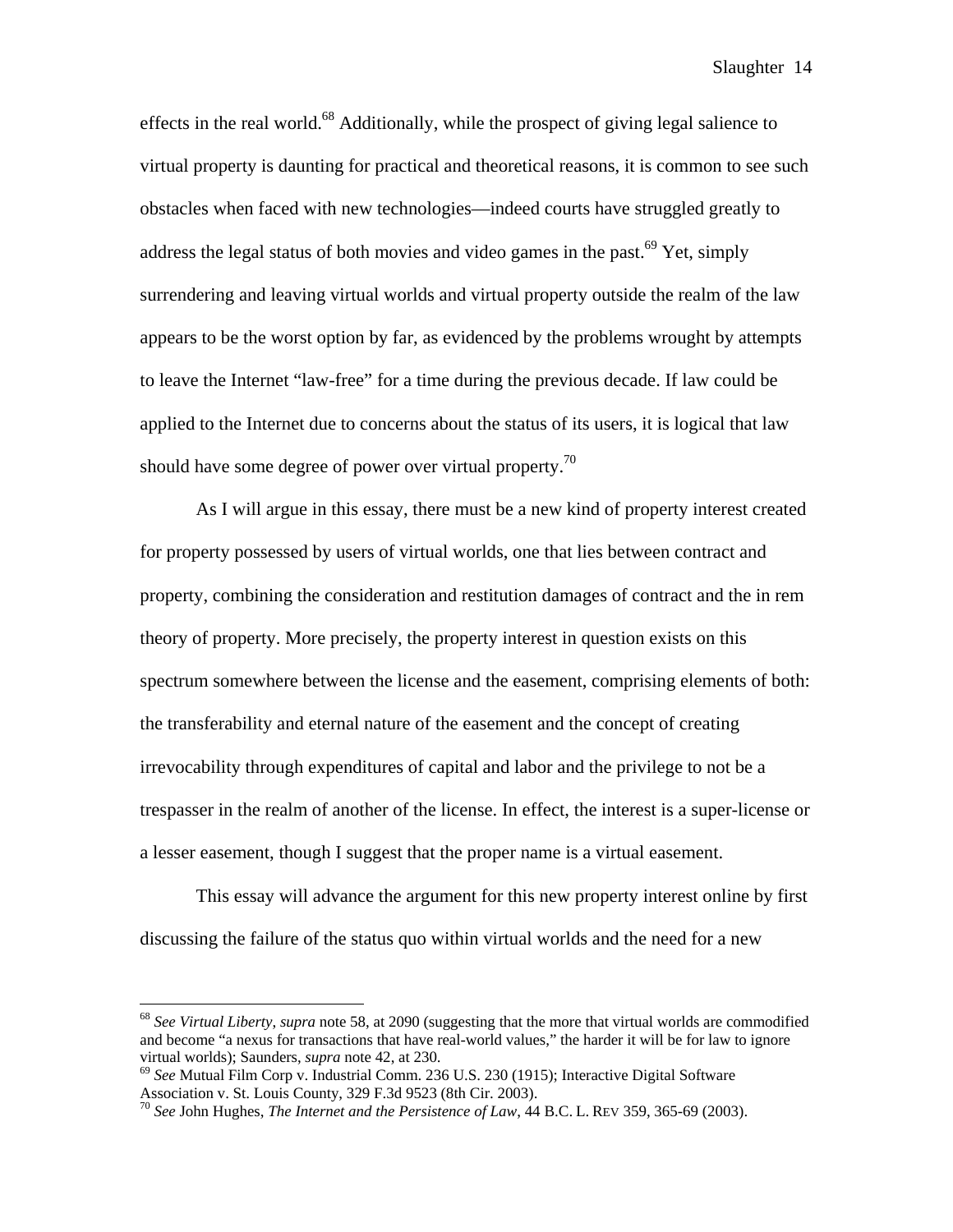rubric. Next, this piece will argue that neither contract nor property can perfectly control the rights and duties of virtual world creators and users with regard to virtual possessions, and that a new course is needed. With that established, this essay will then analyze the advantages of the virtual easement and its ability to map onto the form of virtual worlds. Next, this essay addresses several policy concerns associated with the promulgation of this new interest, including maintaining the sanctity of the game world, the risk of increasing judicial confusion, and jurisdictional concerns. Finally, this essay concludes by outlining a few areas of possible future research.

### **II. The Failings of the Status Quo**

 As previously alluded to, the current relationship between users and companies in terms of virtual property is in a state of flux, even though some parties seem to believe that the current regimes established by EULA's are, if nothing else, in little danger of breaking down in the near future.<sup>71</sup> As this Part will argue, however, many aspects of the current system appears both inefficient and untenable even in the medium-term, as the EULA's are reestablishing an anachronistic, unfair, and potentially chaotic licensing system, giving the owners of virtual worlds too great an ability to harm users, damaging the economic potential of the worlds, and doing violence to moral conceptions of property.

 Before this topic can be discussed in detail, however, a brief discussion of the incentives facing companies and the framework of this paper is in order. Assuming that

<sup>71</sup> *See supra* p. 6.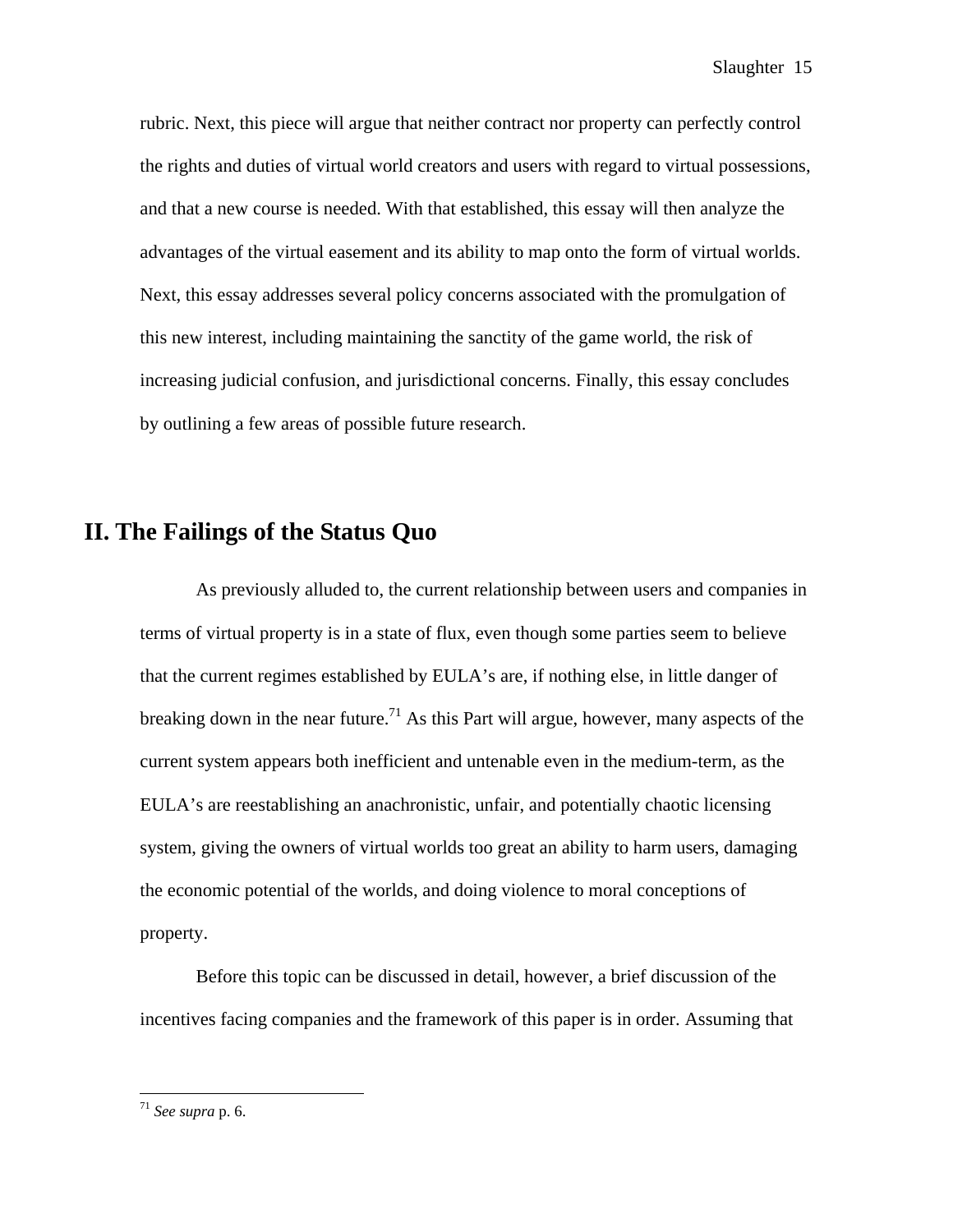the companies, as profit-seeking enterprises,<sup>72</sup> will be rational actors, a number of general statements can be made about the companies' incentives. First, that the companies all desire to grow their market-share, and, to that end, will attempt to keep their virtual worlds fairly up-to-date in terms of technological advances to both virtual worlds and internet commerce generally.<sup>73</sup> Similarly, the companies will seek to make all their profits sustainable, preferring moderate long-term gains over acting in such a way as to create high short-term gains but reduced long-term profits.<sup>74</sup> To gain such sustainable profit and increased market-share, it is reasonable that companies will try to avoid needlessly angering users, but should instead accede to their requests wherever possible.

 Of course, there are additional incentives at play to complicate matters. Companies, in the interest of sustaining profits, will want to not act in ways that reduces their ability to control and change their worlds, since such restrictions make efficient reorganizations and technological additions more difficult. For example, assume that users ask for, and receive, the right to have their land within a virtual world stay in the same place relative to other landmarks and to not be ejected for any reason. Following this grant, a given user acts in ways that anger his neighbors and disrupt the community generally, causing several other users to threaten to leave the virtual world unless the offending user is ejected or rehabilitated. Due to the rights that the company gave users, it cannot be certain of rectifying the situation, but must ask the user to accede to its requests and then basically hope for the best.

 $72$  Admittedly, Linden Lab in particular claims to have been founded "to connect us all to an online world that advances the human condition," suggesting motives besides pure profit. Given that investors have supported even that organization, however, it seems impossible for Linden Lab to desire to not make

money. *See* About Linden Lab, http://lindenlab.com/about (last visited Jul. 18, 2007).<br><sup>73</sup> Evidence of this can be seen in Sony's adoption of Station Exchange in response to mass Ebay trading.<br>*See infra* note 111.

<sup>&</sup>lt;sup>74</sup> Granted, however, that a company may prefer short-term gains if it believes it is doomed to fail in the long-run.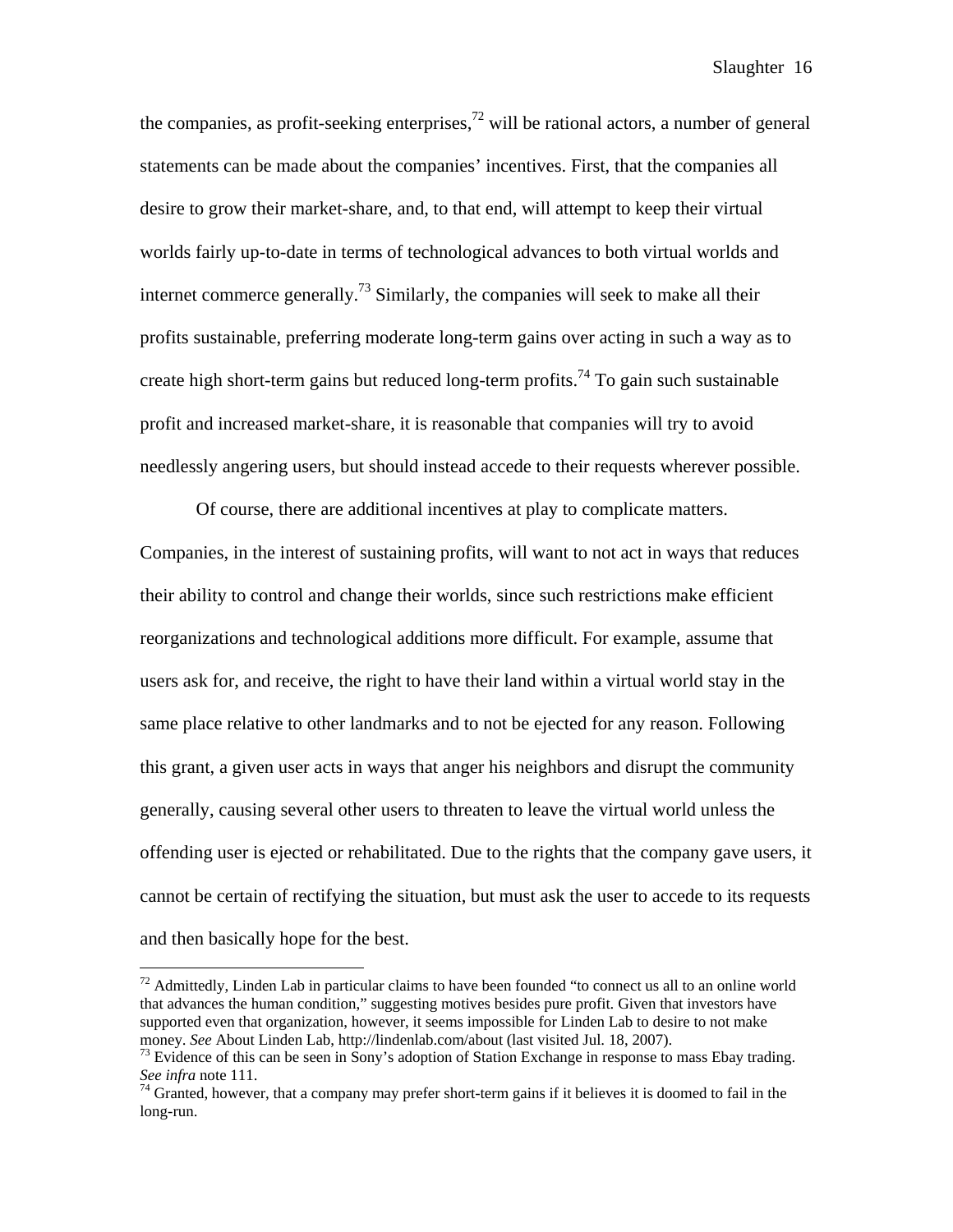To be fair, the divergence of users' and companies' interests primarily occurs ex post any event or problem. Before, or ex ante, a user signs up for membership in a virtual world, both the company and the user has an interest in thinking that users have some amount of rights. In terms of marketing, Linden Labs certainly benefits from users thinking their "second life" has rights analogous to their "first lives," since this encourages users to be more interested in entering the virtual world and to spend more money in the virtual world.<sup>75</sup> If a user thought all virtual world money was only play money, they might be willing to throw a few dollars into the world for fun, but would not seriously consider investing significant sums of money in world. Once an incident has occurred where the company wants a user out of the virtual world, the user suddenly has a strong interest in process and property rights existing, while the virtual world just wants to make the user leave without effort or fanfare.<sup>76</sup> Of course, in that situation, the company also wants to power to make the user leave without the company having to compensate the user in the process, since even compensation will require the company to spend time, effort, and money before the deviant user finally leaves the virtual world.

As a result, while users may prefer maximum rights, the addition of many rights, property or otherwise, may make virtual worlds less governable. Indeed, in extreme cases, such as users having the absolute right to remain within a world upon entry in all circumstances, it may become impossible for companies to exercise any real measure of

 $75$  Indeed, this seems to have been the rough belief of Marc Bragg.

<sup>&</sup>lt;sup>76</sup> Admittedly, some scholars see this dichotomy as evidence a reason to prefer dealing with such problems after they occur or to set up terms that are more favorable to companies. Lucian A. Bebchuk and Richard A. Posner, *Boilerplate in Consumer Contract: One-Sided Contracts in Competitive Consumer Markets*, 104 MICH. L. REV. 827, 828 (2006). Yet, given the lack of information on the part of many users and the utility of using the current custom of defining the user-company relationship at the outset, it appears that ex ante agreements are vastly preferable in dealing with virtual worlds. *See* Lisa Bernstein, *Formalism in Commercial Law: The Questionable Empirical Basis of Article 2's Incorporation Strategy: A Preliminary Study*, 66 U. CHI. L. REV. 710 (1999).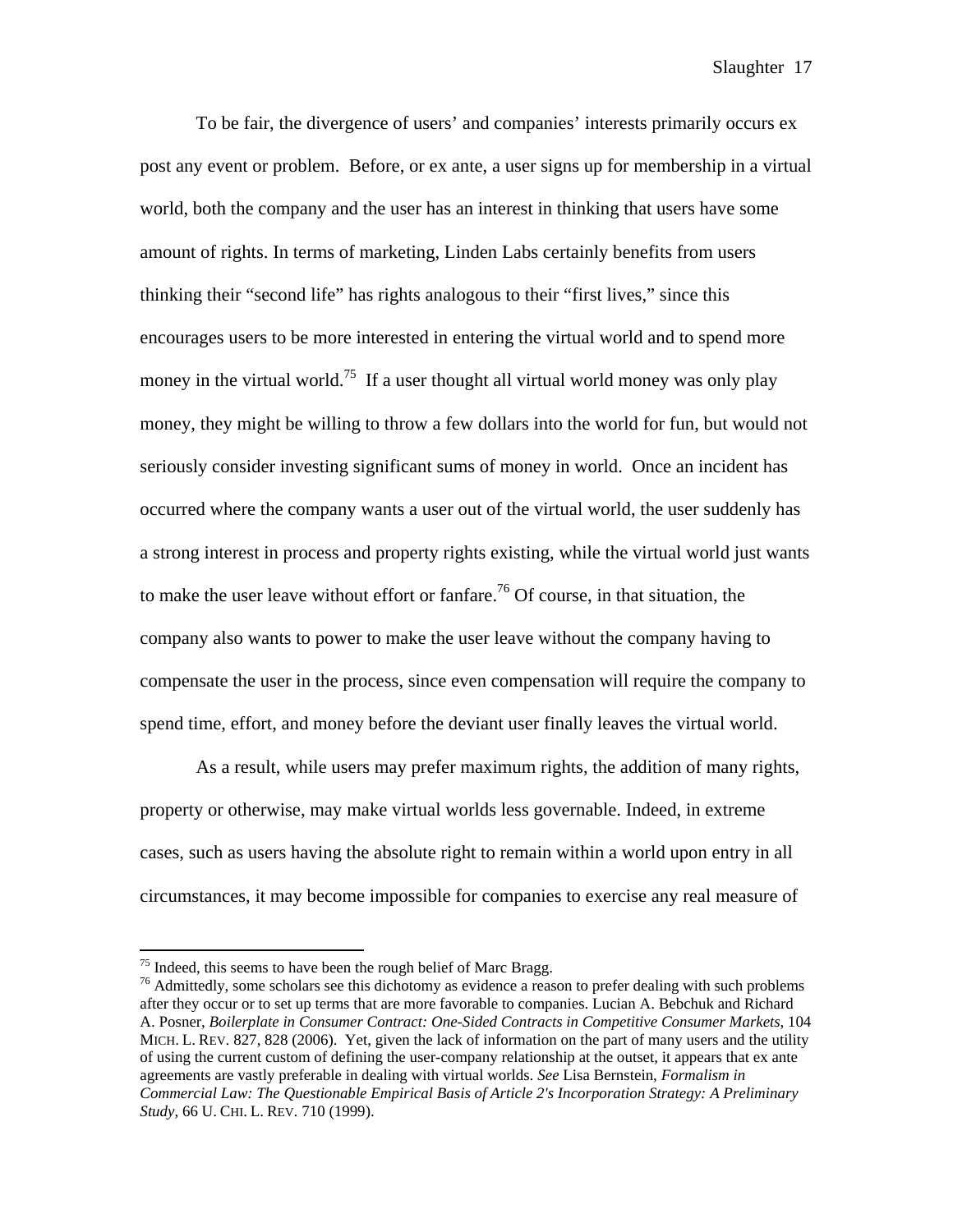control over their worlds. Significantly, the degree to which companies are accustomed to having control over their own worlds is perhaps the most salient difference between analog land and digital land. While governments expect that individual property owners will have a significant degree of autonomy over their own land, game companies expect to be the final arbiter in terms of how digital land is used. This difference is critical for why developer incentives will match up with user interests less than analog developers incentives will match-up with analog property owners. Although game companies believe they have the right and duty to manage all the land in their world, analog developers neither desire nor have anywhere near the same amount power to modify and control land use. Game companies thus have an incentive to not grant any rights or interests that make their virtual worlds less governable, an incentive that naturally clashes with the incentives of users to have as many rights and interests as possible.<sup>77</sup>

An additional complicating incentive is that companies will, in the interest of maximizing profit, want to make their virtual worlds open to the largest number of people possible. Activities that may offend users (such as graphic sexual imagery, racism, or radical political beliefs) may be disfavored by companies. Similarly, attempts to follow the rule of law of one country in particular may turn off users in different countries, encouraging companies to adopt a poly-national approach to real-world law by following the laws of as many states as possible.<sup>78</sup>

 $77$  An understandable incentive for users to have, since they presumably want to get the maximum benefit possible from the money they spend to have the right to interact within virtual worlds.

 $78$  The companies will not treat all countries equally, of course. Appeasing the populations of countries with significant technological infrastructure and broad interest in virtual worlds (such as the United States, Japan, South Korea, and the European Union) will naturally take precedence over countries that lack broadbased broadband access and have few potential virtual world users (such as much of Africa, central Asia, and the Middle East).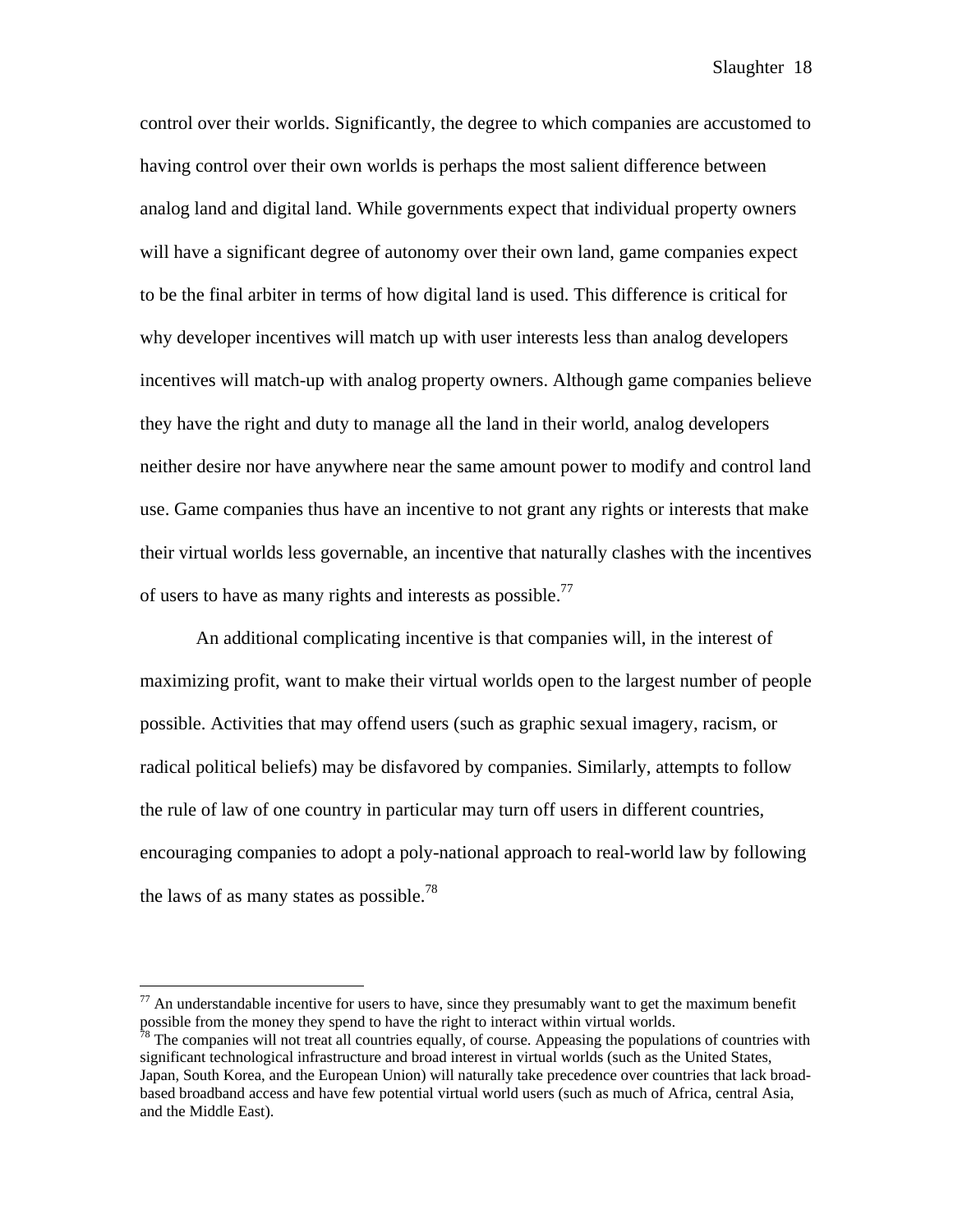While specific companies may have more nuanced interests,  $79$  these are the broad strokes of the companies' incentives. Overall, the interests of the companies and users will largely align<sup>80</sup>—most things that the users want in terms of new tech or minor adjustments to how things work will be happily agreed to by the companies, since acquiescing in such requests makes it more likely that users will stay happy, continue to remain in a given virtual world, and encourage friends to join as well. Yet, there is a natural clash in terms of the property and, to a lesser degree, the speech rights of users<sup>81</sup>—companies will want to minimize the granting of additional rights due to concerns that further user rights and interests will impede efforts to mold and alter virtual worlds. While some enterprising virtual world may adopt increased property rights or personal rights, this has not happened yet, and the small number of full virtual world operators suggests that there may be some collusion in this regard.<sup>82</sup>

 To a significant degree, developers of virtual worlds are in the same position as developers and common-interest communities (CIC's) within the analog world. When a developer or CIC has difficulty gaining information about potential renters or members, the developer or CIC will tend control access through mild exclusion strategies.<sup>83</sup> These strategies are epitomized by a developer suggesting to a potential renter that his set of

 $79$  Such as, at least potentially, Linden Lab. See supra note 72.

<sup>&</sup>lt;sup>80</sup> A view that has generally been propagated by Prof. Robert C. Ellickson. *See Generally* ROBERT C. ELLICKSON, ORDER WITHOUT LAW (1991).<br><sup>81</sup> Speech rights are less at issue since most virtual worlds seem reluctant to limit users' speech since that

may trigger an outburst of outrage at the restricting company. Additionally, users appear to have far more speech rights than property rights, though speech rights are far from unlimited. *See* Second Life Community Standards, http://secondlife.com/corporate/cs.php (last visited Jul. 17, 2007).<br><sup>82</sup> The primary reason for this is that there is an extraordinarily small number of virtual world operators that

are sizable enough to allow for users to accumulate significant assets. Additionally, by all accounts, opening a major virtual world is a massive undertaking and requires significant investments of time, resources, and liquid capital. Additionally, there are significant incentives for companies to not be the first to adopt new property rights. *See infra* note 256.<br><sup>83</sup> Lior Jacob Strahilevitz, *Information Asymmetries and the Rights to Exclude*, 104 MICH. L. REV. 1835,

<sup>1898 (2006).</sup>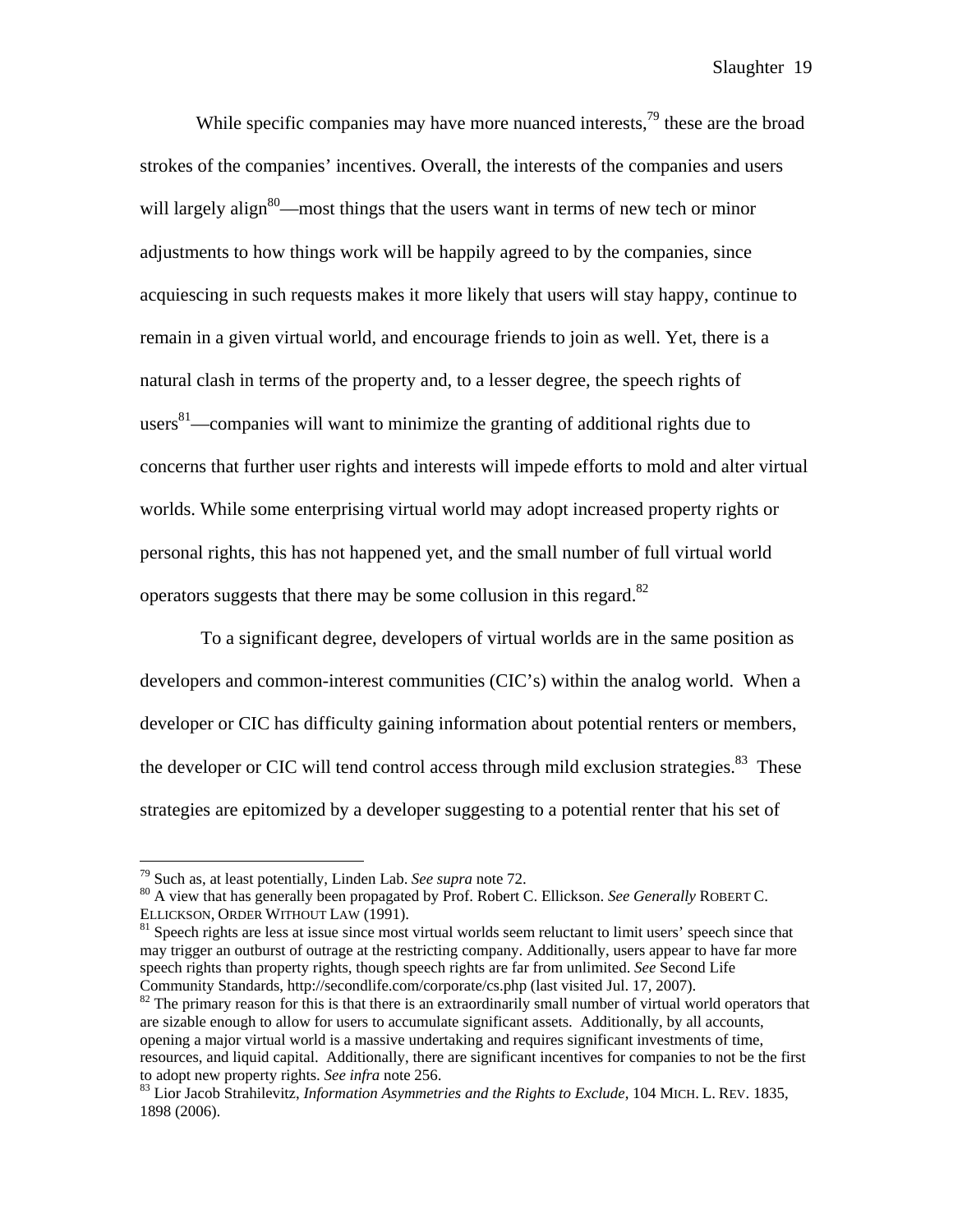condominiums are largely occupied by and designed for extroverted, clean citizens of upstanding moral character, thereby encouraging the renter, who knows better than all other persons whether he fits that description, to decline to rent such a condo if he does not feel he would enjoy or fit in with his neighbors.<sup>84</sup> Virtual worlds effectively utilize a similar dynamic—endemic to the structure of virtual worlds is the idea that its users can interact according to the norms of the world, and problems arise frequently when a user refuses to follow accepted customs. In virtual world terms, hacking the system for personal gain is perhaps the best example of a gross violation of social norms, and developers and users interests are aligned in preventing such anti-social behavior.

Yet, by the same token, developers of CIC's and analog housing tend, like virtual world platform owners, to have different incentives than their communities on governance issues. As noted by Professor Lior Jacob Strahilevitz, CIC's and developers tend to establish any common amenities at the outset and eschew adding other such amenities down the road.<sup>85</sup> The primary reason for this is that the addition of any new common amenity will be regarded differently by individuals within a building or a CIC, with some finding that the change benefits them and others discerning that the change leaves them worse off.<sup>86</sup> The end result of such a mid-stream change is significant controversy, sometimes to the point that the peace and neighborliness of the community is severely harmed. $87$  In effect then, developers and CIC's end up being strongly averse to change.<sup>88</sup>

 $^{84}$  *Id.* at 1851.

<sup>&</sup>lt;sup>85</sup> Lior Jacob Strahilevitz, *Exclusionary Amenities in Residential Communities*, 92 VA. L. REV. 437, 461 n.74 (2006).

 $86$  Yoram Barzel & Tim R. Sass, The Allocation of Resources by Voting, 105 Q. J. ECON. 745, 764-65  $^{(1990)}_{87}$  *Id.* 

<sup>87</sup> *Id.* 88 Michael Heller, *The Boundaries of Private Property*, 108 YALE L.J. 1163, 1184-85 (1999)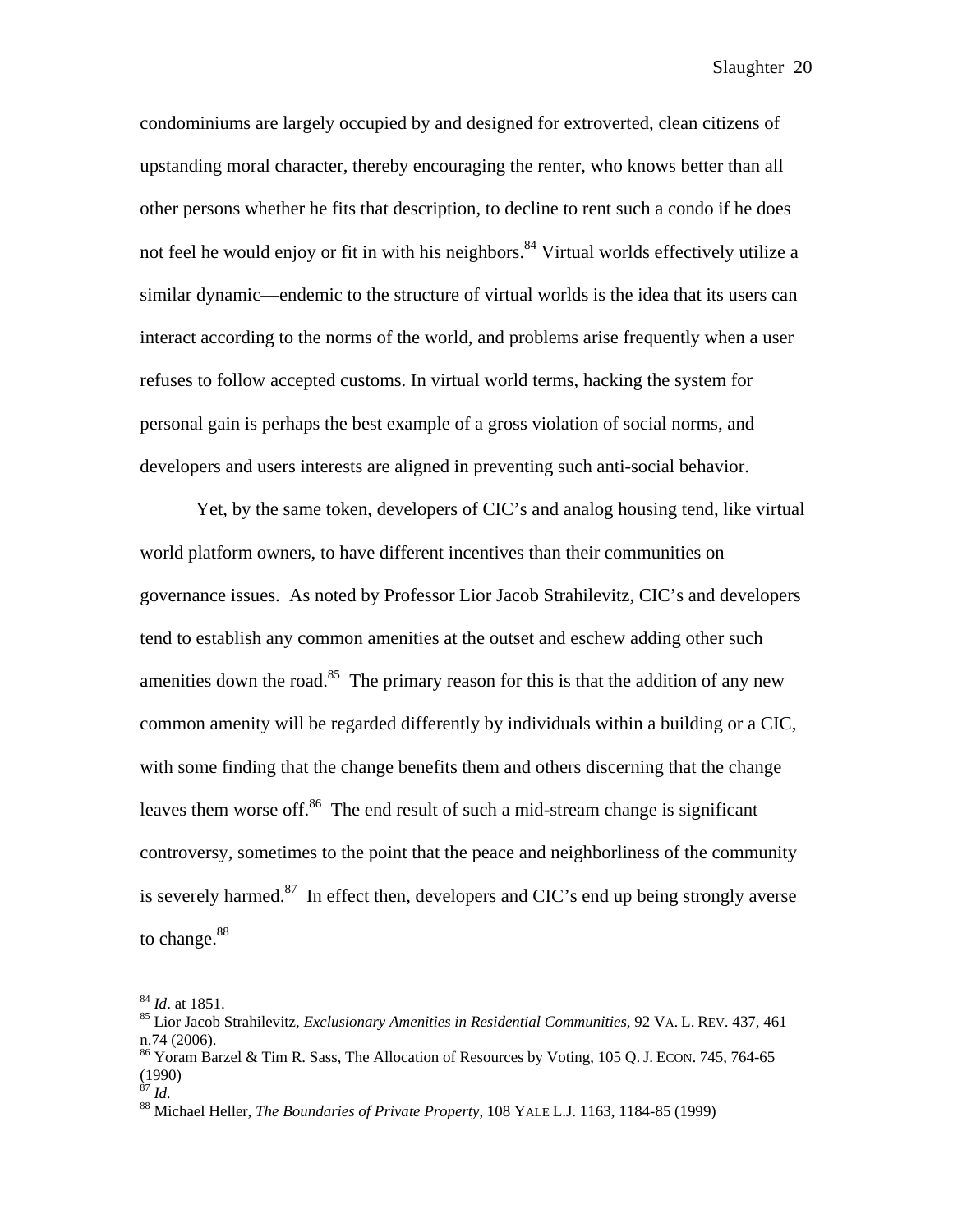Unfortunately, the same has proven to be true of virtual worlds. Although some worlds have experienced significant change a moderate length of time after they were first opened to the public,  $89$  the vast majority have not changed significantly in the interim, in large part because even minor "patches" tend to result in significant anger from users over how companies have "ruined" a feature of a virtual world.<sup>90</sup> Not only does this mean that companies are gun-shy about embarking on major non-cosmetic renovations of an extant world, but it also makes companies loathe to trust users much like developers are afraid to give too much power to current occupants with regard to policy-making.<sup>91</sup> Additionally, the relatively small number of major virtual worlds means that a company cannot make such a change without attracting significant attention from the Metaverse generally, with the result that one virtual world's endorsement of more user rights places severe pressure on other worlds to follow suit, even if the change is a net negative for companies.  $92$  This externality strongly encourages all companies to silently agree to refrain from making major changes to user rights. Given that virtual worlds have been around for several years and are becoming massive economies in their own right, thereby further discouraging major changes given the increase in numbers of users, I thus assume that the failure to create property rights thus far means that property rights will not be established by companies without external pressure from courts or governments.

In terms of the general framework of this work, the primary information that we

<sup>&</sup>lt;sup>89</sup> Sony's creation of Station Exchange and Second Life's establishment of modest intellectual property rights being the primary events. *See supra* note 53; *infra* note 111.

<sup>90</sup> Richard A. Bartle, *Virtual Worldliness*, *in* STATE OF PLAY, *supra* note 9, at 44.

<sup>91</sup> Barzel & . Sass, *supra* note 86.

 $92$  While Second Life's change has not forced the hand of other worlds yet, it has increased pressure on those worlds.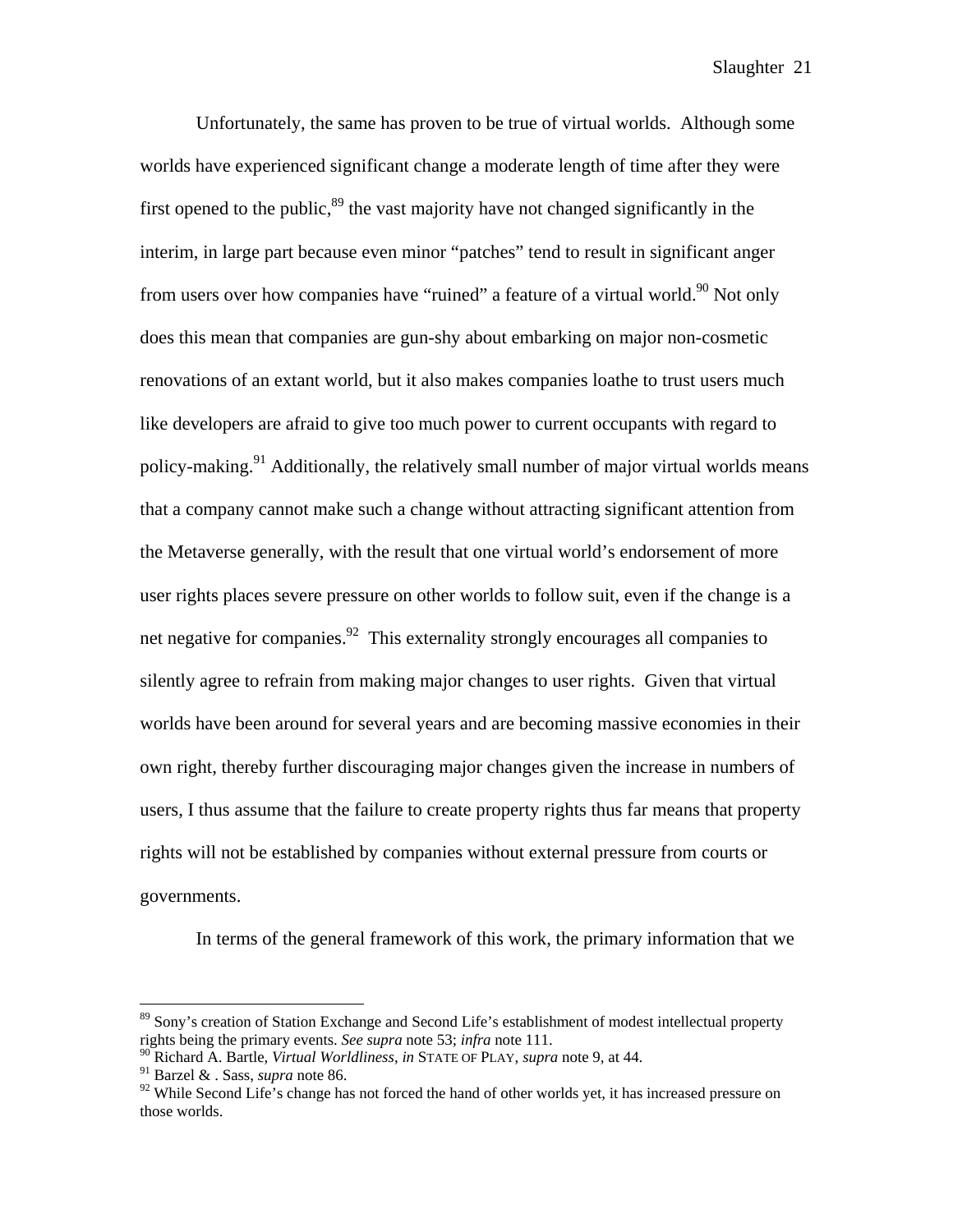need to know in making effective virtual easements is largely economic. First, whether users will change the amount of time and effort they spend interacting within virtual worlds if some manner of property rights is established. Second, are there any users that will refuse to make use of virtual worlds if property rights are established (a prospect that seems unlikely at present). Finally, to what extent will establishing various kinds of property rights decrease the profits of virtual world operators. While the exact contours of this data remains unknown, the present state of the Metaverse and the general incentives of users<sup>93</sup> suggest the answers to these questions will provide evidence that some manner of property interest should be established.

The lack of substantial empirical research on virtual worlds beyond a few economic studies also mandates that some assumptions be made. First, it is assumed that users are profit-seeking and will not senselessly throw away money. While users may spend significant amounts of capital in pursuit of an experience, we can assume that the vast majority will not act irrationally or randomly. Additionally, we can assume that the economics of virtual worlds remains such that it can be profitable in the analog world to accumulate virtual property. If the situation changes such that virtual property becomes worthless in terms of analog world money, the need for some property rights within virtual worlds will be decreased. Admittedly, there still may be need for property rights from a position of wanting to preserve personal autonomy, but the economic reason is especially compelling. Similarly, we must assume that there is some way to have general regulations across virtual worlds and across different countries—if every country insists on having a separate system of regulation, enforcement of so many different regimes may not be feasible. More troubling would be if countries cannot find a way to make

<sup>93</sup> *See supra* note 77.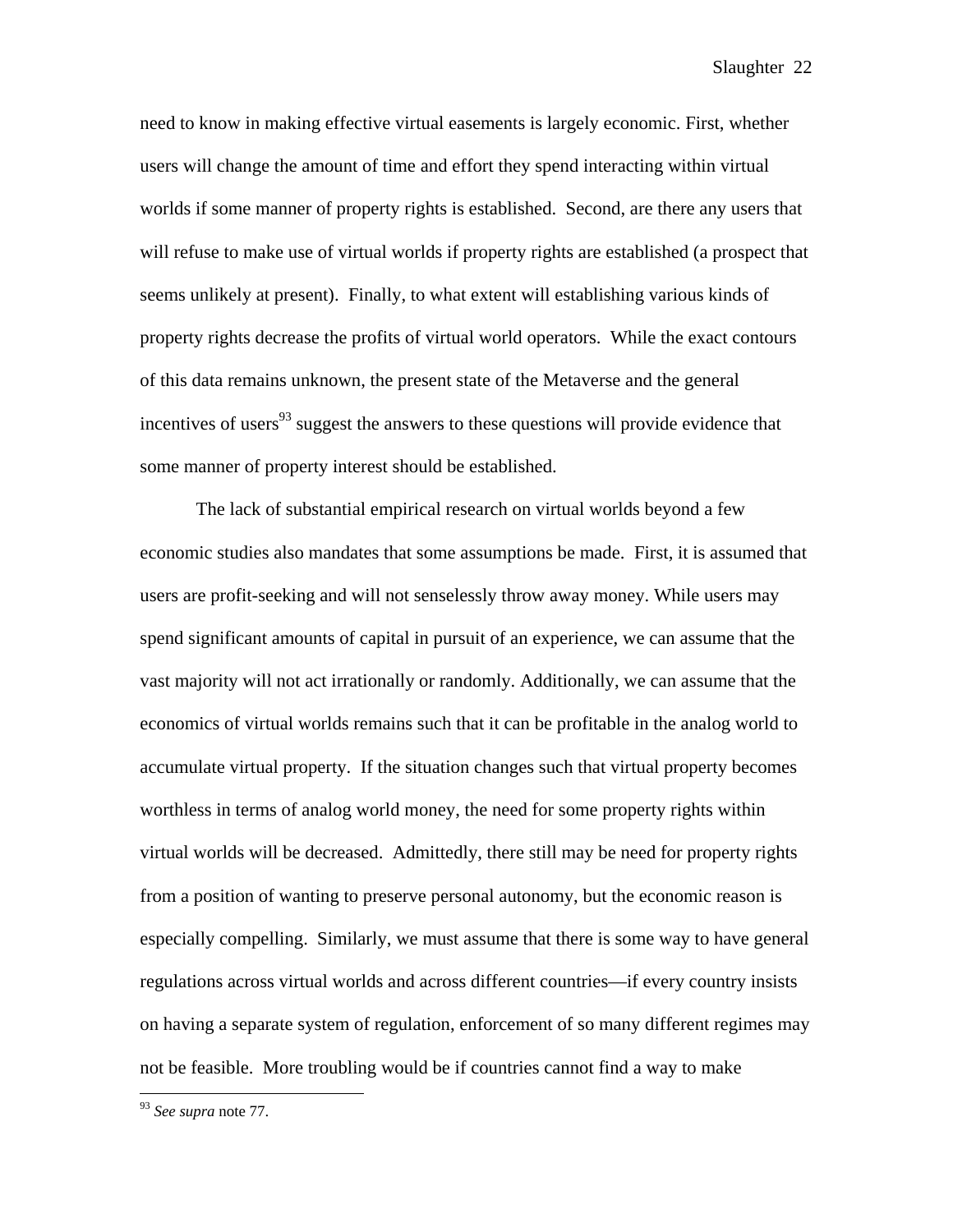companies abide by regulations; while there are options available for dealing with this risk,  $94$  they may not be palatable politically in certain countries. Finally, for the virtual easement to be established, there must be some interest on the part of users to have virtual property rights. While users have expressed such a desire obliquely, there has been relatively little in the way of overt demands in this regard.

#### **A. Licenses to Play**

#### **1. License Law**

In truth, it is somewhat surprising that owners of virtual worlds would make EULA's the means of contracting with users given that license law itself has been itself quite confused for decades.<sup>95</sup> The doctrine does seem fairly clear at first glance according to the Restatement, most licenses are revocable at any time,  $^{96}$  but when a licensee has "made expenditures of capital or labor in the exercise of his license in reasonable reliance upon representations by the licensor, as to the duration of the license, [he] is privileged to continue the use permitted by the license to the extent reasonably necessary to realize upon his expenditures,"<sup>97</sup> and the license is deemed an executed license.<sup>98</sup> Under the conventional view, this is a license on the right to continue having access to the resources and items reasonably necessary to realize one's expenditures, and the licensor has not right to interfere. Moreover, an executed license is not revoked by the

<sup>94</sup> *See* discussion *infra* Part V.C.

<sup>95</sup> See *Analysis*, *supra* note 60; Alfred F. Conard, *The Privilege of Forcibly Ejecting an Amusement Patron*,

<sup>&</sup>lt;sup>96</sup> RESTATEMENT (FIRST) OF PROPERTY § 519(1) (1944) ("Except as stated in Subsections (2), (3), and (4), a license is terminable at the will of the possessor of the land subject to it").

<sup>97</sup> *Id*. at § 519(4). *See, e.g.*, Cooke v. Ramponi, 239 P.2d 638 (Cal. 1952).

<sup>98</sup> HERBET HOVENKAMP & SHELDON F. KURTZ, THE LAW OF PROPERTY: AN INTRODUCTORY SURVEY 327 (5th ed. 2001).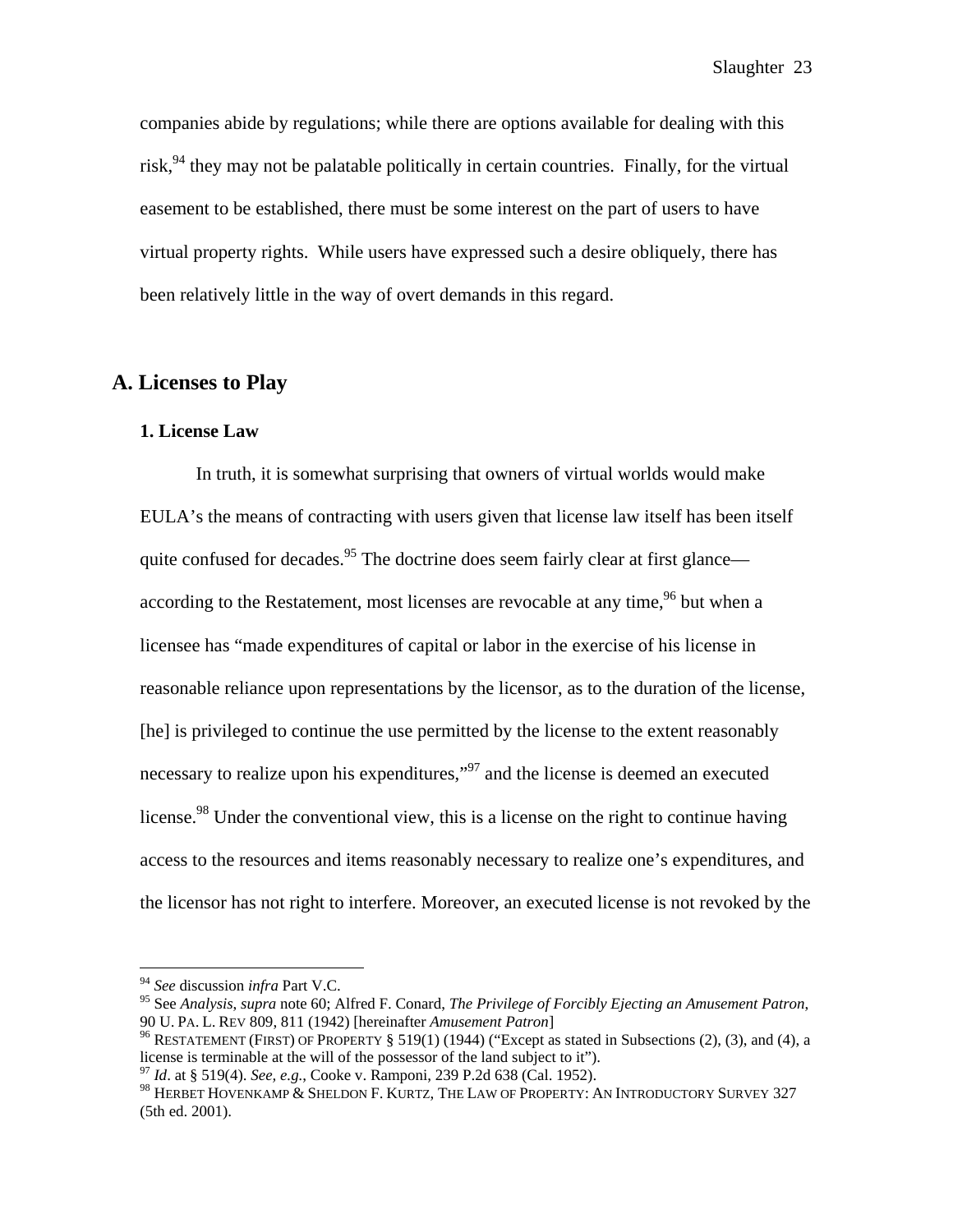licensor's conveyance of the property the license is attached to. An executed license is thus on the property itself, rather than on the licensor.<sup>99</sup> Yet, this clear-cut definition breaks down on closer analysis. Even discounting the fact that not all courts elect to follow the Restatement, $100$  it is far from clear exactly when the necessary amount of expenditures have taken place to turn an ordinary revocable license into an irrevocable executed one.<sup>101</sup> The question of when a licensee can be said to have acted in "reasonable" reliance upon representations from the licensor" is similarly unclear.<sup>102</sup> Courts have responded to this confusion with some fairly outlandish decisions, such as holding that licenses are revocable but can only be revoked with reasonable cause or that revocation not be accompanied by an ejectment through force.<sup>103</sup> Given that there has been a dearth of scholarship on licenses for decades, moreover, this is a state of flux that is unlikely to vanish anytime soon.<sup>104</sup>

Even beyond the question of when a license is revocable versus irrevocable, however, widespread use of licenses can be problematic given that they are not

<sup>&</sup>lt;sup>99</sup> *Id.* at 329.

<sup>&</sup>lt;sup>100</sup> *Id.* at 380. At its most basic level, irrevocability is an attempt to protect significant investments of time and money and thereby make it feasible for widespread investments based on licenses. *See* Michael A.Carrier, *Cabining Intellectual Property Through a Property Paradigm*, 54 DUKE L.J. 1, 79 (2004) [hereinafter *Cabining*]. 101 *Compare* State Dep't of Highways v. Woolley, 696 P.2d 828, 831 (1985) (suggesting that any

expenditure may make a license irrevocable) *and* Camp v. Milam, 291 Ala. 12 (stating that the a license turns into an executed license when it has been "acted upon so as to greatly benefit the licensor") *with* Eliopulos v. Kondo Farms, Inc., 643 P.2d 1085 (Id. 1992) (holding that an executed license is irrevocable only for as long as it takes to realize plaintiff's expenditures, with defendant's investment of \$500 and labor to dig a trench being realized by six yeas of the trench draining water from his land) *and* Bieber v. Zellner, 220 A.2d 17, 19 (Pa. 1966) (holding that improvements on a roadway did not themselves indicate reliance). <sup>102</sup> *Compare* Brown v. Eoff, 530 P.2d 49, 51 (Ore. 1975) (stating that plaintiff's attempt to negotiate a permanent arrangement defeated the argument that plaintiff had acted in reasonable reliance) *with* Belmon

County Water Dist. v. State, 135 Cal. Rept. 163, 166 (Cal. App. 1976) (holding that expenditures in reliance on a revocable water permit made the permit irrevocable).<br><sup>103</sup> Amusement Patron, supra note 95, at 812.

<sup>&</sup>lt;sup>104</sup> Henry E. Smith & Thomas W. Merrill Casebook ch. V; *see, e.g. Amusement Patron, supra* note 95, at 818, 822.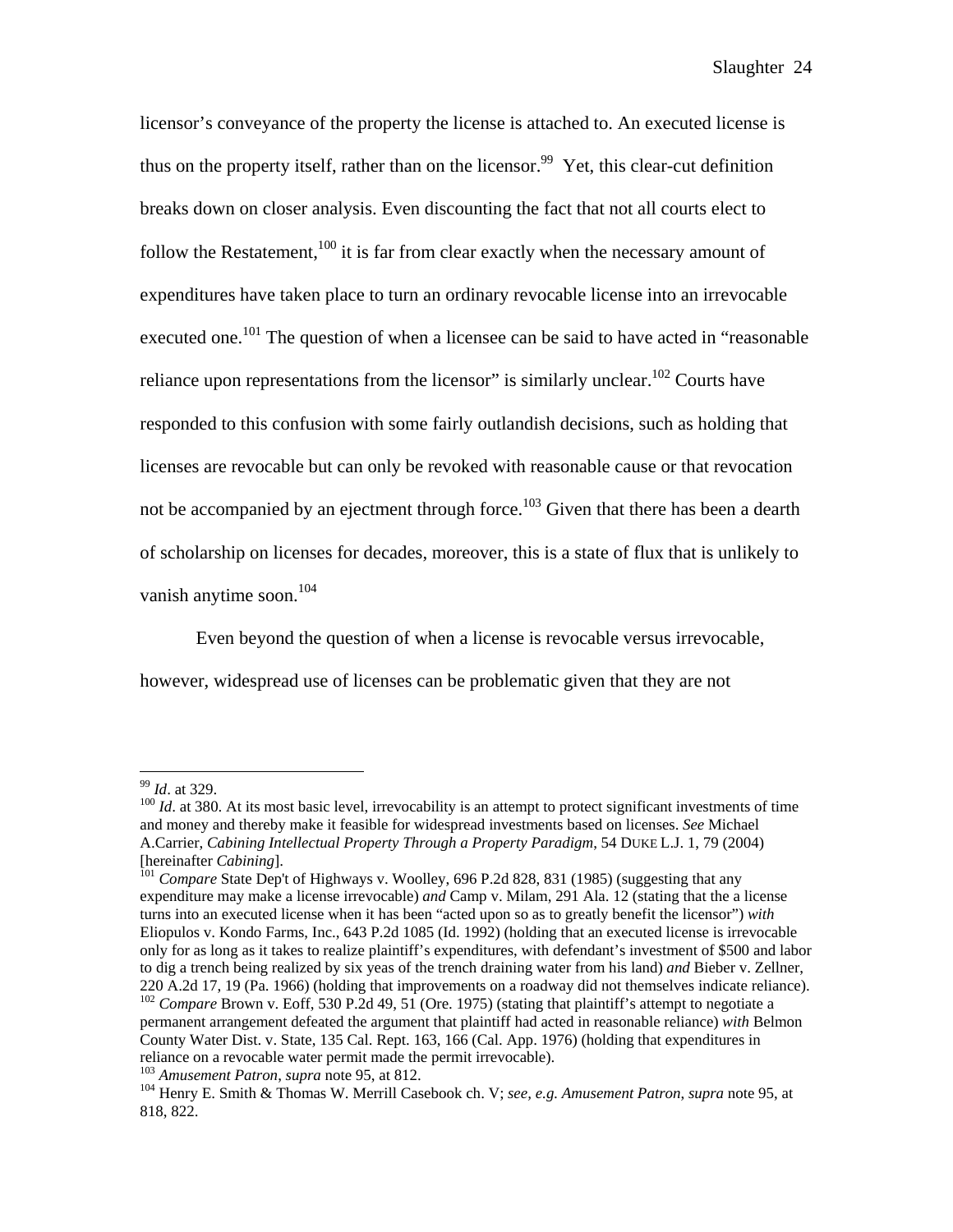enforceable against third parties. While most property rights<sup>105</sup> are "in rem" and therefore "good against all the world," licenses, like the vast majority of contract rights, are "in personam" and only enforceable against the licensor.<sup>106</sup> As such, while licenses are a fairly good tool for determining a governance strategy for a piece of property, they are not a good mechanism to control who has the ability to exclude others from using that property.107

#### **2. Licenses Within Virtual Worlds**

 As complex and bewildering as license doctrine can be in the abstract for the real world, however, the situation within virtual worlds is even more confusing and troubling. As noted previously, although most EULA's' terms appear on their face to be impossible to crack, $108$  the kinds of activities these EULA's govern makes it very questionable

 $\overline{a}$ 

While it is far beyond the scope of this work to resolve this debate, some observations may be made about boilerplate in terms of EULA's for virtual worlds in particular. Specifically, it likely does not matter that the vast majority of users do not read the EULA's. Although it is probable, even likely based on other research, that only a small proportion of virtual world users read the terms of service, *see id*., the

<sup>&</sup>lt;sup>105</sup> *E.g.* fee simples, easements, leases.<br><sup>106</sup> RESTATEMENT (FIRST) OF PROPERTY, *supra* note 96, at § 521; *see* Thomas W. Merill & Henry E. Smith, *The Property/Contract Interface*, 101 COLUM. L. REV. 773, 782 (2001) [hereinafter *Property/Contract* 

*Interface*].<br><sup>107</sup> *See Property/Contract Interface*, *supra* note 106, at 791.<br><sup>108</sup> Admittedly, the fact that all of these EULA's utilize boilerplate begs the question of whether users even attempt to read the text of the EULA's before signing them. In their seminal article twenty years ago, Alan Schwartz and Louis L. Wilde argued that the critical question is not whether all users will read boilerplate, but whether any number of users will. According to Schwartz and Wilde, if even a small proportion of users actually read and "shopped" for good standard-form contracts, enough competitive pressure could be placed on organizations that efficient standard-form terms would be adopted throughout the market. Alan Schwartz & Louis L. Wilde, *Imperfect Information in Markets for Contract Terms: The Examples of Warranties and Security Interests*, 69 VA. L. REV. 1387 (1983). Of course, the counter to this theory is that a select few users reading boilerplate will not improve the quality and efficiency of all standard-contracts, but will only force the readers to switch to "a more expensive higher-quality provider" that the non-readers cannot even utilize. Jason Scott Johnston, *The Return of Bargain: An Economic Theory of How Standard-Form Contracts Enable Cooperative Negotiation Between Businesses and Consumers*, 104 MICH. L. REV. 857, 885 (2006). Moreover, given that the majority of consumers have proven unable to comprehend the terms of given boilerplate agreements, it questionable whether forcing users to read a contract, a proposition that may not even be possible from a technical perspective, would make any difference in terms of encouraging efficient choice of contract. *See* Ronald J. Mann, *Contracting for Credit*, 104 MICH. L. REV. 899, 911 (2006).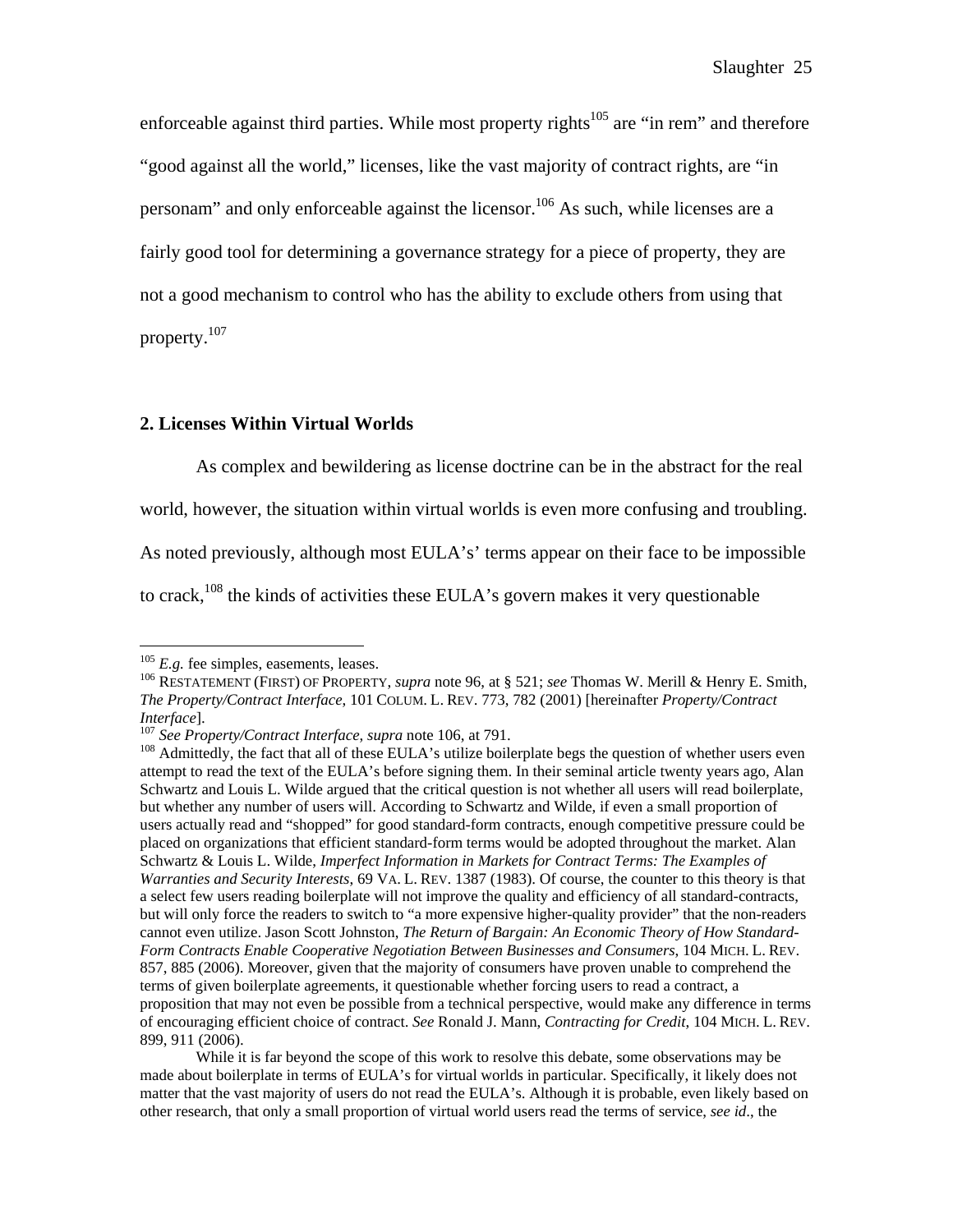whether courts will uphold them across the board.<sup>109</sup> If nothing else, although the vast majority of EULA's claim that users do not have the right to transfer, trade, or sell the virtual property they "possess" to other entities, users are engaging in such practices en masse.<sup>110</sup>

While such acts would be troublesome even if unsanctioned, though, in some cases the game company acts as the middleman in such transfers,  $111$  taking a cut from all sales while still retaining the right to terminate a user's account "at any time."<sup>112</sup> Given that the right to transfer and the right to use are "at the heart of courts' and laypersons'

 unique nature of the good that is being received upon agreement, access to a virtual world, somewhat mitigates the failure of most users to read the terms themselves. After all, the communicative nature of virtual worlds and the length of time that users spend in a virtual world makes it much easier to free ride off the fact that other users have read the requisite EULA, much like groups of users can work together to digest boilerplate by all reading a small piece. *See* Kevin E. Davis, *The Role of Nonprofits in the Production of Boilerplate*, 104 MICH. L. REV. 1075, 1094 (2006). For instance, if a EULA states that all users may not make any profit from trading goods within the virtual world, even if only one user out of 10,000 reads the EULA, the level of interactivity among users makes it possible for that discovery to rapidly spread throughout the virtual world. While it is less easy for consumers to change virtual worlds after an agreement due to sunk costs, it is probable that the more negative the term, the more consumers will choose to leave the virtual world. As such, the fact that involvement in a virtual world is long-lasting and users can join together and free ride off the efforts of other users suggests that whether most users read a EULA is irrelevant—all that matters is whether a very, very small number do, and whether they can easily distribute their findings throughout the specific virtual world and the Metaverse generally.

 Yet, to a degree, all discussions of whether it matters if boilerplate is read are irrelevant at present with regards to virtual worlds due to the very small number of virtual worlds. While it is relatively easy for consumers to shop around for better terms of insurance, airfare, or a loan, there are only a handful of extant virtual worlds and all of them have practically identical terms within their EULA's (with the marked exception of Second Life giving users a modicum of intellectual property rights). *See supra* note 53. As a result, the fact that users are faced with the Hobson's Choice at present of accepting the terms as given or not being involved in any virtual world means they have no meaningful choice at present. It is entirely possible that the number of virtual worlds with different terms will increase in the near future, however.<br><sup>109</sup> See supra notes 53-56 and accompanying text.

<sup>109</sup> *See supra* notes 53-56 and accompanying text. 110 *See Cyberian*, *supra* note 12. 111 The primary example of this is Sony's Station Exchange, http://stationexchange.station.sony.com/ (last visited Jul. 18, 2007), which sought to end sales of virtual property through Ebay by mandating that all sales of virtual property from its virtual worlds must go through its own service. The service has proven wildly popular, with over U.S. \$180,000 worth of virtual property being transferred through the system in its first thirty days. *See* Daniel Terdiman, *Sony Scores with Station Exchange*, CNET NEWS.COM, Aug. 25, 2005, http://news.com.com/Sony+scores+with+Station+Exchange/2100-1043\_3-5842791.html. 112 Sony Online Entertainment LLC Terms of Service, http://www.station.sony.com/en/termsofservice.vm (last visited Jul. 18, 2007).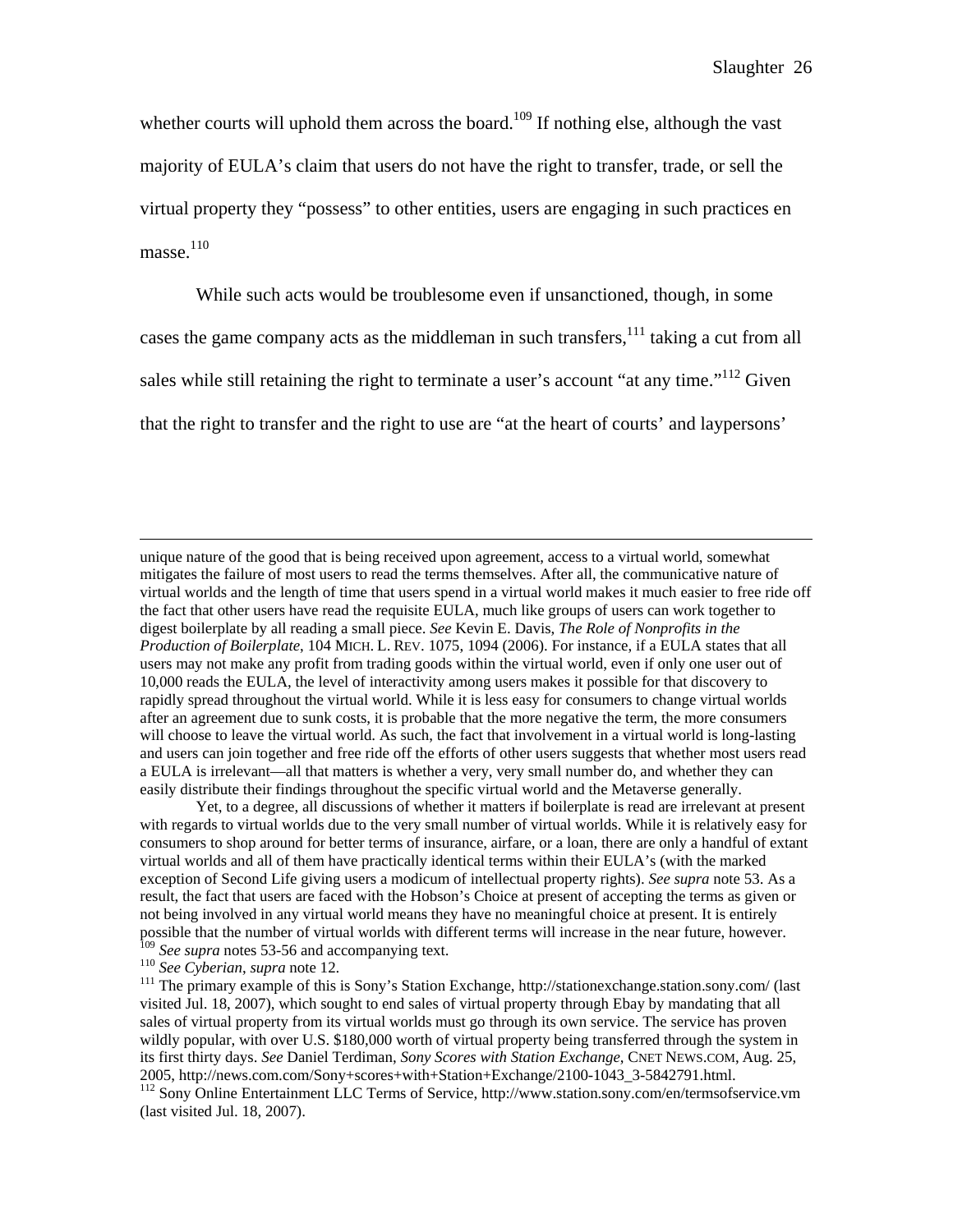understandings of property," it appears clear that virtual property is being used very differently compared to the average uses of property governed by licenses.<sup>113</sup>

Admittedly, aside from Sony and Linden Lab,  $114$  many owners of virtual worlds have not promulgated such mixed messages to the same degree and may claim that no amount of trading can create reasonable reliance when the EULA states that the user has no right to her virtual property. Although such a claim does not remedy the situation things even if it is completely accurate given the size and significance of Sony's and Linden Lab's virtual worlds, this claim may be quite inaccurate. Most critically, such agreements, whether agreed to through a click-wrap license or a browse-wrap license, are almost never read by users.<sup>115</sup> Additionally, after clicking through during the initial installation and running of the client program, users are almost never forced to assent to the EULA again.<sup>116</sup> Considering that "most of the time Layman negotiates his way through the complex web of property relationships that structures his social universe without even perceiving the need for expert guidance," it is very feasible that courts will hold that the licenses are not universally revocable.<sup>117</sup>

 In truth, the idea that millions of people are putting significant amounts of capital into virtual worlds may force courts to act simply for public policy purposes. While common law courts struggled early in the Twentieth Century to find reasons why a

<sup>113</sup> Wendy J. Gordon *An Inquiry into the Merits of Copyright: The Challenges of Consistency, Consent, and* 

Encouragement Theory, 41 STAN. L. REV. 1343, 1354 (1989).<br><sup>114</sup> See supra notes 54-56 and accompanying text.<br><sup>115</sup> See Nathaniel Good, *et al.* Commentary, *User Choices and Regret: Understanding Users' Decision*<br>Process a

<sup>&</sup>lt;sup>116</sup> See, e.g. SECOND LIFE; see also THERE.COM (requiring click-through assent of its ToS only when the ToS is updated).

<sup>&</sup>lt;sup>117</sup> BRUCE ACKERMAN, PRIVATE PROPERTY AND THE CONSTITUTION 116 (1977).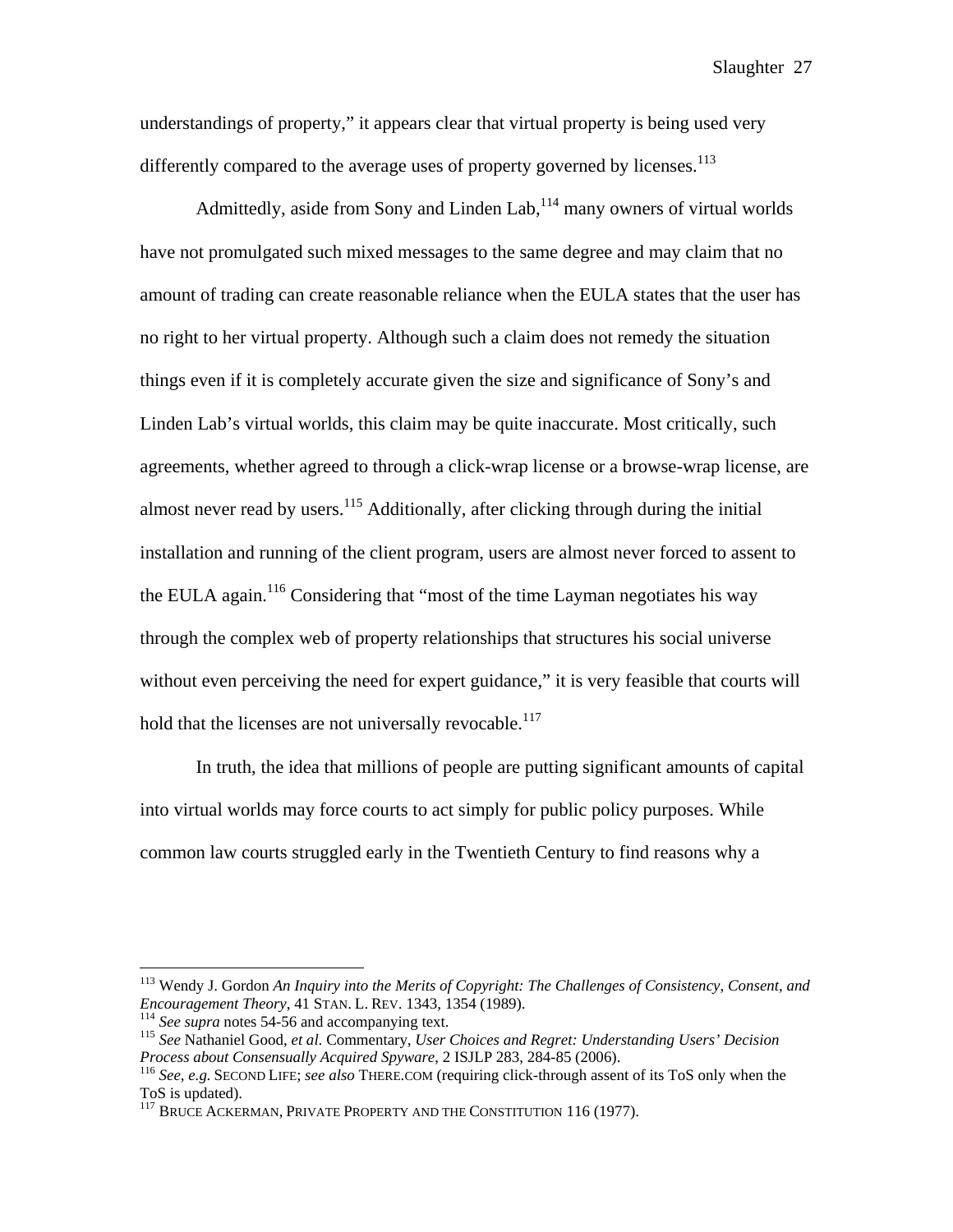theater patron with a ticket could not be ejected at any time at the owner's discretion, $118$ an equilibrium was eventually reached based on the idea that owners of places of amusement have a common law right to exclude who they wish.<sup>119</sup> The situation of virtual worlds is much more troublesome, however. While a patron of a race track may lose the right to gamble further upon his ejectment, he retains the money he has cashed in and, at the very least, the possessions he entered the race track with. A theater patron only loses the value of his ticket, along with possibly the value of his lost time.<sup>120</sup> In contrast, a user of a virtual world, if his license is revoked and he is "ejected" risks losing access to his entire account and all the assets attached to it, assets that could easily amount to thousands of dollars or more. In effect, users are paying for the privilege to use something that can be revoked at any time without any hope of refund or redress, a notion which strongly goes against our notions of justice and equity.<sup>121</sup> From a purely practical standpoint, the idea that users of virtual worlds have only the barest amount of control over their property should raise concerns about whether the property is being used well<sup>122</sup>—if anything, the fact that a generic possession could be taken at any time should make it less likely that a person will use that possession as effectively as possible, since that person may naturally fear growing too reliant on the item in case it is eventually lost. As Richard Bartle puts it, "When you buy a virtual object, you're gambling that the virtual world giving it meaning will not change in such a way that it reduces the amount

<sup>118</sup> *Compare* Marrone v. Washington Jockey Club of the District of Columbia, 227 U.S. 633 (1913) *with* Hurst v. Picture Theaters, Limited 1915 1 K.B. 1.

<sup>119</sup> *See* Ziskis v. Kowalski, 726 F. Supp. 902 (D. Ct. 1989). An additional reason for this outcome may be the belief that the greatest danger was arbitrary ejectment and that seemed to be rare. *See Amusement*  Patron, supra note 95, at 822. The core question seems to have been largely forgotten after that time.<br><sup>120</sup> Along with perhaps any concessions he might have bought after entry.<br><sup>121</sup> *Id.* at 810.<br><sup>122</sup> *See* Fairfield,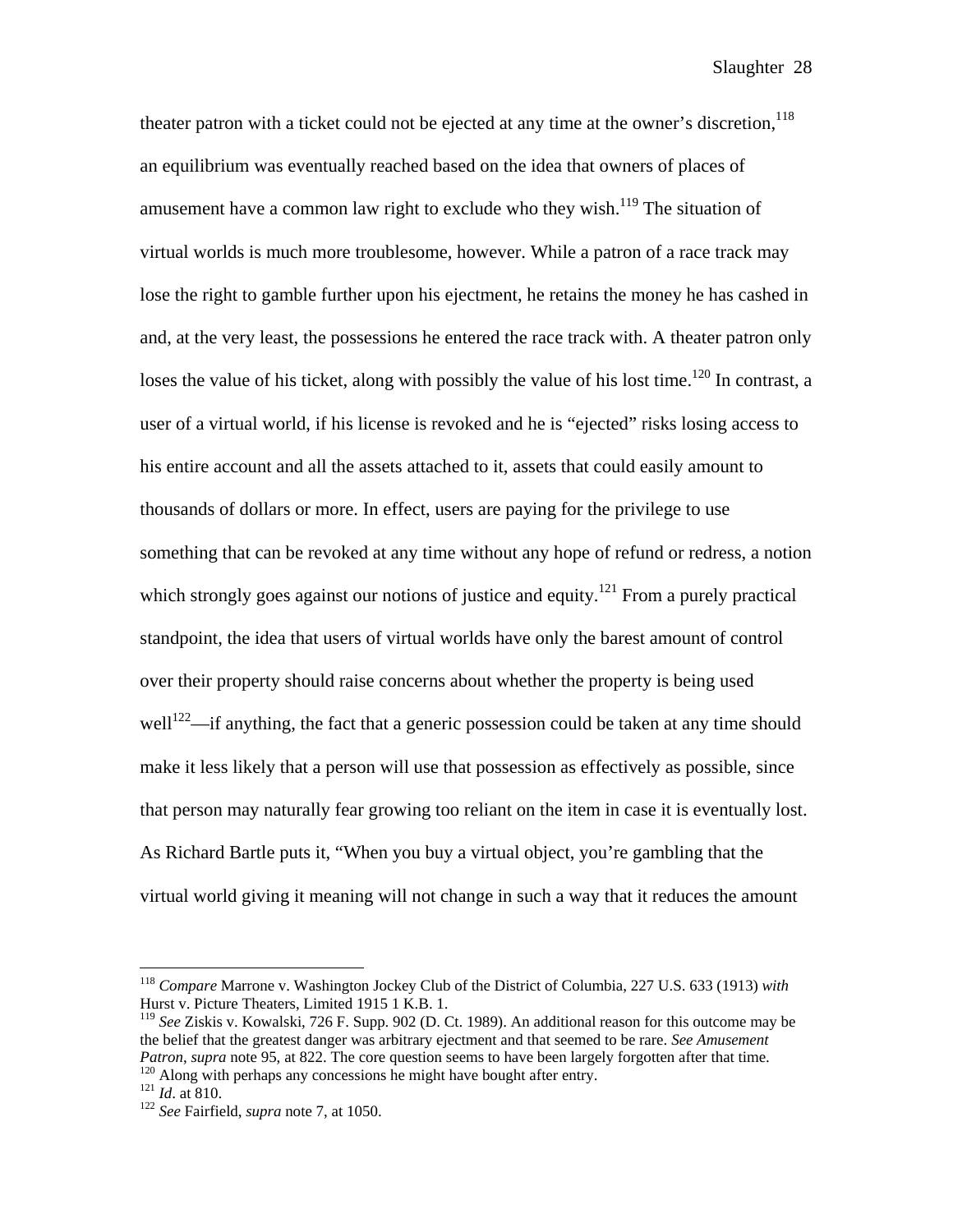that people will pay for that object." <sup>123</sup> The current state of virtual worlds with regard to virtual property is thus something of a recreation of the law of licenses before *Hurst v.*  Picture Theatres, Limited, <sup>124</sup> where a user has the privilege to use virtual property in his possession, but that use can be revoked at any time, resulting in a very weak form of "ownership."<sup>125</sup>

#### **3. Additional Concerns**

 Given how young many virtual worlds are, it is also unclear how courts will respond to the current system once users have been involved in virtual worlds for several years or a decade. Most critically, after significant periods of time have passed, it is possible that courts could find that users have obtained property rights within virtual worlds through adverse possession. While it might be quite difficult to find a plaintiff who met all five of the requirements of adverse possession,  $126$  it is far from inconceivable, with the primary obstacle likely being whether a piece of virtual property held by the user within a virtual world controlled by a company counts as either actual or exclusive use. If that could be found, however, it would be possible to see courts granting actual "title" to virtual property. Moreover, if exclusive use proves to be the primary barrier to plaintiffs, courts could simply claim that a user-plaintiff has gained an easement by prescription, which would still have the effect of a court finding that a user has a property right within a virtual world.<sup>127</sup> The many individual state statutes on adverse

<sup>&</sup>lt;sup>123</sup> Bartle, *in* STATE OF PLAY, *supra* note 9, at 44.

<sup>124</sup> Supra note 118.<br><sup>124</sup> Supra note 118.<br><sup>125</sup> *Contra* Michael A. Carrier and Greg Lastowka, *Against Cyberproperty* 22 Berkeley Tech. L.J. (forthcoming 2008) (manuscript at 20, on file with author) [hereinafter *Against Cyberproperty*] (arguing that robust technological and legal regimes protect users interests online).<br><sup>126</sup> HOVENKAMP & KURTZ, *supra* note 98, at 65.

<sup>&</sup>lt;sup>127</sup> See Warsaw v. Chicago Metallic Ceilings, Inc, 676 P.2d 584, 587 (Cal. 1984).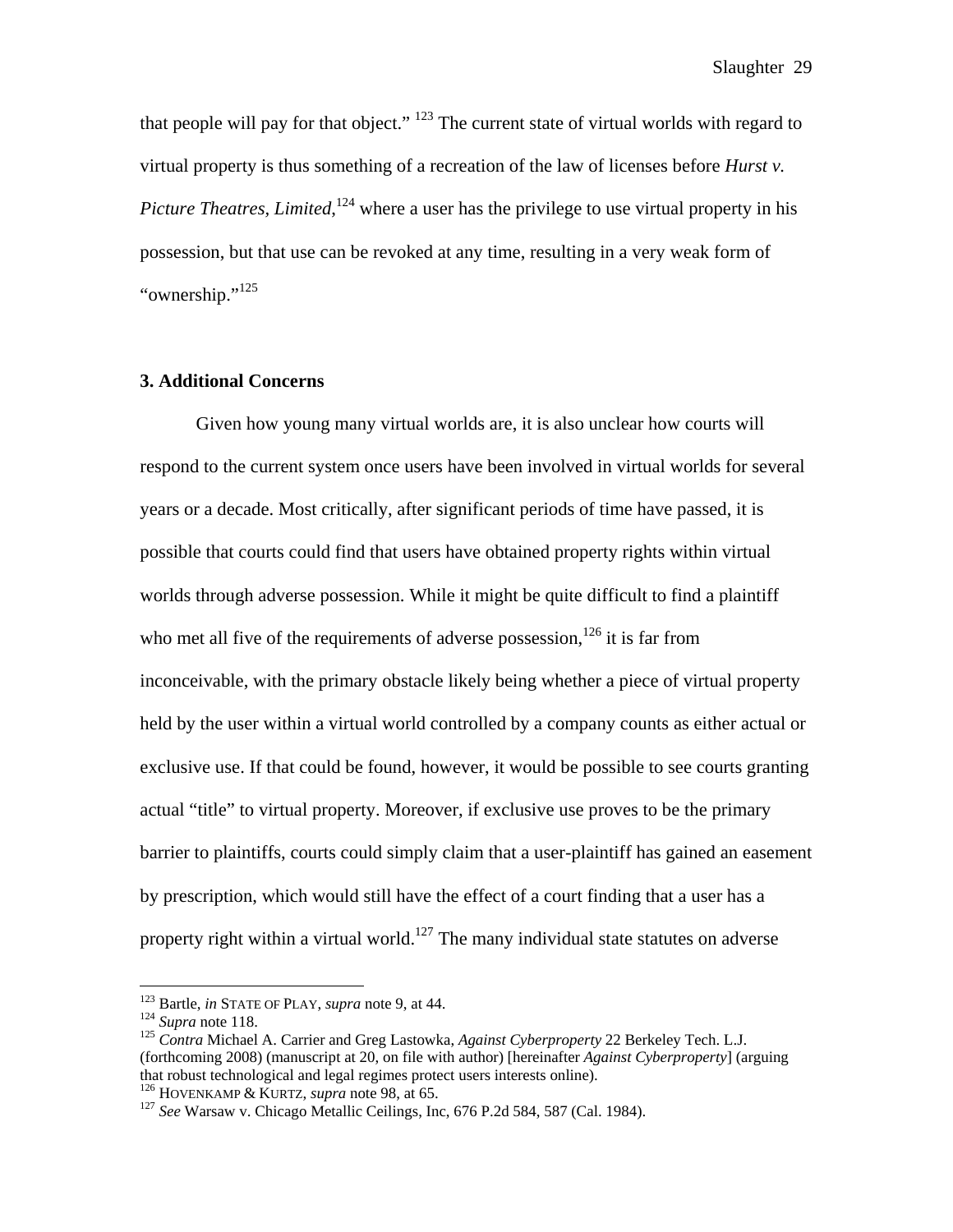possession would largely determine the degree to which these attempts succeed, but one decision holding that adverse possession was effected or an easement by implication created could itself do massive damage to the Metaverse.<sup>128</sup>

 Admittedly, given that a user can access a virtual world legally only by permission of the game companies, it may be hard to imagine how anything akin to adverse possession could occur. Yet, depending on how courts view "access" with regards to virtual worlds, such a scenario could come to pass. The traditional view, namely, that a user is granted access upon purchasing a ticket, makes adverse possession practically impossible. Yet, an alternative view could be taken that while the access was by permission, the game company was only a tollbooth operator, and the user has effectively become a squatter by making an avatar and claiming that bit of code has her own.

In truth, this is a situation that defies real-world analogy. Faced with the Hobson's choice of bending adverse possession slightly or depriving a person of substantial assets, it is not difficult to imagine that a court would structure its decision in such a way as to suggest that the plaintiff when being let into the world saw themselves as purchasing the account in entirety from the game company, blurring whether they actually had permission. In other words, it is the distinction between having permission to enter the world and permission to control the character—while a user knows she has permission to enter, whether she has permission to use the character is a different story. Given the difficulties of such parsing and the likely unfamiliarity of most judges and juries with virtual worlds for the near and moderate future, it is easy to see a court coming down on the side of the plaintiff at least once. Given the current precarious state

<sup>128</sup> *See Cabining*, *supra* note 100 at 19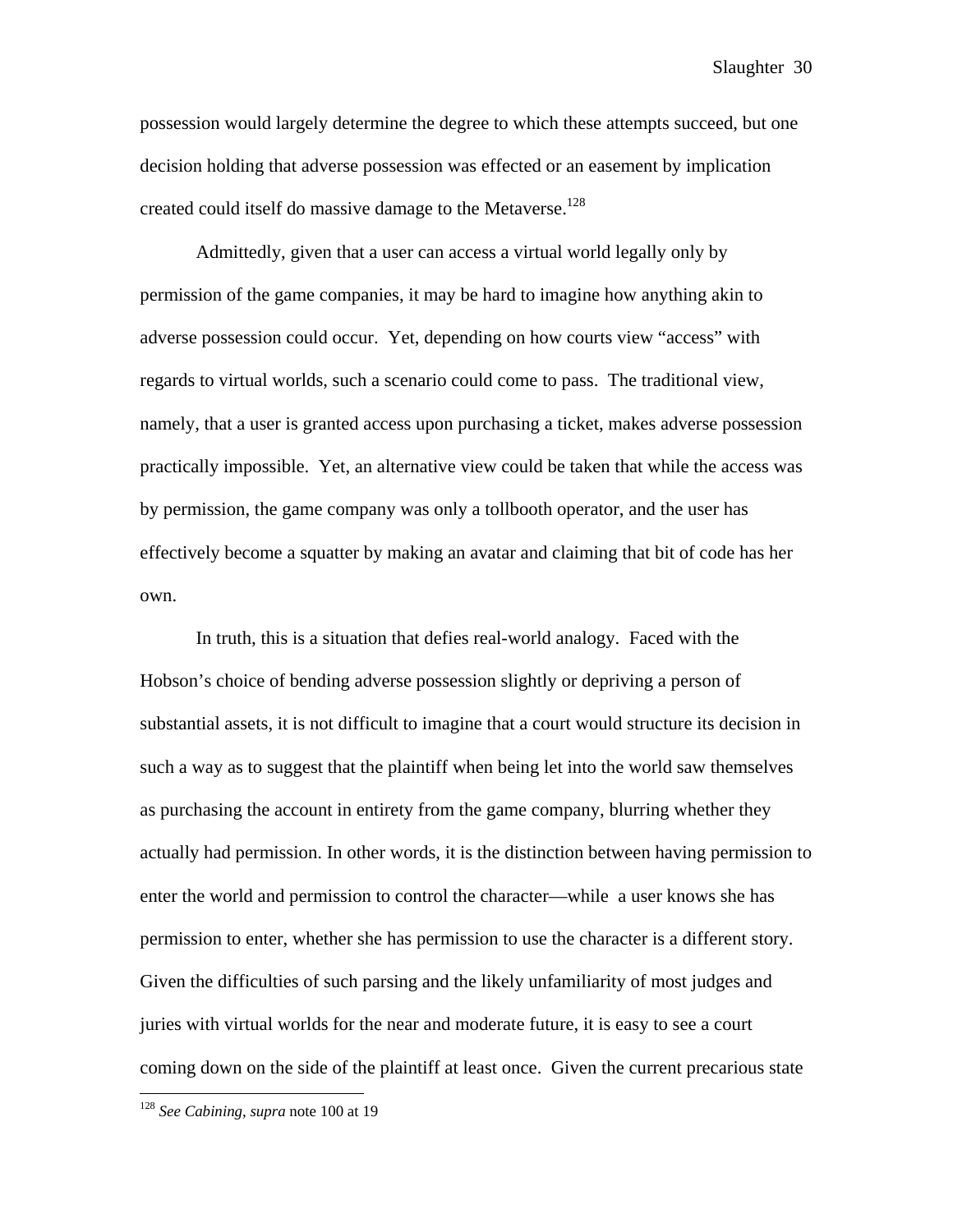of user-company legal relationships within virtual worlds, one such decision could have an apocalyptic effect on the Metaverse.

#### **B. Total Control as an Economic Inefficiency and Moral Concern**

Based on the terms dictated by the various EULA's, the owners of the virtual worlds effectively have total control of their virtual worlds, a situation that also poses problems for the future of the Metaverse. Because the companies control the code and norms of the virtual worlds, at base, they make all property decisions.<sup>129</sup> Even though users may have some control over individual transactions, the company, due to its control of the metrics, is the ultimate decision-maker. Virtual worlds are thus something of a recreation of the company towns of the late-nineteenth century—given that even in company towns the company stayed out of the homes of its workers, however, virtual worlds represent a purer conception of the company town than just about anything seen a hundred years ago.<sup>130</sup> Currently, it is possible, even easy and simple, for one company to simply subtract a critical attribute from a piece of virtual property or move the location of a piece of virtual property from a highly desired area to a less-desired area, actions that may substantially change the value a user's total virtual property assets, <sup>131</sup> possibly to the point that pieces of virtual property lose their entire value.<sup>132</sup>

As such, although the Internet is conceived of as a place that is defined by openness and is an "experiment of self-governance,"133 virtual worlds stand as something of a counterpoint. Since users are asked to enter and "live" within a virtual world

<sup>&</sup>lt;sup>129</sup> See Jankowich, *supra* note 43, at 215.

<sup>&</sup>lt;sup>130</sup> See Saunders, *supra* note 42, at 203-04.<br>
<sup>131</sup> See Bartle, *in* STATE OF PLAY, *supra* note 9, at 44 (offering a differing perspective).<br>
<sup>131</sup> See Bartle, *in* STATE OF PLAY, *supra* note 9, at 44 (offering a dif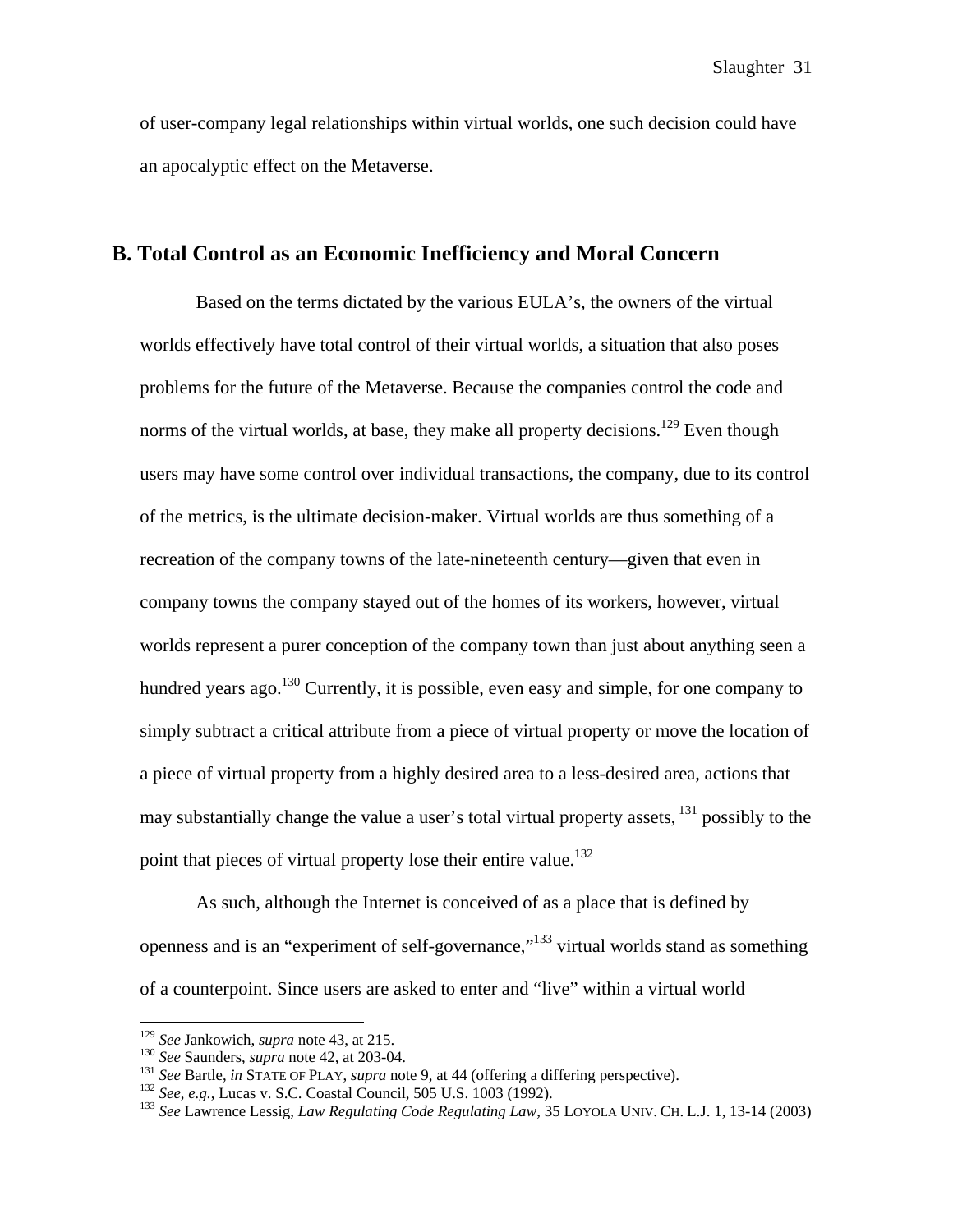knowing that all their possessions are not ultimately in their control, a more accurate description than a company town in cyberspace might be digital feudalism.<sup>134</sup> Although this may seem like hyperbole given that users have to willingly choose to accept the terms of a virtual world, the absence of perfect information in bargaining naturally tends to result in unfair contract terms. According to Prof. Alan Schwartz, an uninformed promise will often receive terms that are undercompensatory in nature even where full negotiation is possible.<sup>135</sup> While there is certainly value to the idea that the company does have the right to punish its users for infractions of the norms and rules of the word, it seems inefficient and incorrect that a user risks losing her entire stock of assets and virtual property for any infraction. If anything, such dangers serve as a counterweight to the continued growth of and investment in virtual worlds, even as those worlds are beginning to gain broad-based interest from society.<sup>136</sup> In effect, the fact that possession of all virtual property is divided between at least two entities, the company, which has the title and exclusionary rights, and the user, who has possession and the ability to actually use the property, suggests that the current state of virtual worlds is something of a mutated anticommons,<sup>137</sup> one where no one has full privileges, causing under-use of the

general popular view of feudalism as an institution that lets the few dominate the many.<br><sup>135</sup> Alan Schwartz, *The Myth that Promisees Prefer Supracompensatory Remedies: An Analysis of*<br>*Contracting for Damage Measures*, 1

<sup>136</sup> A trend marked especially by the entrance of corporations into virtual worlds in recent months. *See*, *e.g.*, Patrick Cain, *Companies are Finding Second Life*, INVESTORS.COM, Feb. 21, 2007, http://www.investors.com/editorial/IBDArticles.asp?artsec=17&issue=20070221; Kate Benner, *I Got my* 

*Job Though Second Life*, FORTUNE, Jan. 23, 2007,

<sup>134</sup> *See* Jankowich, *supra* note 43, at 218. Granted, this is something of a malapropism given that feudalism largely rested on in personam agreements. The term "digital feudalism" is designed rather to evoke the

http://money.cnn.com/2007/01/22/magazines/fortune/secondlife\_recruit.fortune/index.htm?postversion=20 07012310.

<sup>137</sup> *See* Michael A. Heller, *The Tragedy of the Anticommons—Property in the Transition from Marx to Markets*, 111 HARV. L. REV. 621 (1998).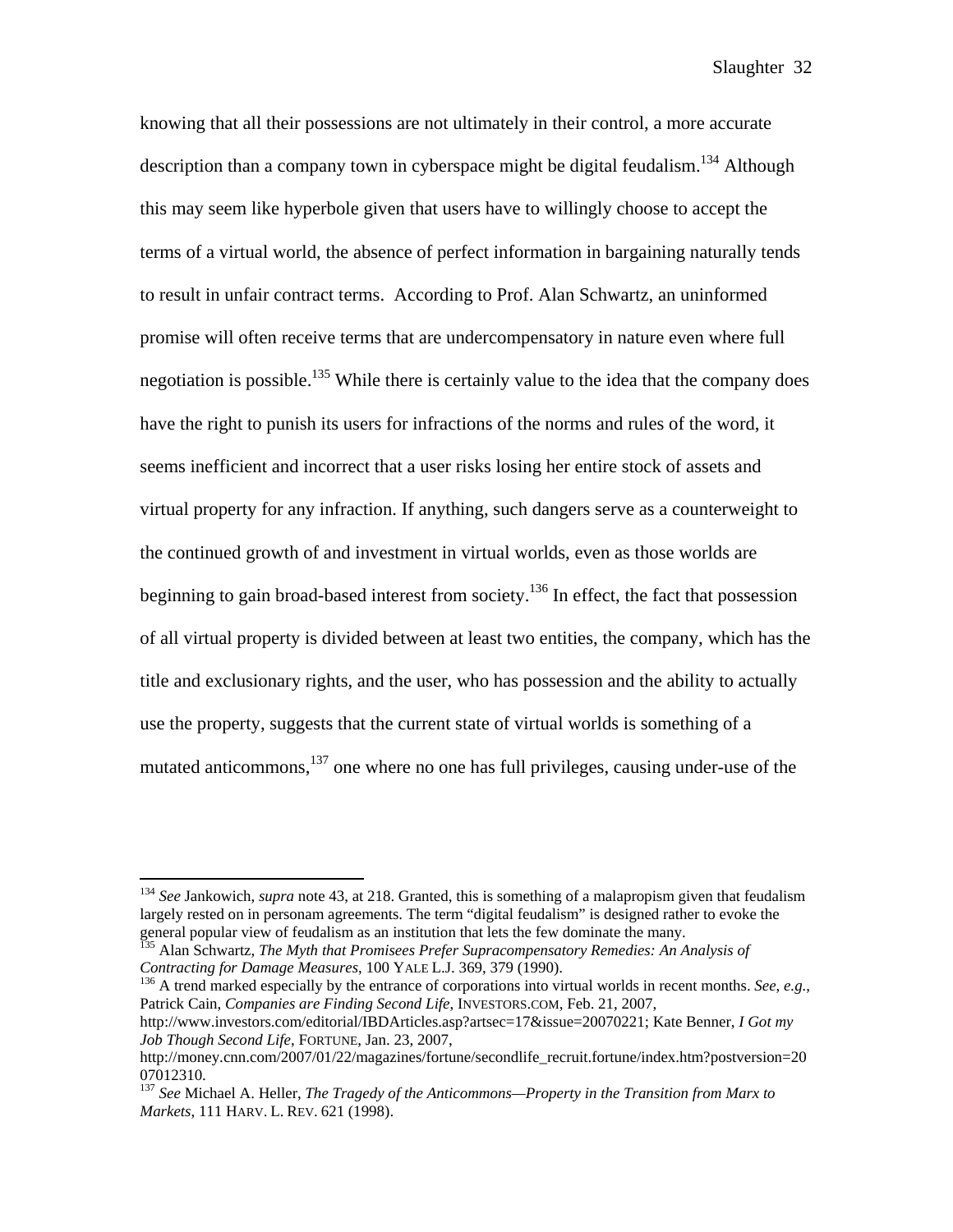worlds' resources.<sup>138</sup> Specifically, two factors can be deemed largely responsible for this state of affairs. First, there has been a general lack of foresight by game companies—in their attempts to minimize the risks to themselves and future profits,  $139$  most companies have been reluctant to establish broader property rights, even though such rights could spur users to spend more money and time within virtual worlds. Second, there are externality issues, particularly in terms of how a system of property rights would be managed—as it is likely that the brunt of any regulatory system's costs would fall on the companies, keeping property rights minimal appears to be a cheaper alternative.<sup>140</sup> Although virtual worlds might have great potential for the creation of value through usercreated content and trading, at present, they do not appear optimally efficient.

 Beyond specific concerns about the practical impact of such control, however, there are also concerns about the sheer morality of such a system given long-standing general philosophical views toward property rights.<sup>141</sup> Specifically, the idea that users are asked to move online and build inventories, accumulate wealth, or even engage in the creation of new goods, all while still being willing to give up all ownership of those

1

<sup>&</sup>lt;sup>138</sup> Of course, the company could mandate efficient use of the resource, but that sort of rigidity would likely doom the virtual world. Similarly, direct use of the resource by the company would practically eliminate the usefulness or need for users, also damaging the world.<br><sup>139</sup> See supra notes 72-81 and accompanying text.

<sup>&</sup>lt;sup>140</sup> Of course, it is entirely possible that network effects could be a third factor in triggering this anticommons, possibly by encouraging users to spend time in multiple worlds as opposed to one, with the result that many users only skim the surface of each world. If property rights existed for virtual worlds, however, it is very possible that users would choose to focus on one individual world to the exclusion of others in the hopes of fully utilizing the world's resources in the pursuit of economic profit. The lack of any hard data on these issues makes analysis of this topic mere speculation at present, however. 141 Most relevant for this topic are the Lockean, Utilitarian, and Hegelian theories of property rights. *See*

*Laws*, *supra* note 7 at 40 (discussing all three in depth); *see also*, Ruckelshaus v. Monsanto Co., 467 U.S. 986, 1003 (1984) (discussing Locke); *Raising Questions about Property*, *in* PROPERTY IN QUESTION*, supra*  note 37*, at* 4 (Locke); *Cabining*, *supra* note 100, at 9-10 (utilitarian); Theodore J. Westbrook, *Owned: Finding a Place for Virtual Property Rights*, 2006 MICH. ST. L. REV. 779, 791-801 (2006) (discussing all three).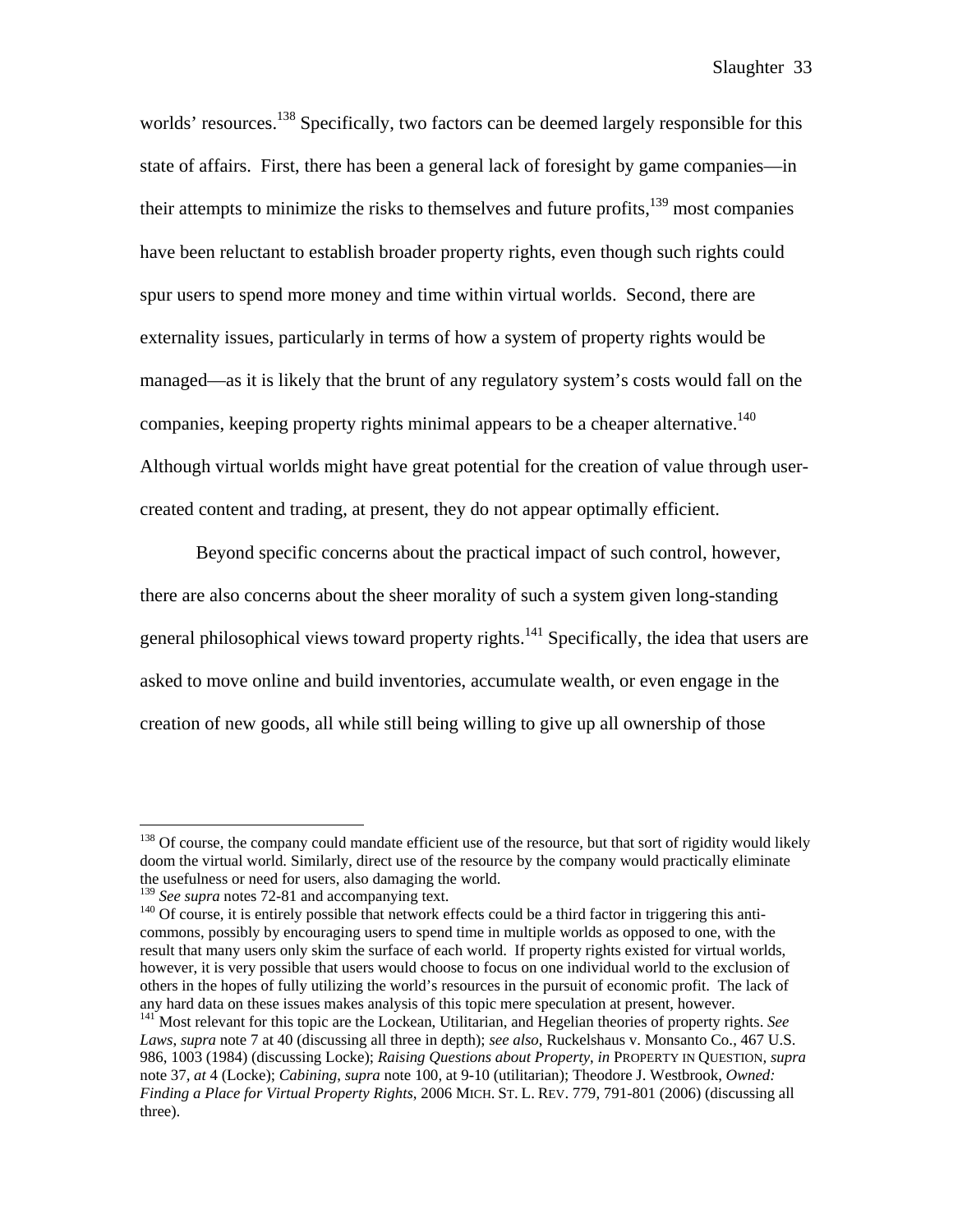things,<sup>142</sup> does violence to the idea of property as being labor-dessert,<sup>143</sup> the greatest good being given to the greatest number,  $144$  and the concept of property ownership assisting the establishment and growth of personhood. Of these three conceptions, the final is perhaps the most troubling. Although a critique using the first and second conceptions of property can be partially deflected since the company, by virtue of having made and maintained the virtual world, has a right to own the property within and the greatest utilitarian outcome may well occur when all property is ultimately owned by one party, it is difficult to see an argument for why having the company own the property results in an enriching socializing experience for users,  $145$  especially considering how significant it is for someone to be able to say "this is mine."<sup>146</sup> While not having the ability to own their virtual property might limit the degree to which users form entirely new identities within the virtual world, this is not necessarily a good thing, especially given that one of the primary appeals of virtual worlds is the constant ability to create for oneself a new identity regardless of past and socialization. The total control of virtual property by game companies is effectively undercutting one of the greatest strengths of the virtual world archetype—even as some scholars warn of the game conceit<sup>147</sup> being damaged by property rights, some level of property rights may be necessary to fulfill it.<sup>148</sup>

 $142$  Along with, in most cases, the intellectual property rights associated with new creations.

 $^{143}$  In a very real sense, the laborer is not allowed to keep that which he has worked with or even created.<br><sup>144</sup> Since the EULA's effectively vest the property right in one party, depriving millions of users of such rights.<br><sup>145</sup> *Laws, supra* note 7, at 50-52

<sup>145</sup> *Laws*, *supra* note 7, at 50-52 146 *See* Thomas W. Merrill, *Property and the Right to Exclude*, 77 NEB. L. REV. 730 (1998) (arguing that exclusion is the sine qua non of property rights); Adam Mossoff, *What Is Property? Putting the Pieces Back Together,* 45 ARIZ. L. REV. 371, 377-78 (2003) (discussing the long-standing notion that exclusion is the most important aspect of traditional property rights).

<sup>&</sup>lt;sup>147</sup> Game conceit can be defined roughly as the idea that one is "playing" a game. In other words, "[w]hen people play games, they agree to abide temporarily by a set of rules which limits their behavior (i.e. restricts their freedom), in exchange for which they gain whatever benefits the game offers. Game theorists refer to the boundary that separates the game world from the non game world as *the magic circle*, from an early description of play spaces by John Huizinga. Virtual worlds are not games but they use the same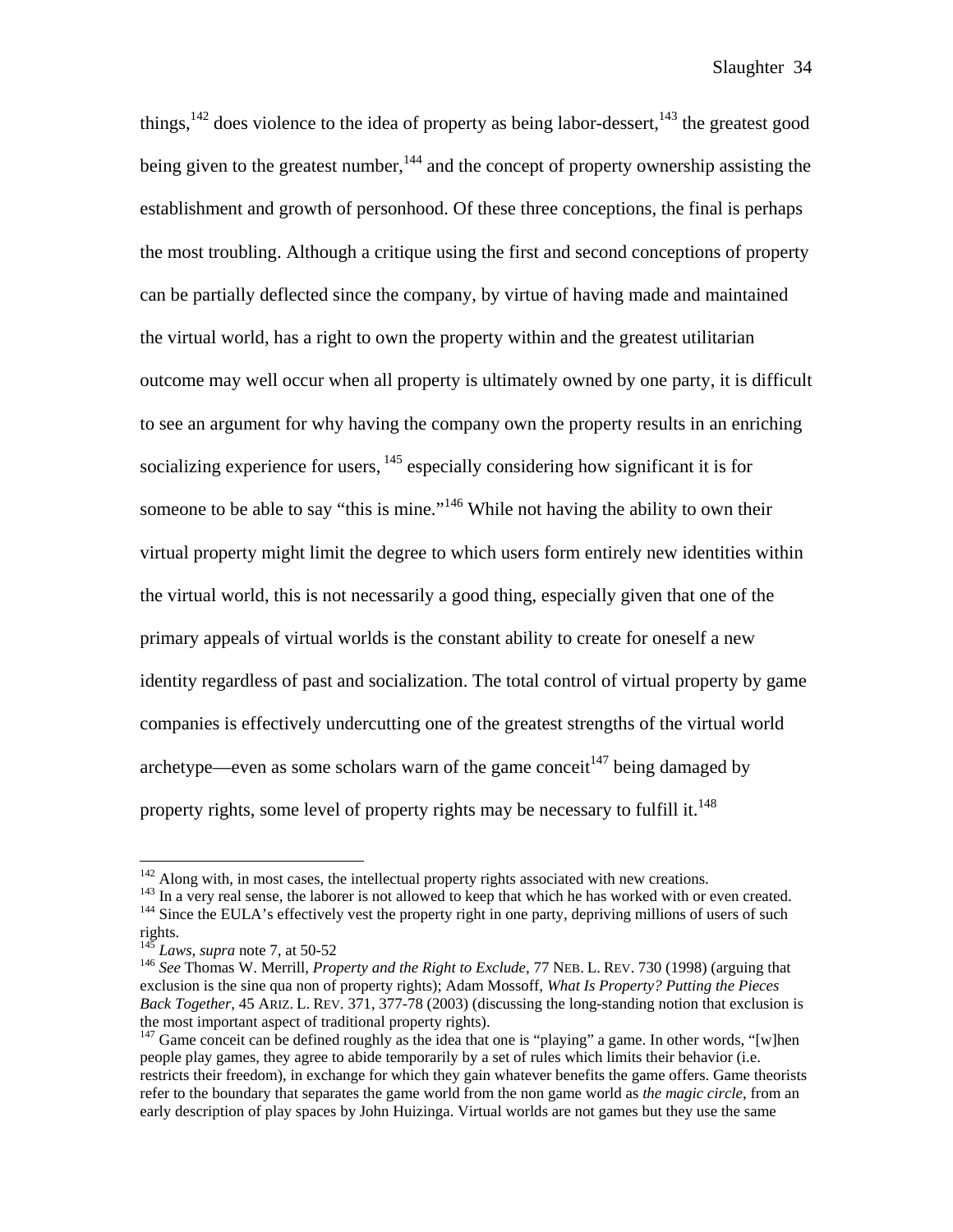As such, the current situation of virtual property within virtual worlds is problematic, with the governance system created by the EULA's potentially untenable, economically inefficient, and morally suspect. Given these dangers, it is worth looking to property and contract law for solutions—as the next Part discusses, however, neither provides a wholly good model to apply to virtual worlds, necessitating that a new kind of property interest be established for virtual worlds.

# **III. Flawed Solutions—Contract and Property Applied to Virtual Worlds**

 Although the EULA's seem to be untenable as a system for governing virtual property, there remains the possibility that effective use and ownership of virtual property could be controlled through either contract or property law. Given the unique natures of virtual worlds, however, it appears that many of the most likely legal concepts for managing contract and property relationships would not be good fits for virtual worlds.

#### **A. Contract**

 Given both that EULA's are contracts, and that contract law would be less invasive within virtual worlds than property law, one might think that contract law would be a good mechanism for governing virtual worlds. Yet, an analysis of how many of the key ideas of contract law, specifically, contracts of adhesion, unconscionability, individual

conceit: that some freedoms must be willingly given up for a time in order that new freedoms can be experienced during that time." For a longer discussion, see *infra* pp. 58-60. 148 *See* Bartle, *in* STATE OF PLAY, *supra* note 9.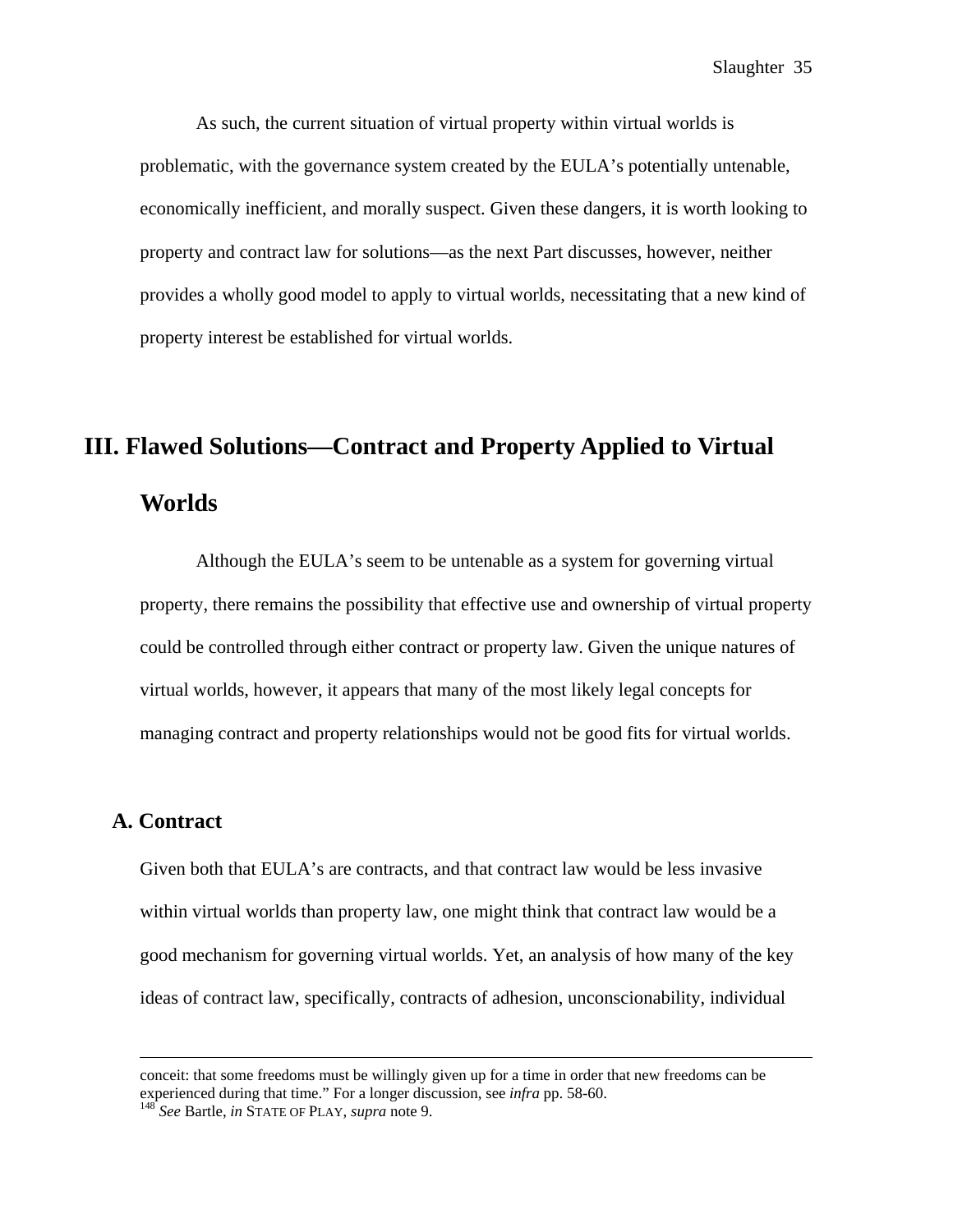contracting, and executed licenses, would be applied to virtual worlds reveals that contract law would not dramatically improve the use and ownership of virtual property compared to the status quo.

#### **1. Contracts of Adhesion**

 $\overline{a}$ 

 Contracts of adhesion, "contract[s] formed as a 'product of gross inequality of bargaining power' between parties,"<sup>149</sup> might seem on first glance to be well-tailored to meet the problems of virtual property. The current instrument that states the terms of who owns virtual property and how it may be used and transferred is the EULA, and given that any user is not able to negotiate unique terms but is forced to accept all terms of the EULA or be denied access to the virtual world, the concept of contracts of adhesion would seem to provide an excellent way to enforce more equitable terms on the ownership of virtual property.

Yet, beyond the obvious question of just what terms would be deemed a contract of adhesion and which would not with regards to virtual worlds, the doctrine is not nearly strong enough to provide effective protection for users. Simply put, while the EULA's do seem to fit the nominal definition of a contract of adhesion, the doctrine generally has been held to require some showing of procedural unconscionability, such as fraud.<sup>150</sup> Indeed, a primary attribute of contracts of adhesion, one that is often missing in standardform contracts like EULA's, is that the party with less bargaining power has to be forced

<sup>&</sup>lt;sup>149</sup> Klos v. Polskie Linie Lotnicze, 133 F.3d 164, 168 (2d Cir. 1997) (quoting Aviall, Inc. v. Ryder Sys., Inc., 913 F. Supp. 826, 831 (S.D.N.Y. 1996)). An alternative definition is "standard form contracts presented on a take-it-or-leave-it basis." Todd D. Rakoff, *Contracts of Adhesion: An Essay in Reconstruction*, 96 HARV. L. REV 1174, 1174 (1983).<br><sup>150</sup> 7 Arthur Linton Corbin, CORBIN ON CONTRACTS 29.10 (Joseph M. Perillo ed. 2006); *see* Flores v.

Transamerica Homefirst, 113 Cal. Rptr. 2d 376, 381 (2004). This is different than substantive unconscionability, of course. *See infra* pp. 32-34.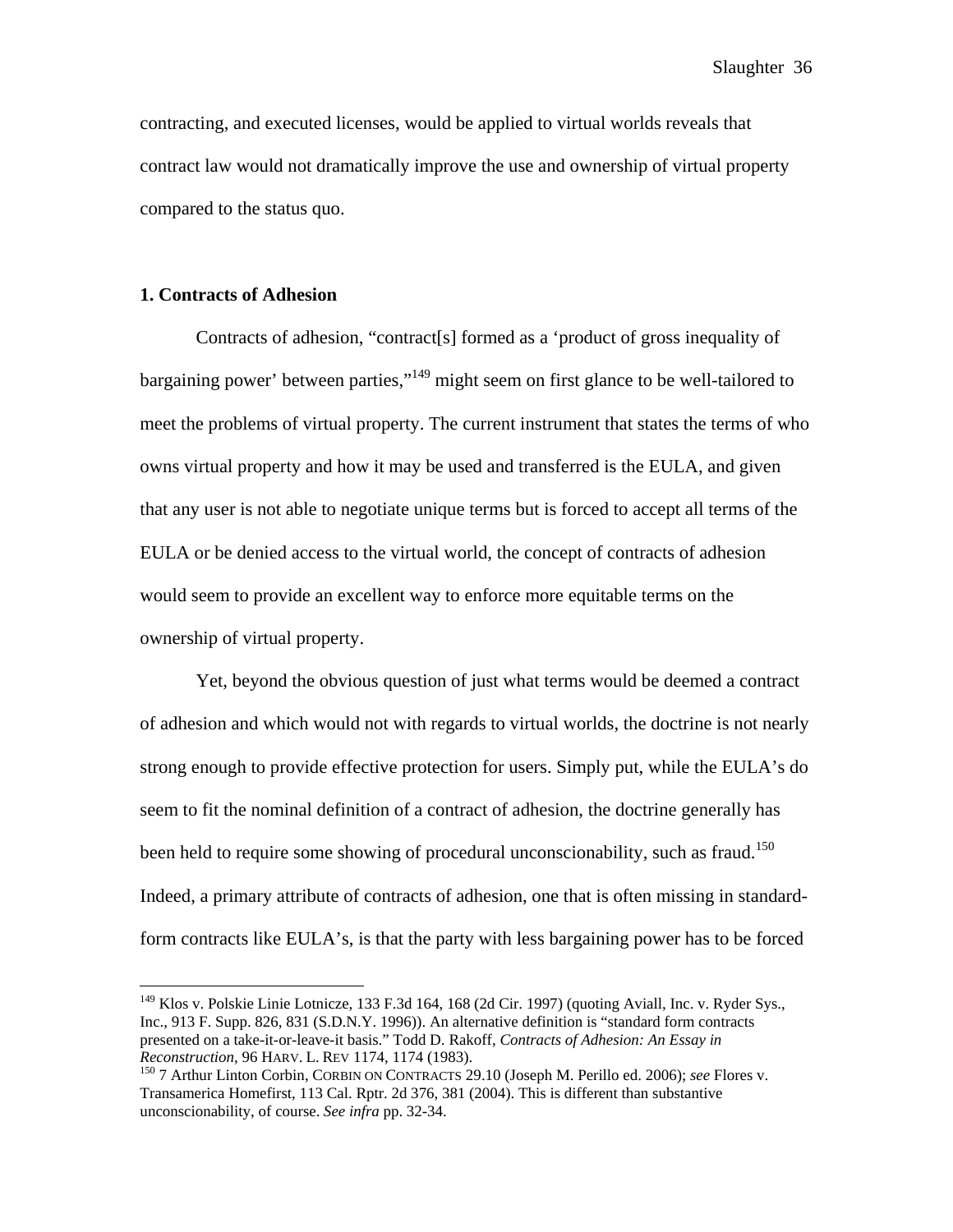to make a decision without the opportunity to consider the consequences.<sup>151</sup> Similarly, the presence of any meaningful choice<sup>152</sup> also seems to defeat the possibility that a contract will be held to be a contract of adhesion.<sup>153</sup> The fact that a potential user can take as long as she wishes before assenting to the terms of the EULA and can choose between many different EULA's renders this aspect of contract law a dead-end for virtual worlds. After all, standard-form contracts in the analog world which might be construed as contracts of adhesion have been largely upheld by virtue of their usefulness for both consumers and businesses.<sup>154</sup> Even the fact that the EULA's could have deferred terms does not seem to make the EULA's unenforceable on unconscionability grounds.<sup>155</sup>

Barring a significant change in the way standard-form contracts are generally viewed then, it seems that the doctrine of contract of adhesion would provide no additional support for users' property rights.

#### **2. Unconscionability**

 $\overline{a}$ 

 Another possibility would be to utilize the doctrine of unconscionability itself, but this would also prove somewhat problematic.<sup>156</sup> Again, while this doctrine might seem

<sup>154</sup> Robert A. Hillman & Jeffrey J. Rachlinski, Standard-Form Contracts in the Electronic Age, 77 N.Y.U. L. REV. 429, 437-38 (2002) ("Although standard-form contracts seem suspect and fail to satisfy contract law's notions of bargained-for exchange, courts and theorists generally consider enforcement of such terms appropriate.")

<sup>151</sup> *See* Aral v. Earthlink, Inc, 134 Cal. Rptr. 3d 229, 238 (2005) (stating that "quintessential procedural unconsionability" existed where "the terms of the agreement were presented on a 'take it or leave it' basis . . . with no opportunity to opt out").

<sup>&</sup>lt;sup>152</sup> The fact that there are other valid options available besides assenting to the contract (what I meaningful choice for short) means that users are not being forced to agree but are consenting because they wish to. In other words, there is true consent on the part of users.<br><sup>153</sup> See Flores, 113 Cal. Rptr. 2d at 38; Robin v. Blue Cross Hosp. Serv., Inc., 637 S.W. 2d 695 (Mo. 1982).

<sup>&</sup>lt;sup>155</sup> Stepehn E. Friedmam, Improving the Rolling Contract, 56 AM. U. L. REV. 1, 37 (2005) (stating that *ProCD* and *Hill* basically put a stamp of approval on deferred terms even with regard to claims of personal unconscionability).

<sup>&</sup>lt;sup>156</sup> While procedural unconscionability is needed for a contract to be a contract of adhesion, unconscionability requires substantive unconscionability and, in some jurisdictions, procedural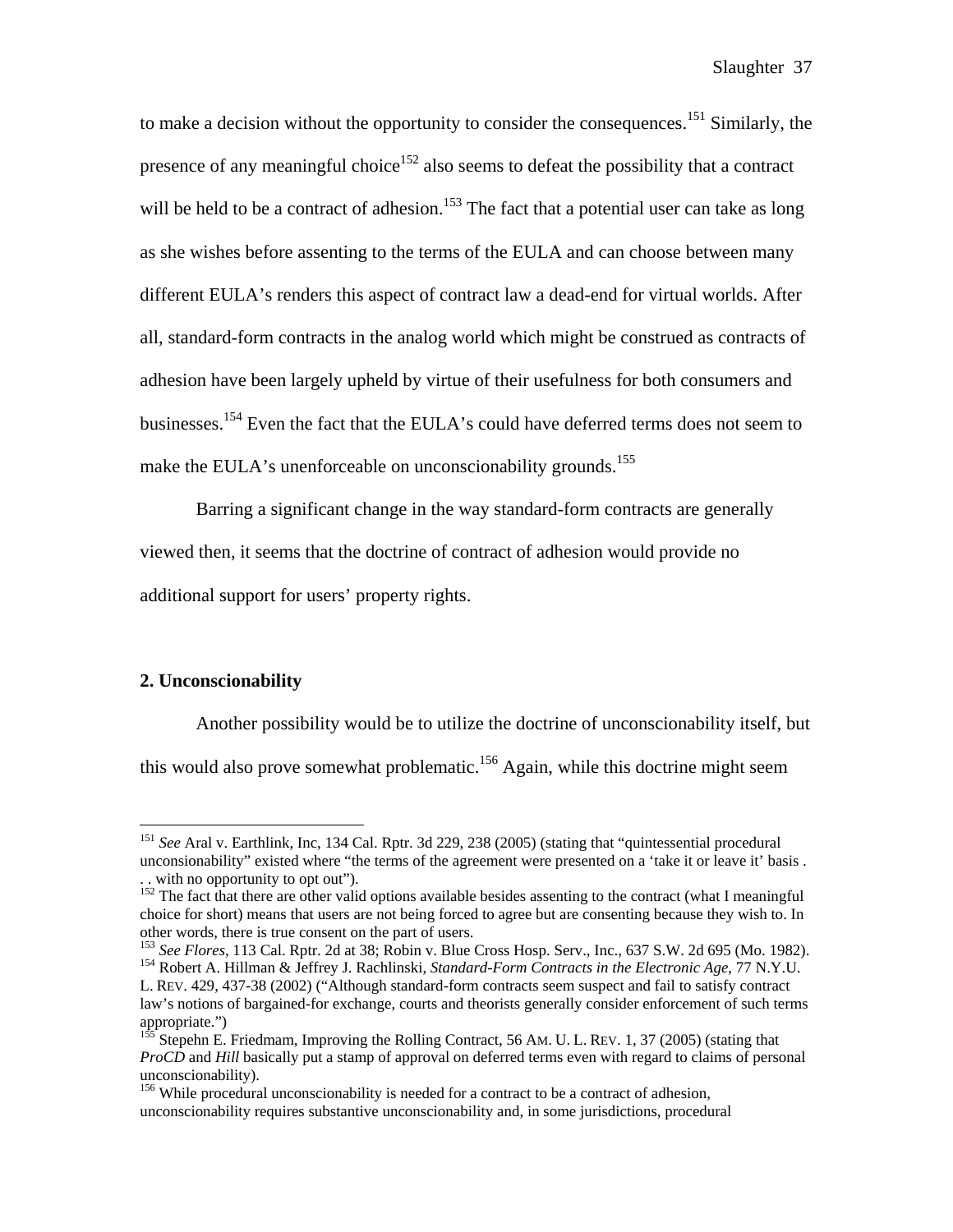quite useful since users are paying significant fees for the privilege to spend money in a virtual world but have no right to keep anything they purchase or possess within the world, suggesting that the terms of the EULA are substantively unconscionable, this doctrine also fails to have much potential.<sup>157</sup> If anything, it seems like unconscionability is less feasible as a workable doctrine for controlling user-company relations than contracts of adhesion, since some jurisdictions require both procedural and substantive unconscionability for a contract to be held unenforceable on unconscionability grounds.

 Assuming that a jurisdiction did not require procedural unconscionability, however, showing that substantive unconscionability exists would be quite difficult. Because virtual worlds are, in many cases, largely designed for entertainment, it is highly likely that courts would apply the logic of Justice Scalia in  $PGA^{158}$ —specifically, that the rules in such a game are arbitrary and cannot be measured or disputed by judges.<sup>159</sup> Also, it would be quite difficult to argue that consideration was not being received by users, given that users are receiving something, the right to exist/play within a virtual world, even if they are not receiving some measure of property rights. While that may not seem significant considering the amount of virtual property and monetary assets at stake, that is likely more than enough for most courts. Not only is it unclear exactly what constitutes

unconscionability. *See* Bower v. Gateway 2000, Inc., 676 N.Y.S. 2d 569, 574-75 (App. Div. 1998) (holding that procedural unconscionability is not always required for a finding of unconscionability); Maxwell v. Fidelity Fin. Servs., Inc., 907 P.2d 51, 58-59 (Ariz. 1995) (holding that despite the fact that "perhaps a majority" of courts have held that there must be at least some quantum of both procedural and substantive unconscionability, a claim of unconscionability can be established under Arizona's version of the U.C.C. with a showing of "substantive unconscionability alone").

<sup>&</sup>lt;sup>157</sup> *See* RESTATEMENT (SECOND) OF CONTRACTS § 208 (1981).<br><sup>158</sup> PGA Tour, Inc. v. Martin, 532 U.S. 661 (2001).

<sup>159</sup> *See Virtual Crime*, *in* STATE OF PLAY, *supra* note 9, at 129.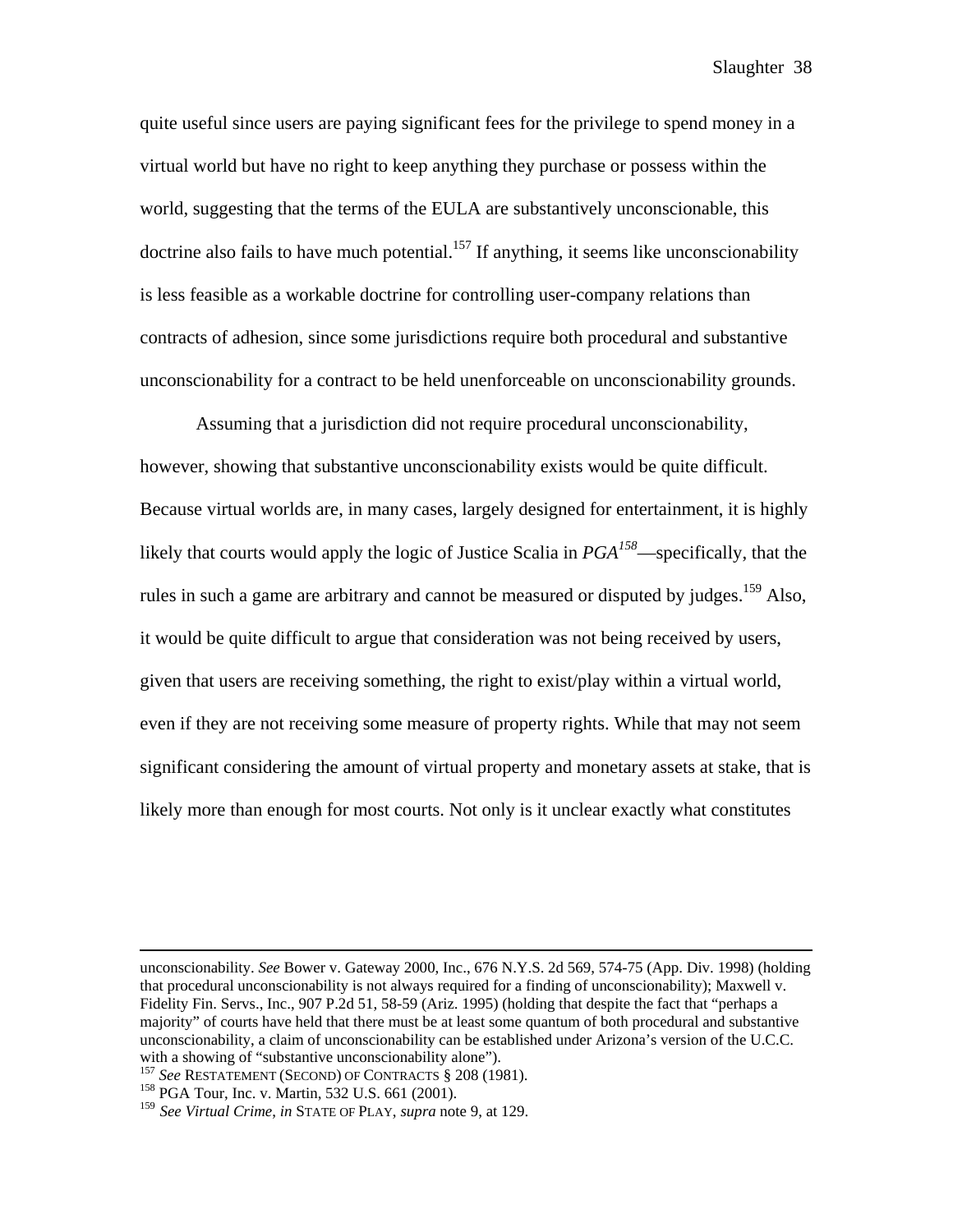substantive unconscionability in a general sense,  $160$  but also "courts have difficulty distinguishing between terms that create a reasonable arrangement of risks and terms that constitute exploitation of consumers."<sup>161</sup> Combined with the fact that it is unclear whether U.C.C. Article 2 even applies to downloadable software,  $^{162}$  the general picture that emerges is that unconscionability might also be a fairly mediocre solution to the question of how to apportion virtual property rights.

#### **3. Individual Contracting**

 Although it seems that the fact that the standard-form contract EULA's are a problem, going in the other direction toward individual contracting does not seem to be a particularly practical or optimal solution either. Admittedly, individual contracting between specific users and the company, forgetting the massive cost issues to the company,  $163$  would guarantee arrangements that best fit the needs of just about all users.<sup>164</sup> Yet, individual contracting would likely not be a valid option for virtual worlds even if they only had a sliver of the millions of users they do, given that the unique property rights that each user could possess over their virtual property would make trading and even governing pieces of virtual property practically impossible due to astronomical information costs. Since "information costs are [the] key to understanding a system of property rights," the prospect of multiplying current information costs a

<sup>160</sup> *See* Arthur Allan Leff, *Unconscionability and the Code—The Emperor's New Clause*, 115 U. PA. L. REV. 485, 487-88 (1967) (analyzing the Uniform Commercial Code's section 2-302 and the absence of a precise definition for unconscionability)<br><sup>161</sup> Hillman & Rachlinski, *supra* note 154, at 441.

<sup>&</sup>lt;sup>162</sup> See Specht v. Netscape, 360 F. 3d 17, 29 fn. 13 (2d Cir. 2002).<br><sup>163</sup> See Fairfield, *supra* note 7, at 1092. Of course, if this were an opt-in regime, it is possible many users would not care one way or another.

<sup>164</sup> *See Property/Contract Interface*, *supra* note 106, at 777 (stating that contracting parties are generally in the best position to evaluate costs and benefits).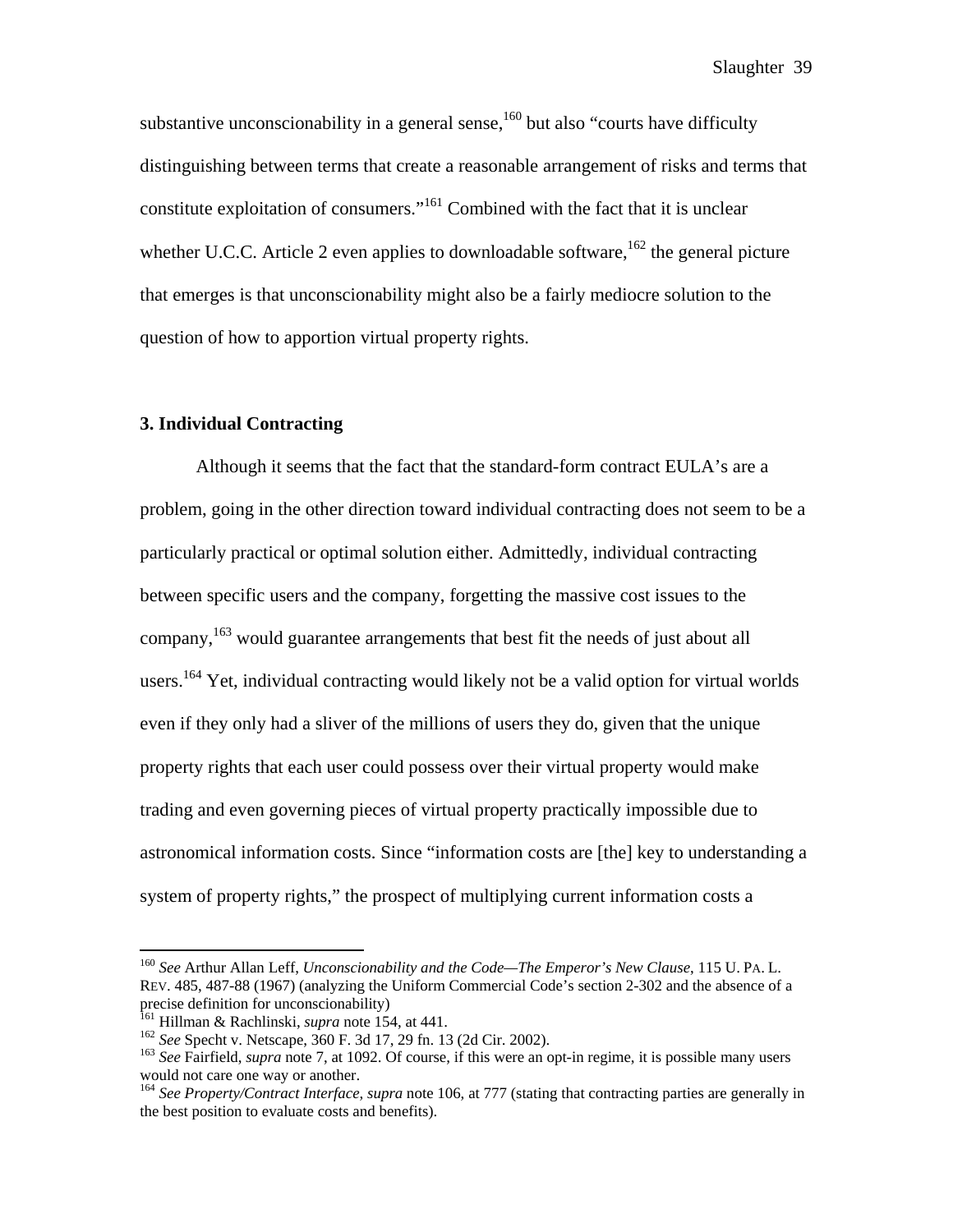million-fold underlines that this is also a mediocre option—better to stay with a poor default than adopt an unworkable system.<sup>165</sup>

 Admittedly, one possible solution to this would be to establish some manner of database, a wiki of virtual property that could be easily accessed by users. While the concept of having access to clear-cut types of virtual property is appealing,  $1^{66}$  a wiki may be difficult to utilize due to practical issues related to bandwidth costs and translation costs (since the wiki would have to be accessible to people around the world), both of which would likely fall on the companies, who will resist the additional costs for what they may see as negligible benefit. Additionally, it is possible that the system may not be accessed frequently by users, since many users, who may not have an especially strong economic focus on their involvement within virtual worlds for the near future, may think that the effort is not worth their time.<sup>167</sup> As a result, many users may fall into the trap of only using a handful of property types anyway.

### **4. Executed License**

As previously noted,<sup>168</sup> the doctrine of licenses is quite muddled, but the idea of utilizing the executed license to clarify and define virtual property rights is somewhat

<sup>&</sup>lt;sup>165</sup> *Id.* at 776, 852.<br><sup>166</sup> And one that I also seek to use in the virtual easement. *See* discussion *infra* Part IV.E.<br><sup>167</sup> After all, the average user at present has an incentive to standardize wherever she believe to create unique property interests is outweighed by the cost in time and energy in researching possible interests. For the average user of virtual worlds, there seems to be a greater incentive to focus on exploring the worlds rather than accumulating items, a trend that exists largely because the number of new users keeps multiplying. Once the number of virtual world users stabilizes and relatively new users are a fairly small percentage of the general number of virtual world users, the incentive to focus on exploration will likely decrease. Given the growth of virtual worlds over the last few years, it may be years before such stabilization occurs, and the longer the status quo in terms of property rights persists, the harder it will become to adopt radical changes to how virtual property is possessed.

<sup>168</sup> *See supra* pp. 19-21.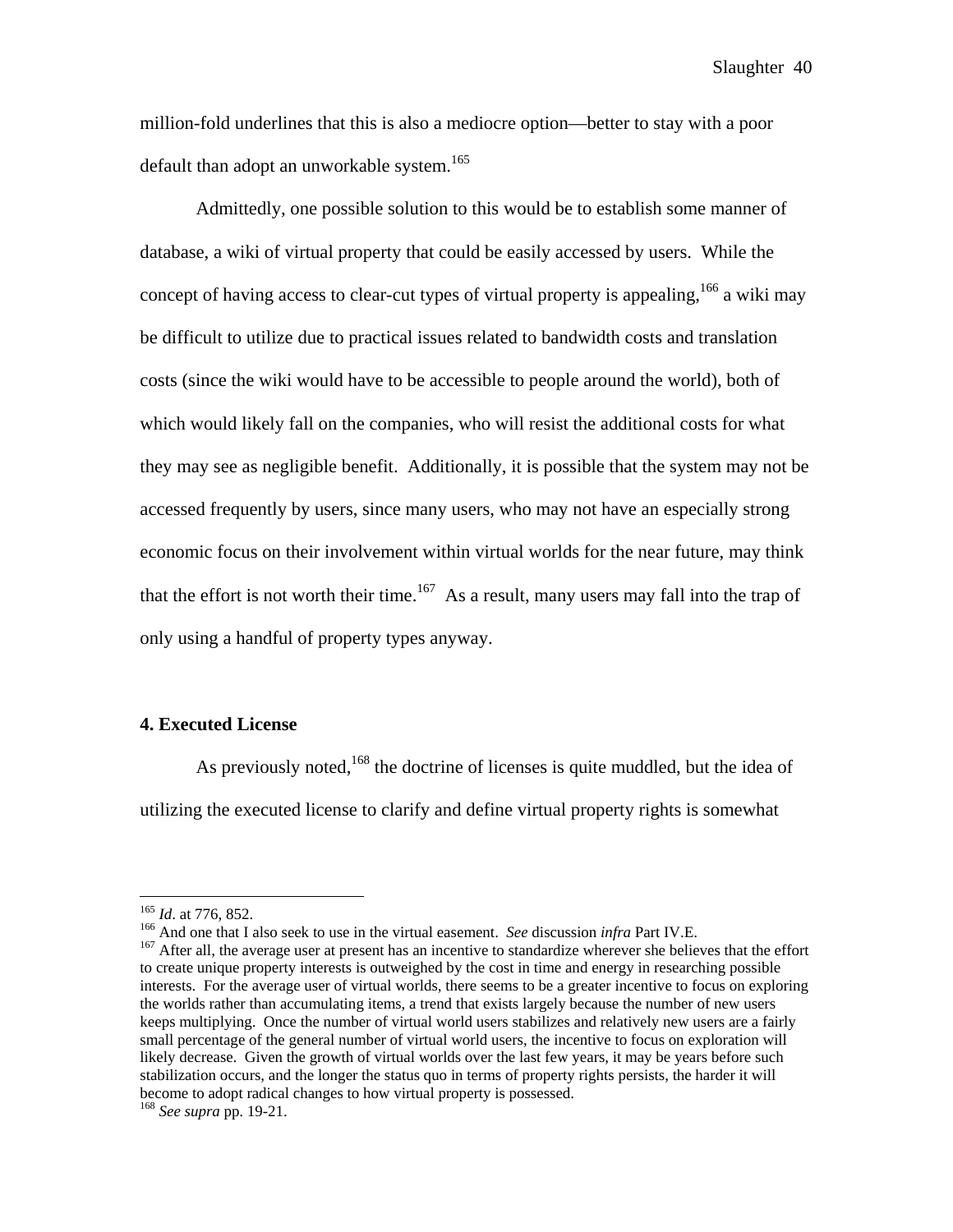fruitful given that it lies on the boundary of contract and property.<sup>169</sup> The primary problem, however, remains: the amount of resources that have to be spent so that the license will be held irrevocable to allow for the licensee to recoup his investment.<sup>170</sup> Although the passage of statutes stating what the baseline investment in time and/or money must be for this to take place would be one option.<sup>171</sup> it is unclear just what kind of impact such a system would have on virtual worlds. Some users who have been in the world a very long time could use this principle to stay well after the company wishes them to leave, to the extent that the companies control of the virtual world could be damaged. Similarly, even if clear benchmarks could be established for when licenses have become executed, it would be practically impossible to devise a clear-cut and accessible system of benchmarks for how long a user needs to recover their investment. If, for instance, a user invests U.S. \$4000 buying a special sword and has an executed license in that property when the company asks them to leave, the amount of time the user will be able to continue being involved in the world may depend entirely on the demand within the market for that item. While the license might last hours for some, it might last weeks or even months for others, making it exceedingly difficult for game companies to enforce ejections. Finally, there is also the issue of just what the user has an executed interest in—their general holdings<sup>172</sup> or individual pieces of virtual property.<sup>173</sup>

1

<sup>169</sup> The executed license has been said to be effectively the same thing as an easement. *Analysis*, *surpa* note 60, at 820.<br><sup>170</sup> See Cooke v. Ramponi, 239 P.2d 638, 641 (Cal. 1952).

 $^{171}$  It would likely have to be a federal statute given jurisdictional issues, however.<br><sup>172</sup> Meaning that a user who has invested significant resources in her avatar could instantly have an executed license in everyth

<sup>&</sup>lt;sup>173</sup> Meaning that it would be difficult to know just which pieces of virtual property counted as executed. licenses and which did not. Although this problem could partially be solved by logging transactions, it is unlikely that users would have access to this information.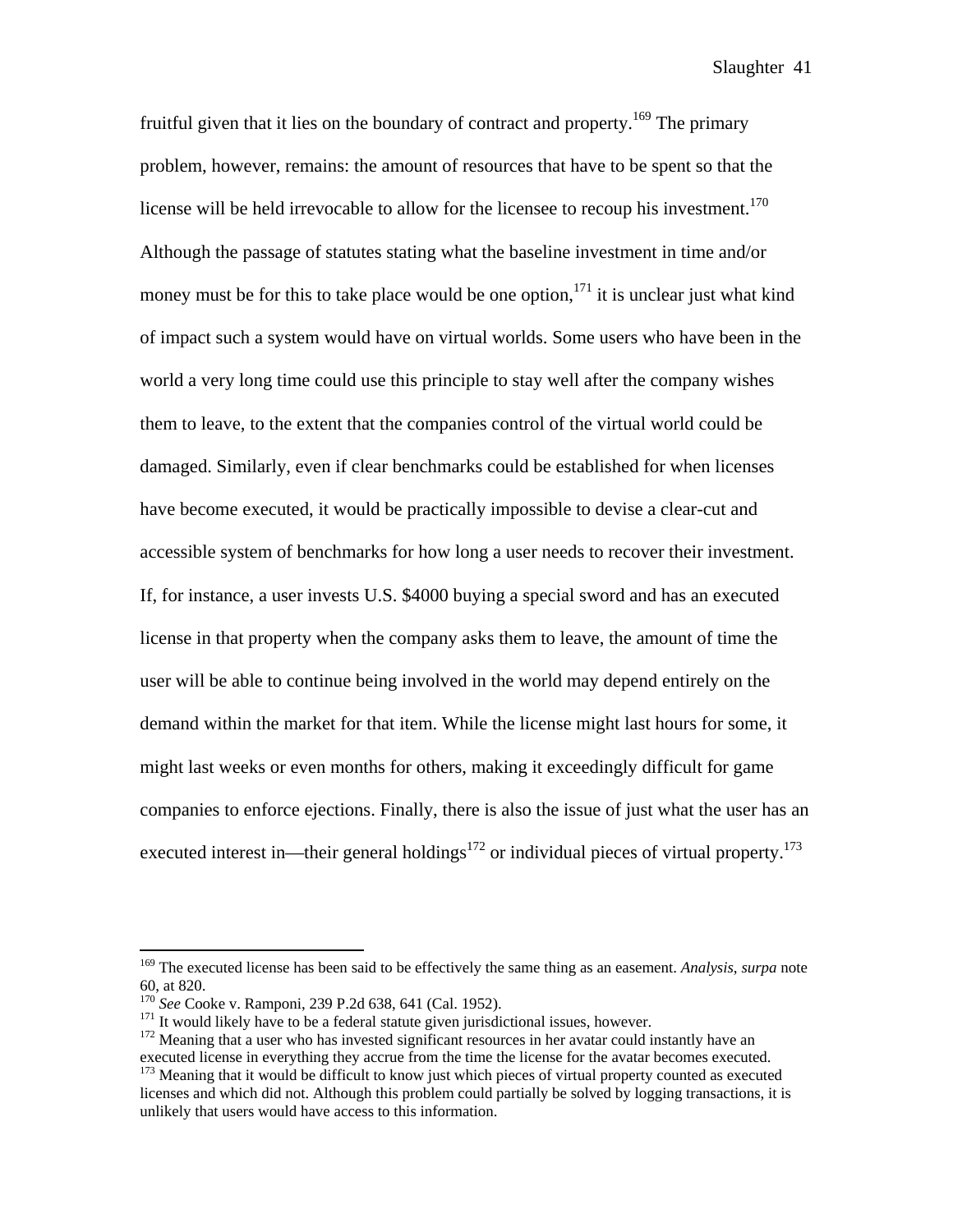While the irrevocable license seems less critically flawed than the other contract options, it too is an incomplete solution.

### **B. Property**

 $\overline{a}$ 

 Although property law would allow for more clear-cut standards and management of virtual property than either the status quo or contract law, it would also be something of a poor fit for virtual worlds. In truth, all of the most likely candidates from property law for managing virtual property, absolute property rights, a property rule, and leases, solve some of the problems that virtual worlds face but not all such problems.

### **1. Absolute Property Right**

 Perhaps the simplest option for giving legal definition to virtual property would just be to give users the same rights when they buy virtual property that they would have if they bought real or personal property in the analog world. Although there are significant key differences between the nature of virtual property and property in the analog world<sup>174</sup> and the system would be very rigid,<sup>175</sup> this would have the advantages of clarity and standardization, along with conforming to general public norms—if one pays for something, one expects, on some intrinsic level, to have some right to it. Yet, given that virtual worlds are still controlled and owned, as a whole, by the companies, this

<sup>&</sup>lt;sup>174</sup> Although Joshua Fairfield believes that, like real-world property, virtual property has "rivalrousness, persistence, and interconnectivity," *supra* note 7, at 1053, the fact that the code of virtual property can be deleted at any time without difficulty by administrators regardless of who possesses it underlines some of the innate differences between virtual property and real property. 175 *See* Thomas W. Merrill & Henry E. Smith, Optimal Standardization in the Law of Property: The

Numerus Clausus Principle, 110 Yale L.J 1, 3 (2000) [hereinafter *Numerus Clausus*].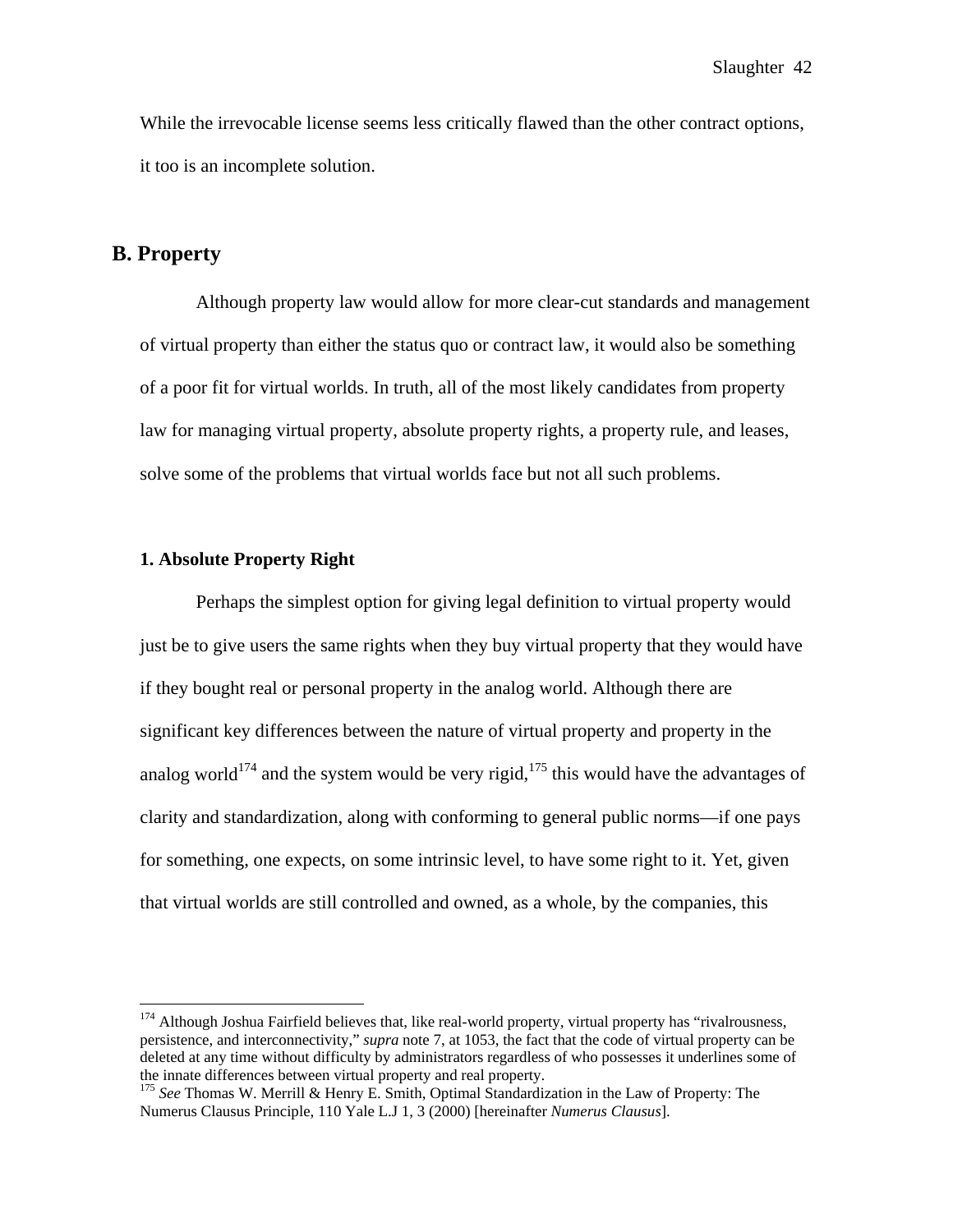solution seems to cut too far in favor of users, as establishing property rights within the world might destroy the ability of companies to maintain and regulate their worlds.<sup>176</sup>

 First, a system of full property rights would mean that virtual property, once purchased, could be found to be completely out of the control of companies.<sup>177</sup> But even if this problem could somehow be solved, possibly by stating that all users only have an easement in their virtual property, <sup>178</sup> others would remain. Most critically, altering the mechanics of the world in such a way as to change the attributes or natures of virtual property could become impossible. For example, suppose a user purchases a suit of armor, and the company later decides it is too powerful. In an attempt to prevent the suit from giving players who possess it an unfair advantage,  $179$  the company decreases the armor's ability to defend by fifty percent, thereby decreasing its value by a significant amount, it is possible that a user could successfully sue the company for damages.<sup>180</sup> This danger is not limited to just changes in the economic value of virtual property either—if a company were to change a user's virtual property island so that its position within the world changed from one continent to another, it is possible that the user could attempt to sue then too, alleging something like a diminishment of enjoyment and demanding that the island be returned to its prior place. Giving players full ownership of property could also make cyber-trespass<sup>181</sup> possible in the literal sense—indeed, while some virtual

<sup>176</sup> *But see* Patrica A. Bellia, Defending Cyberproperty, 79 N.Y.U. L. Rev. 2164 (2004) (arguing for the establishment of a property rule regime for cyberproperty, though she primarily focuses on cyber-trespass related issues).<br><sup>177</sup> Since exclusion is the core aspect of traditional property rights. See Merrill, *supra* note 146.

<sup>&</sup>lt;sup>178</sup> Though this could be troublesome to implement as well, in part due to the need for a deed of conveyance and the open question of whether the easement would be in gross or appurtenant. *See* HERBET HOVENKAMP & SHELDON F. KURTZ, *supra* note 98, at 321.

<sup>&</sup>lt;sup>179</sup> One example of the company wishing to keep the virtual world interesting and roughly balanced, per its incentives. *See supra* notes  $72-81$  and accompanying text.

<sup>&</sup>lt;sup>180</sup> *See* Bartle, *in* STATE OF PLAY, *supra* note 9, at 44. <sup>181</sup> *See* Intel v. Hamdi, 71 P.3d 296 (Cal. 2003).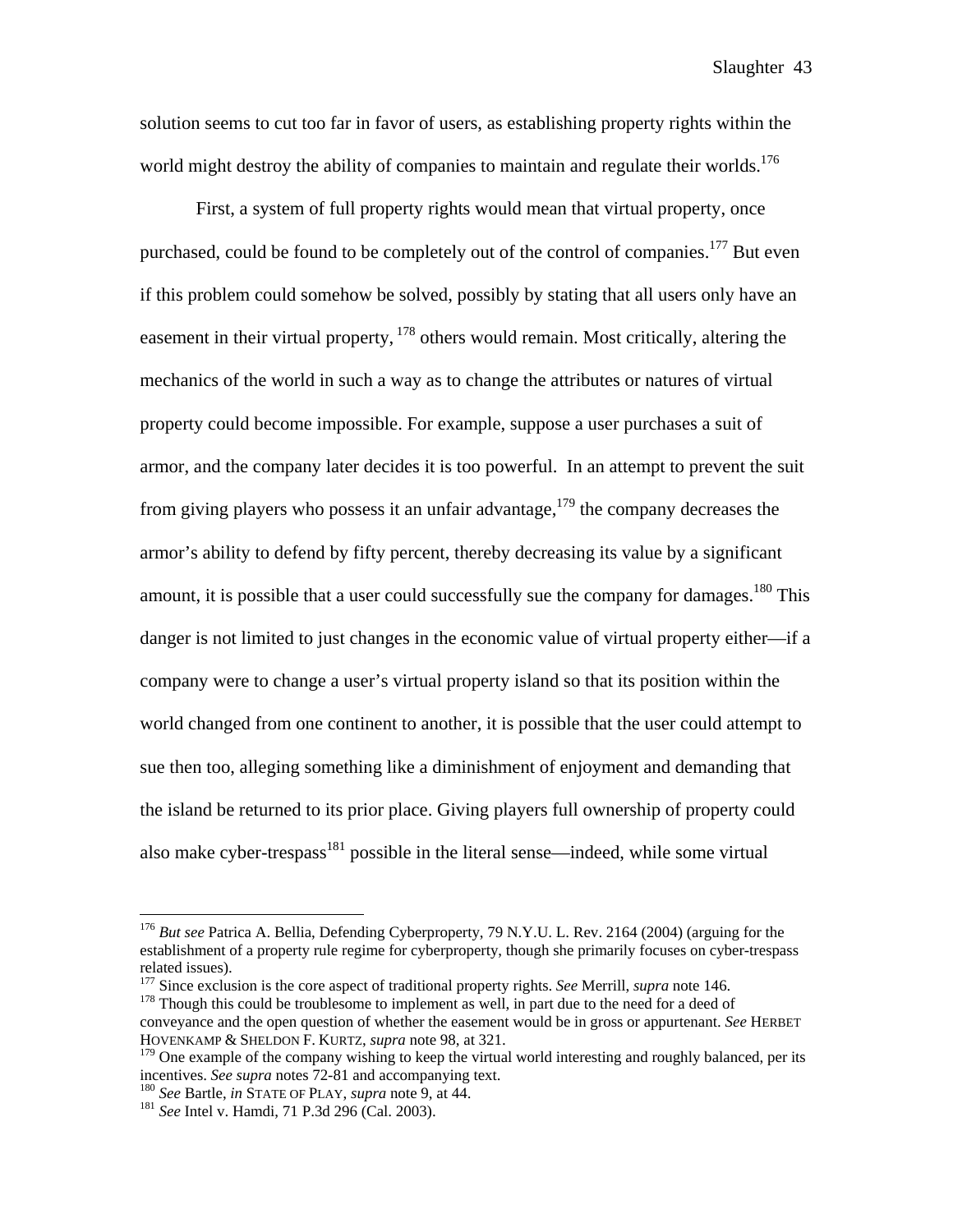worlds already make it possible for users to exclude other users from their virtual land through code features, $182$  users could use their property rights to sue others in tort for trespassing. Considering how virtual worlds thrive in part because of their fluidity and the absence of clear boundaries, the risk of being legally liable for stepping the wrong place would dramatically change the tenor of virtual worlds, depriving them of the adventure/exploration dynamic that most possess.

#### **2. Property Rule**

 Additionally, the inherent nature of virtual worlds as realms completely governed by one entity does not fit with the application of a property rule.<sup>183</sup> Not only is all property in a virtual world effectively fungible in terms of economic value—there is no difference between this virtual hoodie and that virtual hoodie of the same style and color—but also virtual world companies need to be able to force changes in the world if they are going to continue to have the ability to mold their worlds and maintain game conceit, possibly necessitating server resets that destroy players' current virtual property, though the company can then give all users inventories identical in function and value to the inventories they had beforehand.<sup>184</sup> Under a property rule system, users could sue in that situation and, since the users precise virtual property would be destroyed in this situation, win.<sup>185</sup> The prospective of such a risk could easily encourage inefficient investment in protections against server crashes and make companies afraid to reset

<sup>182</sup> *See* Locations for Support Information, http://secondlife.com/knowledgebase/article.php?id=151 (last visited Jul. 18, 2007).

<sup>183</sup> *See* Guido Calabresi & A. Douglas Melamed, *Property Rules, Liability Rules, and Inalienability: One*  View of the Cathedral, 85 HARV. L. REV. 1089 (1972).<br><sup>184</sup> See Bartle, in STATE OF PLAY, *supra* note 9.<br><sup>185</sup> While it might appear that users would have no incentive to do so, users tired of the world but unable to

sell their possessions could engage in suit to gain an easy pay-out from companies.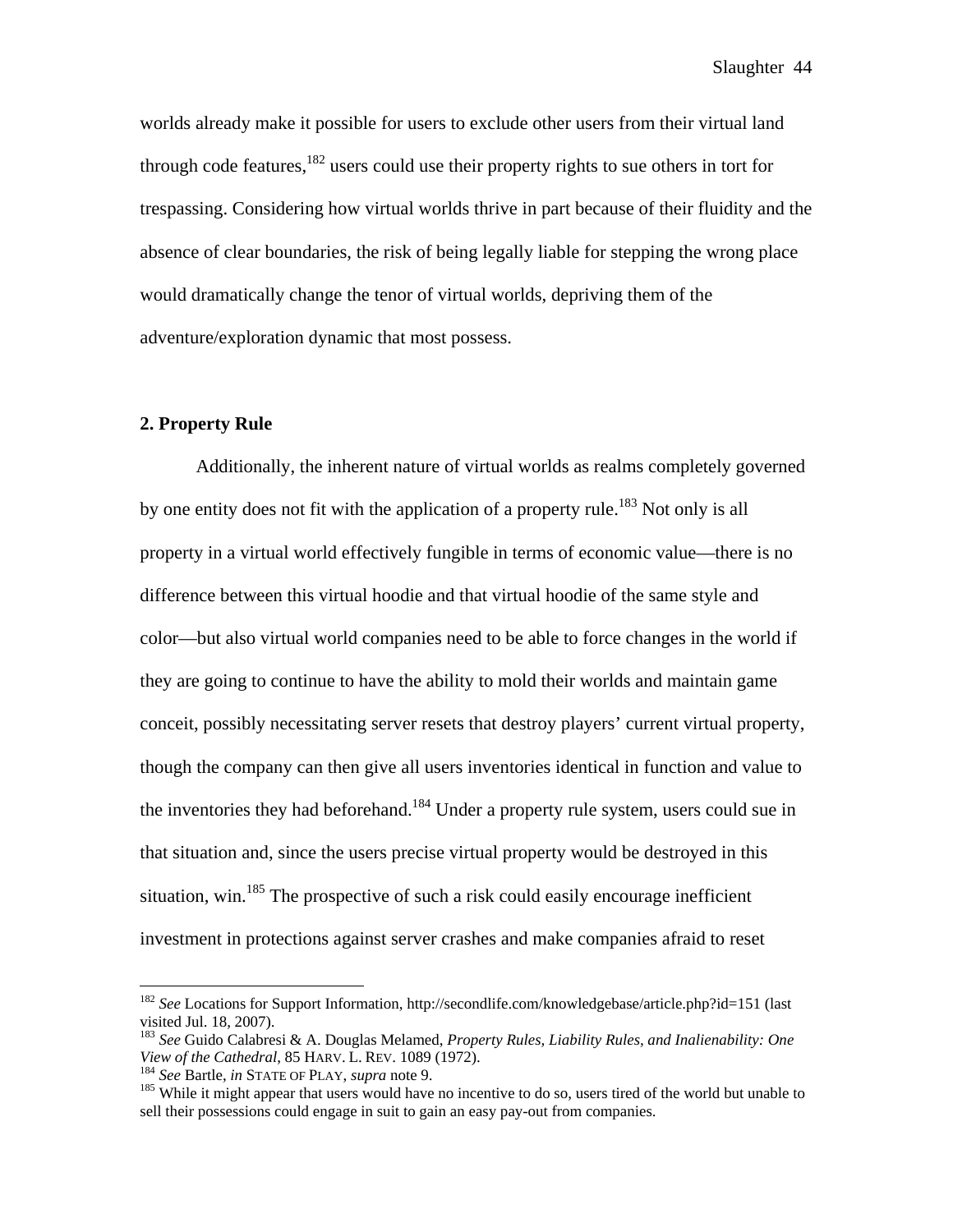servers in general. As such, if a company wishes to change one part of its world from random buildings to structures of the same family of architecture, it needs to know that it will succeed from the beginning and not be forced to enter negotiations with the end result in doubt. While this might appear onerous to users, the fact the fungibility of code means that while they perceive that they are buying a house, a ship, or a pair of shoes, they are really just buying the utility of those items. As such, a system based on the value of virtual property, a la a liability rule, $186$  would be a more efficient system of governance.

 Admittedly, this position does require a rather significant assumption—namely, that users will not mind if all the virtual property they possess can be replaced with the identical items. Although this is logical given the way virtual property works, it is quite common for users to become attached in non-economic ways to property in the analog world. If a child loses a cherished store-bought doll, a parent will often be unable to remedy the child's feeling of loss by replacing it with an identical doll. After all, the child has not only become attached to the kind of doll, but also that particular doll due to the experiences that the child shared with it. Of course, adults seem to lack similar feelings for most of their personal possessions, and it is impossible for virtual property to experience the same "wear and tear" that may engender increased attachment to analog property, suggesting that it is fair to assume that users will be able to recognize that one virtual Opal Sword is the same as any other. $187$ 

<sup>&</sup>lt;sup>186</sup> See Calabresi & Melamed, supra note 183.

<sup>&</sup>lt;sup>187</sup> Fantasy elements connected to some virtual worlds may encourage illogical emotional connections to virtual property, however, since users may see their specific equipment as the reason for their success (i.e. they believe they are a unique hero within a virtual world with unique items). Research on how users relate to their virtual property is warranted before a final position can be taken on this subject.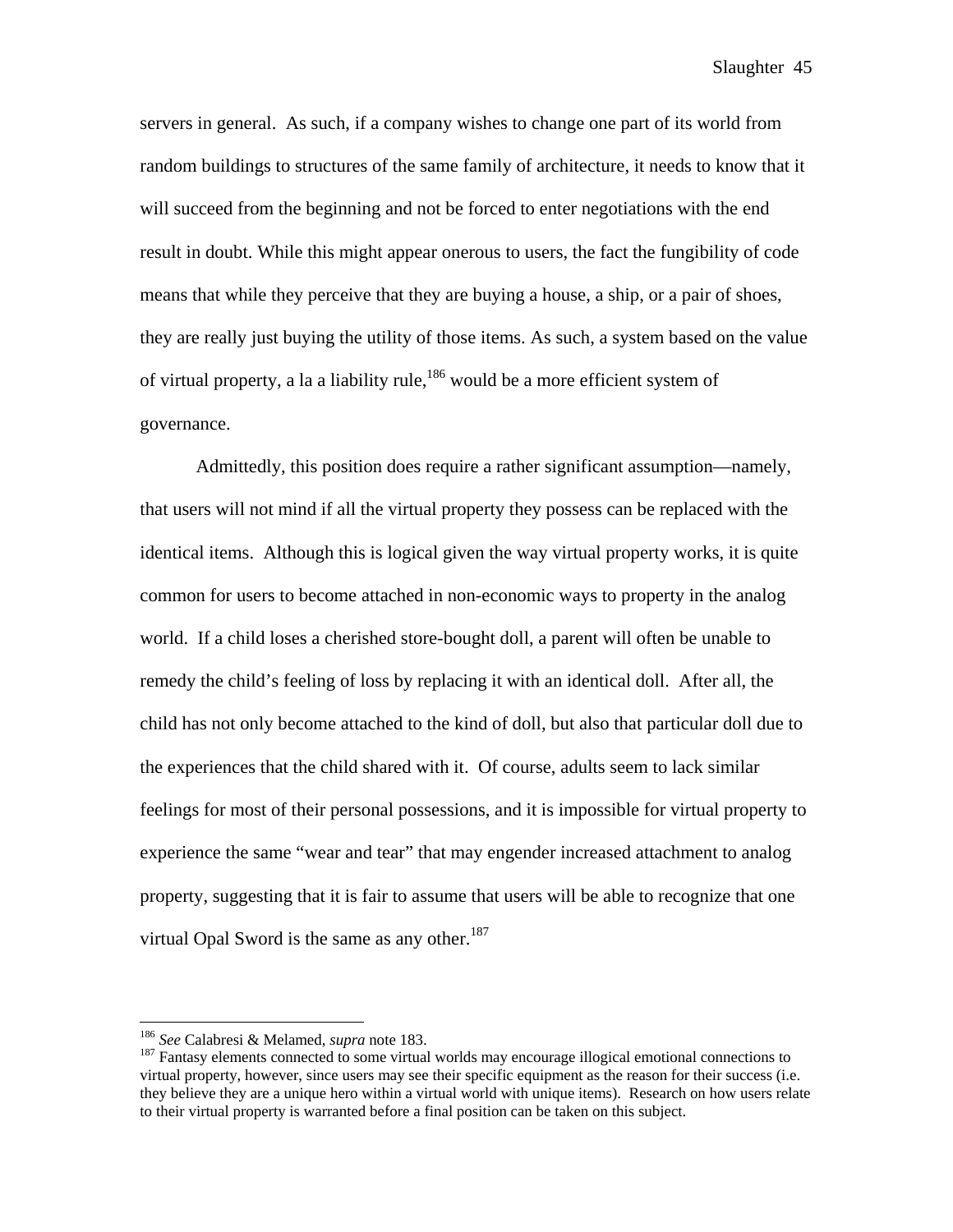#### **3. Lease**

 $\overline{a}$ 

 Given that users are effectively paying dues for the privilege to interact within the virtual world,<sup>188</sup> the lease may seem an attractive option for controlling property relations between users and companies—yet, this solution also fails to fit the Metaverse particularly well. First, the question of just what the user has a lease on, the account, each individual avatar, or each individual piece of virtual property, is a troubling one, especially since virtual property is traded so easily and often between users. Yet, if a user has a lease on each individual piece of property, it may become difficult for users to keep track of the status of the potentially hundreds or thousands of leases they have. One possible solution could be a system of recordation or recording, though this might be very expensive for a company to maintain. Conversely, having the lease be on the actual avatar's possessions would mean that the leases were being broken apart whenever a trade took place. Second, while the lease does offer a way for companies to roughly have the ability to eject users promptly but still give users an opportunity to recoup their investment by utilizing periodic tenancies of relatively short duration,  $^{189}$  if the time period was long enough, it could lead to users engaging in extremely negative behavior out of spite if they feel they have nothing to lose from it.<sup>190</sup> Most importantly, though, this form of property seems ill-suited just because it is not quite as fluid as virtual property—while leases can be assigned, this would only really work if the lease were on each individual piece of virtual property, as otherwise users would be transferring

<sup>188</sup> *See* Henry E. Smith & Thomas W. Merrill Casebook VI-3 ("One can think of a lease as an arrangement in which the owner of the property lends possession to another, in return for periodic payments of money called rent.").

<sup>189</sup> Possibly as short as a month or even a week at a time. *See* HERBET HOVENKAMP & SHELDON F. KURTZ, *supra* note 98, at 89-90.

<sup>&</sup>lt;sup>190</sup> In truth, allowing users who engage in especially egregious acts, like hate speech or physical threats, to remain in the system for even a few hours after their offending acts could be anathema to most companies and deleterious to the Metaverse as a whole.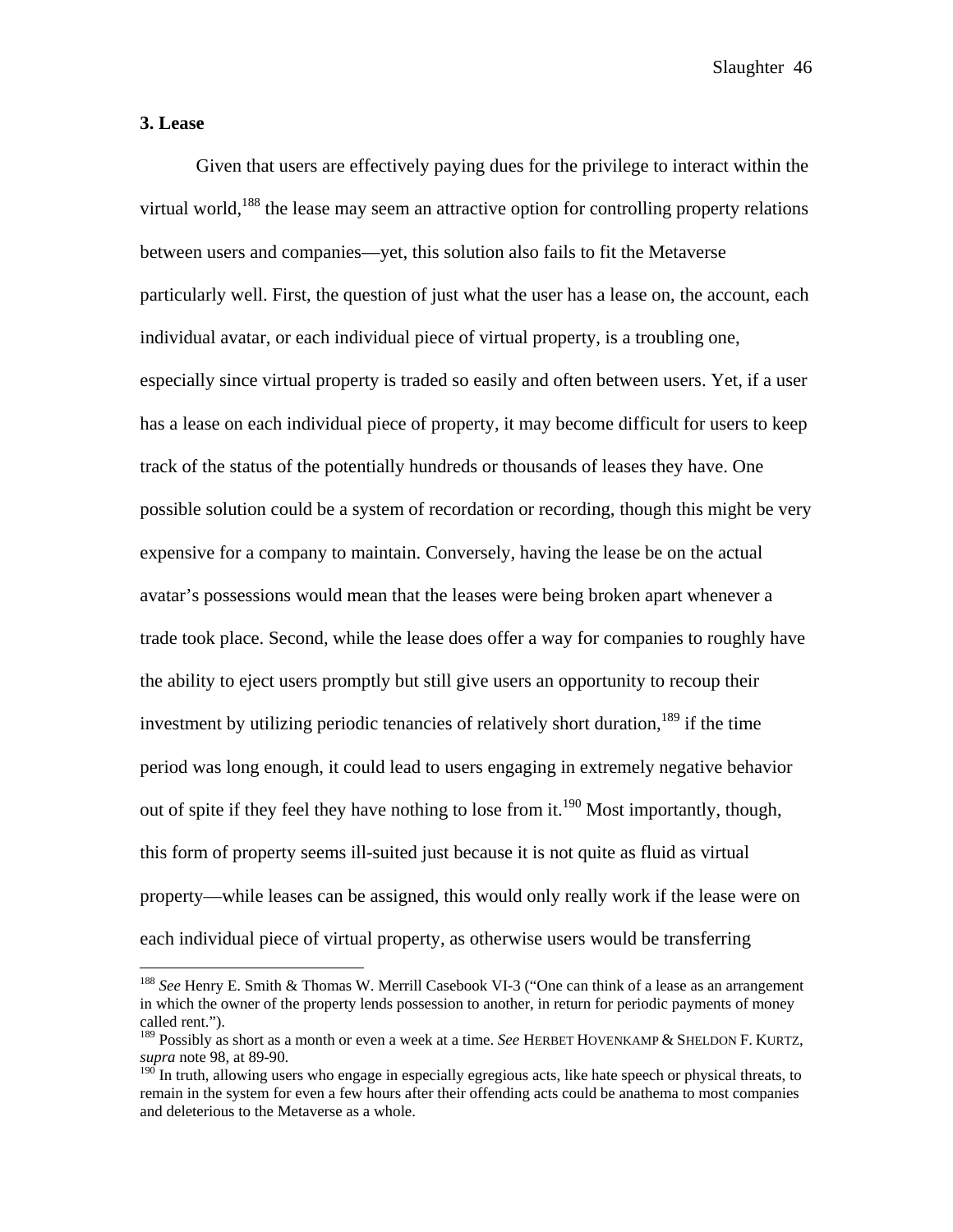portions of the lease to other users, transforming it mid-lease. Combined with the various warranties that accompany leases, such as the covenant of quiet enjoyment, and the fact that leases seem to add needless formalism to the situation, the lease also seems to be a less than optimal solution. Notably, though, it appears that one of the most critical attributes of the lease, divided control between user and company, is especially useful.

 On further analysis, then, it seems neither contract nor property provide, by themselves, optimal solutions to the question of what kind of property rights should be established for virtual property within virtual worlds. Yet, it does appear that many of the different subsets of contract and property, such as the license and the lease, have some beneficial characteristics. As such, the next Part discusses how many of the superior attributes of contract and property can be combined to create a property interest for virtual property that will allow for maximum efficiency for both users and companies.

# **IV. The Virtual Easement**

 $\overline{a}$ 

 Although society should be hesitant about completely changing legal rules and regulations when facing new technological innovations,  $191$  adaptation to this new form of communications and commerce seems to necessitate that a new approach be designed to govern ownership of virtual property, one that balances the interests of users, owners of virtual worlds, and the society in general.<sup>192</sup> As indicated by the previous Part, the best fits within both property and contract to virtual worlds are those which possess some

<sup>191</sup> *See* Daniel v. Dow Jones & Co., Inc., 520 N.Y.S.2d 334, 337-38 (Civ. Ct. 1987). *But see* David R. Johnson & David Post, *Law and Borders—The Rise of Law in Cyberspace*, 48 Stan. L. Rev 1367, 1367 (1996) (arguing that cyberspace is itself sufficiently different to warrant a rejection of this position). <sup>192</sup> *See* Agin & Kumis, *supra* note 61, at 333.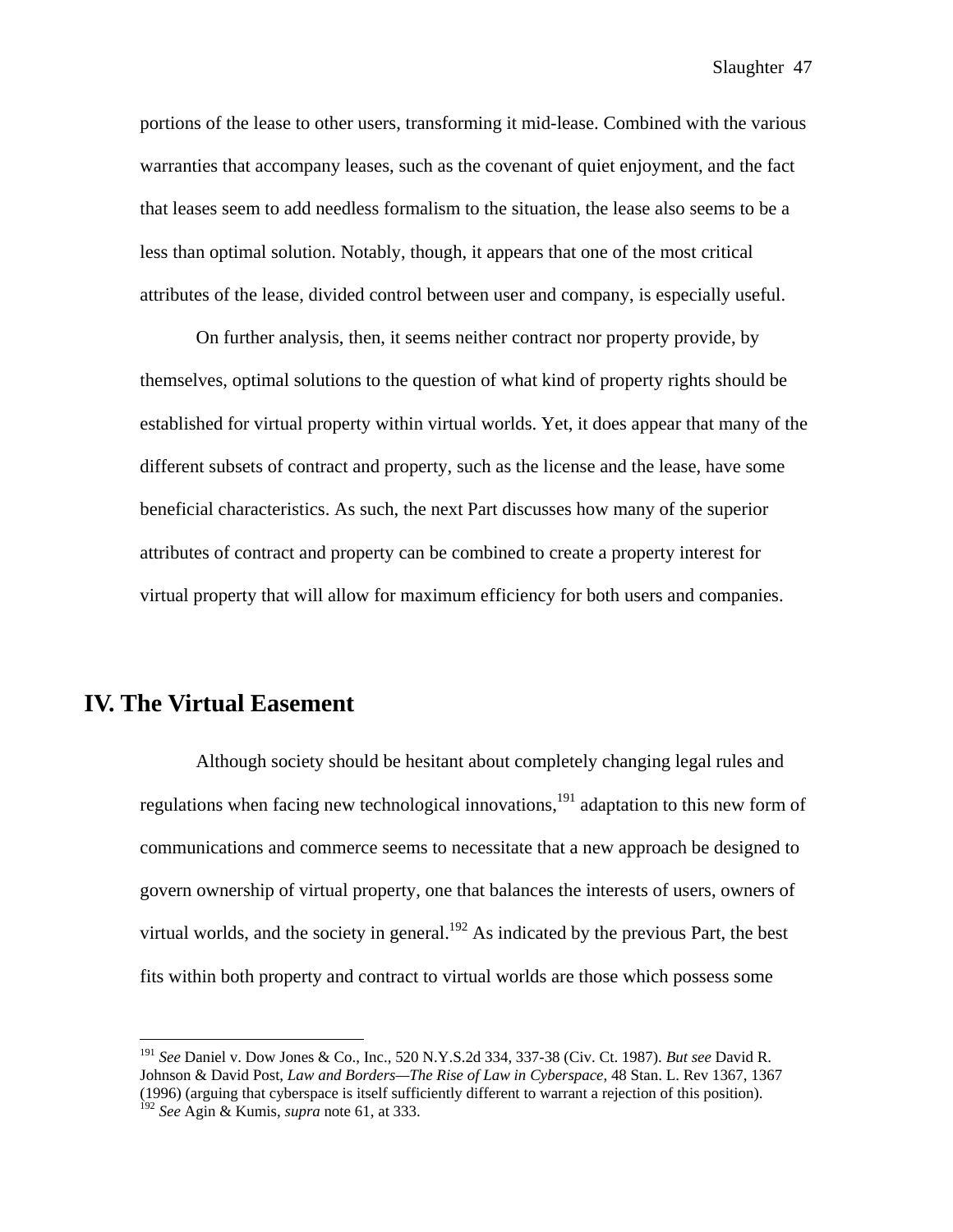measure of traits of the other area of law. As such, the new property interest, which may be called the virtual easement,<sup>193</sup> follows in this pattern by adopting different attributes of contract and property law. Specifically, the virtual easement can be transferred from one user to another, will last as long as the user continues to make investments of time and/or money in their account and the world remains functioning, will be governed by a liability rule instead of a property rule, will have in rem enforcement capabilities, but will also be flexible so that different virtual worlds may choose from a limited, finite menu of interrations. Each of these attributes will be addressed in turn.

## **A. Transferability**

 $\overline{a}$ 

 Since the ability to transfer an asset is arguably one of the key powers needed for one to say that she owns that asset,  $194$  the virtual easement must allow for some degree of transferability if users are to feel anything like owners of their virtual property.<sup>195</sup> To this extent, the virtual easement can be considered almost entirely transferable between individual persons, barring some potential minor limitations. Specifically, it may be wise to not allow minors or dependents to make binding transfers.<sup>196</sup> This, of course, assumes

<sup>&</sup>lt;sup>193</sup> The property that the easement may be thought of as attached to is the user's account within the virtual world. As such, the virtual easement can be roughly analogized to an easement in gross.

<sup>194</sup> *See* Gordon, *supra* note 113, at 1354. I grant, of course, that many pieces of property cannot be transferred, such as some types of remainders subject to condition precedent (for example, O grants Blackacre to A until he attempts to transfer or sell it) or, more importantly, human property interests (i.e. at present, A can not transfer his freedom to B and make himself B's slave). Still, much tangible and intangible property can be transferred and I take the position that transferability over entirely economic goods that are not connected to personal autonomy are ideally transferable.

<sup>&</sup>lt;sup>195</sup> *See id.* (stating that the right to exclude, the right to transfer, and the right to use "are at the heart of courts' and laypersons' understandings of property"); Jessica Litman, *Cyberspace and Privacy: A New Legal Paradigm? Information Privacy/Information Propery*, 52 STAN. L. REV. 1283, 1296 (2000).

<sup>&</sup>lt;sup>196</sup> The primary reason for this being that children and the mentally handicapped have impaired ability to consent to contracts. *See* RESTATEMENT (SECOND) OF CONTRACTS § 12 (1981); Loretta M. Kopelman, *What Conditions Justify Risky Nontherapeutic or "No Benefit" Pediatric Studies: A Sliding Scale Analysis*, 32 J.L. MED. & ETHICS 749, 749, (2004).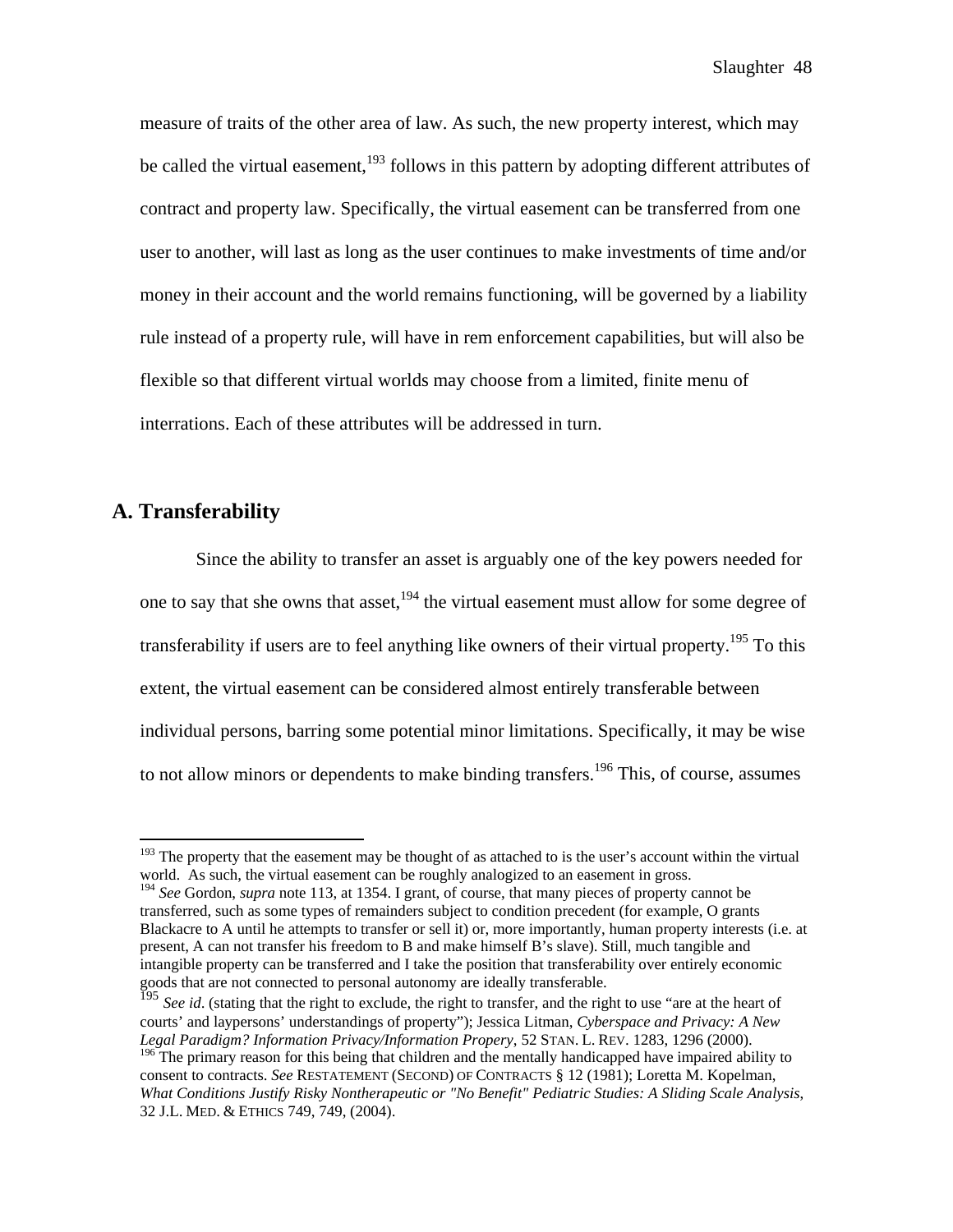that individuals who fit those descriptions are involved in virtual worlds, but there is ample evidence of minors in particular comprising a significant proportion of virtual worlds, as well as having entirely youth-centered virtual worlds (*see, e.g.* Teen Second Life). Considering that the virtual easement applies only to situations where there has been some investment of time and value to a virtual world, however, presumably most minor and dependent virtual world users will not be at risk for engaging in trades without the permission of a parent or guardian. For those trades of virtual property which are not consented to, however, the best position may be to hold that they are binding subject to the law of agency. This is ultimately a policy decision that would be best reconsidered after additional study, however.

While one primary reason for allowing transferability attribute is sheer practicality,197 another is the evocation of moral values of personhood and autonomy through the transfer process. Transferability may be taken to include sale, gifting, or even given to a third-party by descent or a will—just as a grandfather could make a bequest of \$100,000 to his grandson, he could make a bequest of his user account within a virtual world as well.<sup>198</sup>

There is one very important caveat to this transfer, however—the only thing that the receiving party has a right to is the value of the transferred item. While a game company could allow for a transfer of a virtual property scarf between user A and user B, the company may choose to intercede in the transfer. While it will be outside the company's power to stop a sale, it may 'buy' the item from user A for market value, in

 $197$  Because distribution of information is so easy and systems for trading virtual property already largely in place, if underground. *See* Radin, *supra* note 30.

<sup>&</sup>lt;sup>198</sup> In effect, the virtual easement would be as descendible as an easement in gross. *See* HERBET HOVENKAMP & SHELDON F. KURTZ, *supra* note 98, at 320.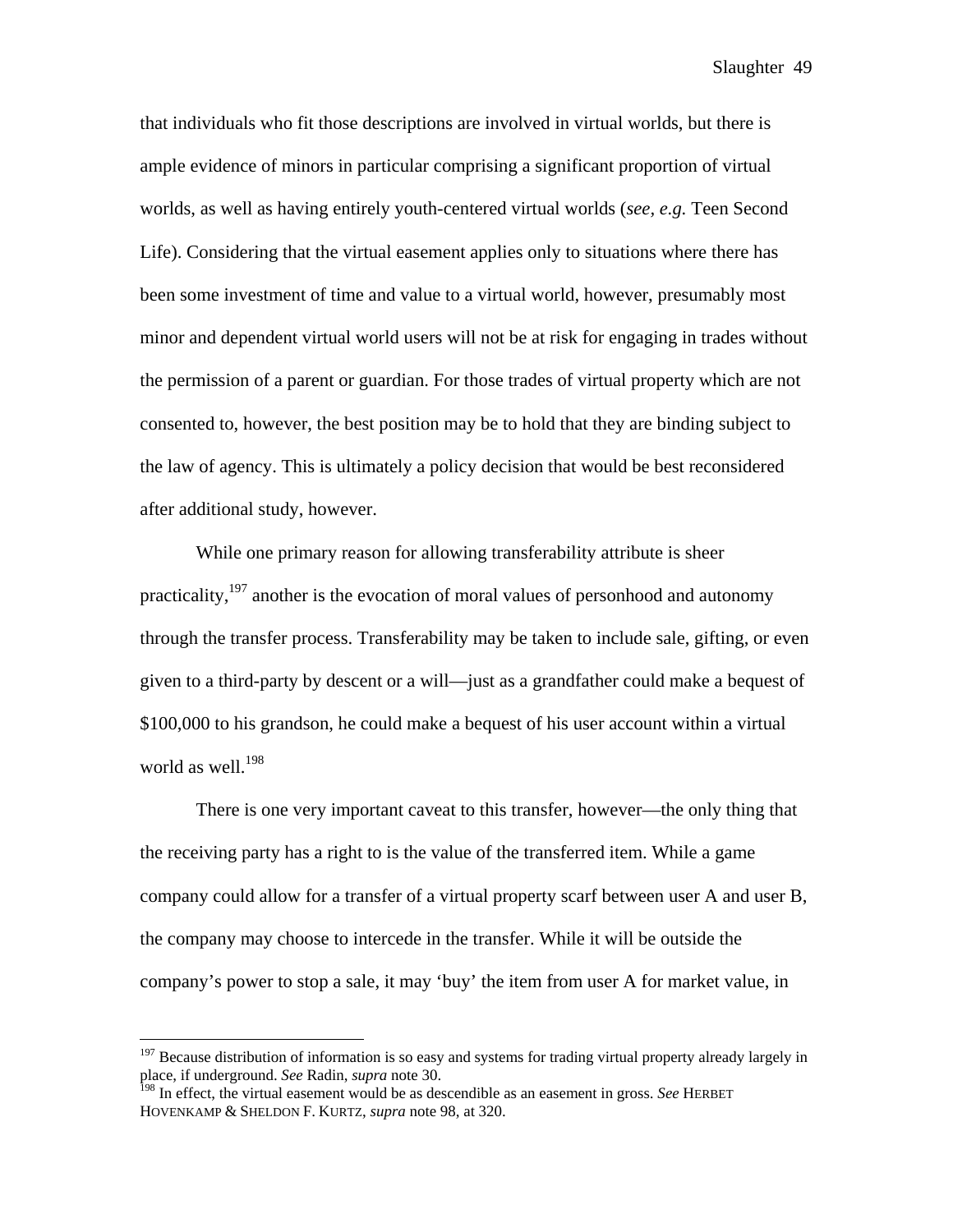effect negating the sale. While this might appear highly controversial, it can serve as a critical market regulation device for game companies, such as preventing transfers of especially potent items to players who have yet to sufficiently earn them.<sup>199</sup> The situation may be analogized to restrictions on the sale of body parts<sup>200</sup> or personal liberty more generally,<sup>201</sup> with the additional notation that the restrictions placed by game companies on transfers need not be eternal. While restrictions on the sale of human parts are often couched in moral terms, a game company may decide to intercede in the sale for entirely arbitrary reasons: it wishes to encourage exploration of an area where the virtual property may be procured, it wishes to keep the item a mark of honor, or it wishes that a given item only be possessed by users named George.

Naturally, a retort to this system is that, rather than intercede in the sale, the game company should simply not allow it at all, but this would damage the structure of the virtual easement—if the property interest is predicated on economic value, it must be possible to receive value for that item or the item becomes worthless. This danger is especially pronounced for gifts and bequests—a bar on transfers unilaterally would have the effect of the company taking possession of (potentially) valuable items at no cost to itself. While this does not mean that the company must buy an item that has no natural

<sup>199</sup> *See* Bartle*, in* STATE OF PLAY, *supra* note 9, at 41; *Law and Liberty*, *in* STATE OF PLAY, *supra* note 9, at 94.<br><sup>200</sup> See Newman v. Sathyavaglswaran, 287 F.3d 786 (9th Cir. 2002).

<sup>&</sup>lt;sup>201</sup> See Bailey v. Alabama, 219 U.S. 219 (1911). By personal liberty, I mean that a person may not willingly give up his freedom (i.e. choose to be a slave). In other words, just as it is taken as fact that persons may not give up their liberty, since that violates societal norms, so may game companies take it as fact that a user may not give up their current status in the world by using money as a substitute for effort and commitment. Although the concept of slavery is far more troubling on a moral level than the idea that a novice gamer may be as powerful as a seasoned veteran, both ideas represent profound violations of societal norms, violations so great that they can throw the stability of the given society into question.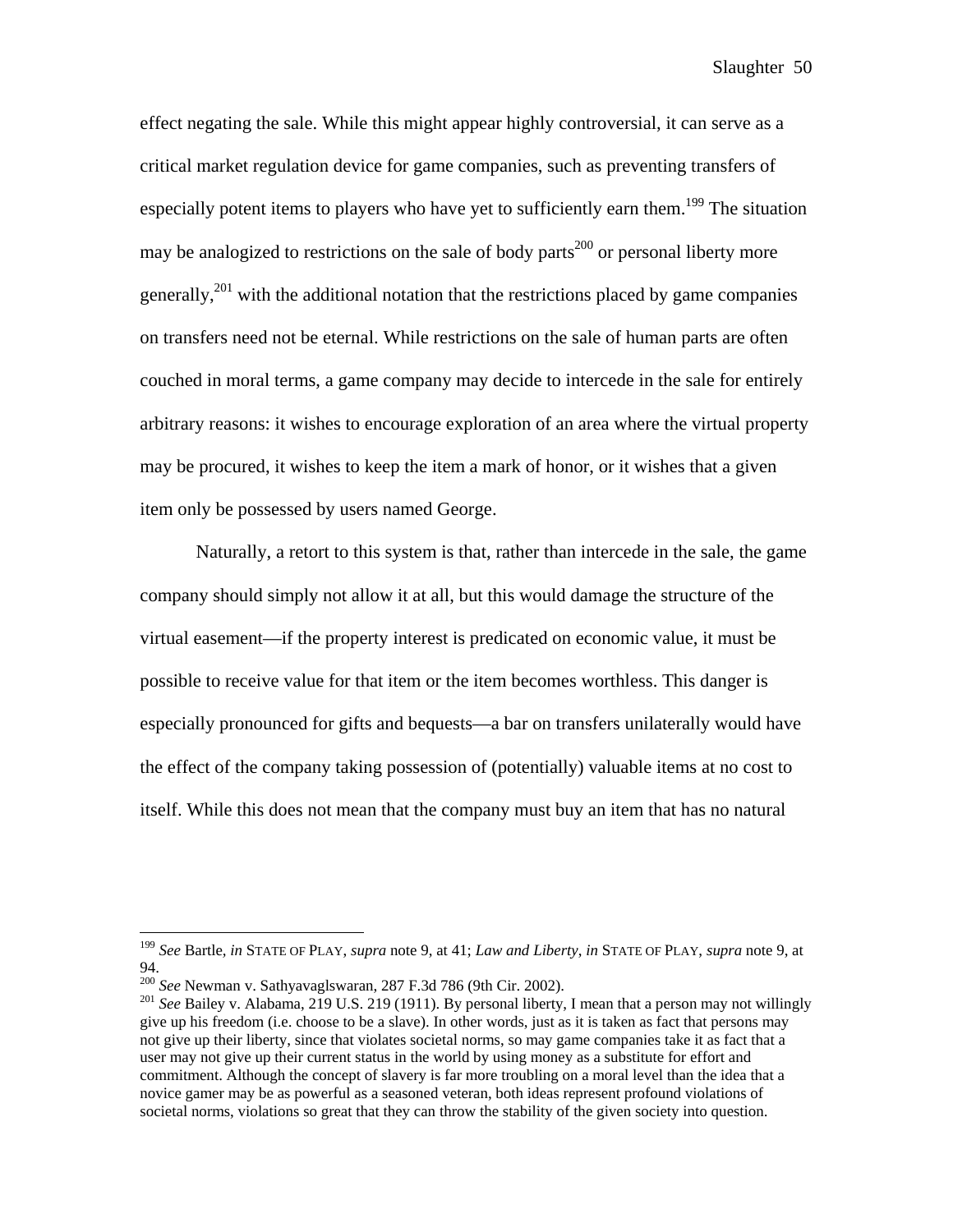buyer in the market, $^{202}$  it may not decide by fiat that a user's virtual property has become economically valueless. Such a scenario would be ripe for abuse.

## **B. Longevity**

As previously noted,<sup>203</sup> the length of an executed license is highly variable depending on the amount of the licensee's expenditures. The virtual easement adopts an altered form of that position, but one that is far more predictable—namely, the length of the virtual easement is tied to both the continued existence of the virtual world and expenditure of time and/or money on the account. While some virtual worlds have proven quite persistent,  $204$  it is unexpected that they will last forever, especially those run by companies for a primarily commercial purpose. Moreover, the virtual easement is tied to the individual virtual world.<sup>205</sup> As a result, there is a question as to what happens to the property interests when/if the virtual world ceases functioning. Although it can be assumed that users will have legal notice of a final, permanent shutdown of a virtual world's servers, meaning that users will have a chance to attempt to make returns on their investments, it is expected that such an announcement will cause all in-world goods to greatly diminish in value or even become valueless. Yet, it would be incorrect to suggest that users can make trades or seek to sell virtual property within their accounts once the

1

 $^{202}$  E.g. has a market value of U.S. \$0. Procedural safeguards may be considered for situations where an item is given by bequest but has no natural buyers at the time the transfer actually takes place, such as the recipient having the right to take a calculated payment from the company or the privilege to wait *x* months to see if the market changes.<br> $^{203}$  See supra notes 70-72.

<sup>&</sup>lt;sup>204</sup> One particular virtual world, Ultima Online, has remained active for just under ten years. Ultima Online, http://en.wikipedia.org/wiki/Ultima\_Online (last visited Jul. 18, 2007).

<sup>&</sup>lt;sup>205</sup> Significantly, this does not mean a player has an interest only in virtual property on one server. For virtual worlds that allow a user to choose which server to enter upon log-on, it may be assumed that his virtual property is not in any way lost or damaged in the process. Of course, where switching servers ad hoc is forbidden by the code or norms of the virtual world, then the user may have an interest only in the virtual property on the server that their assets (avatars, items, money, etc) inhabit.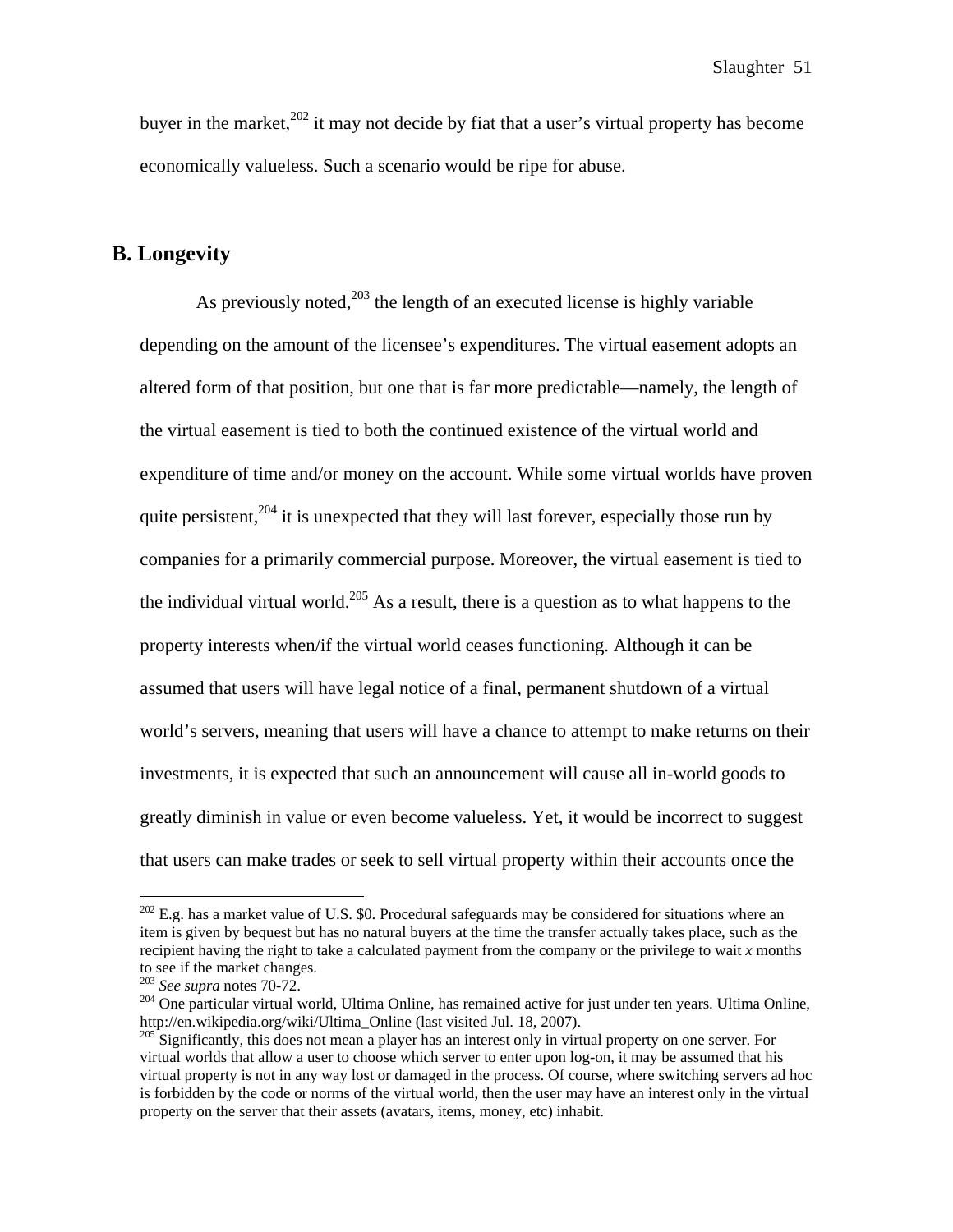world has stopped functioning: at the time of final shutdown, all assets within the virtual world effectively revert to the owner of the virtual world.<sup>206</sup> Although this may be a disincentive to investing in a virtual world, to establish a system that forces game companies to buy-out all its user's accounts if it wishes to shut down the world would be potentially economically inefficient even under a liability rule if the virtual world was only somewhat unprofitable.<sup>207</sup> Indeed, it is conceivable that a company might regard it as less costly to keep the virtual world running, even if it is a net loser, if the cost of a universal purchase of all user accounts was very high. $^{208}$ 

 In terms of expenditures, the baseline for users to continue to have the virtual easement must be continued payment of any and all dues associated with the account<sup>209</sup>—a failure to pay for a set period of time<sup>210</sup> would be tantamount to breach of the terms of the virtual easement and would mean that the game company could, potentially, elect to take possession of the account's virtual property. Of course, there are some virtual worlds where a person may have an account without any fees at all, $^{211}$  so this rubric would not always prove useful. An alternative measure of expenditure, however, could be either a time spent in-world requirement<sup>212</sup> or simply a requirement that the user log-on for any length of time every so often (e.g. once a day, week, month, year, etc.). The primary reason for this requirement, which gives the companies

<sup>&</sup>lt;sup>206</sup> Thereby mimicking the trajectory of a fee simple determinable interest.<br><sup>207</sup> For a discussion of why users cannot contract to avoid this scenario, please see *infra* pages 56-58.<br><sup>208</sup> See, e.g., Richard A. Epstein *to Professor Ayres*, 32 VAL. U. L. REV. 833, 837-38 (1998).

<sup>&</sup>lt;sup>210</sup> One that may vary by virtual world.<br><sup>211</sup> See, e.g., THERE.COM; SECOND LIFE.<br><sup>212</sup> Such as requiring that a user spend 5 hours a month logged-on with their account to constitute a sufficient expenditure. Given that the average user spends 20-30 hours a week logged on, this is far from an onerous requirement, but it could be modulated up or down depending on the nature of the world. *See* CODE, *supra* note 36.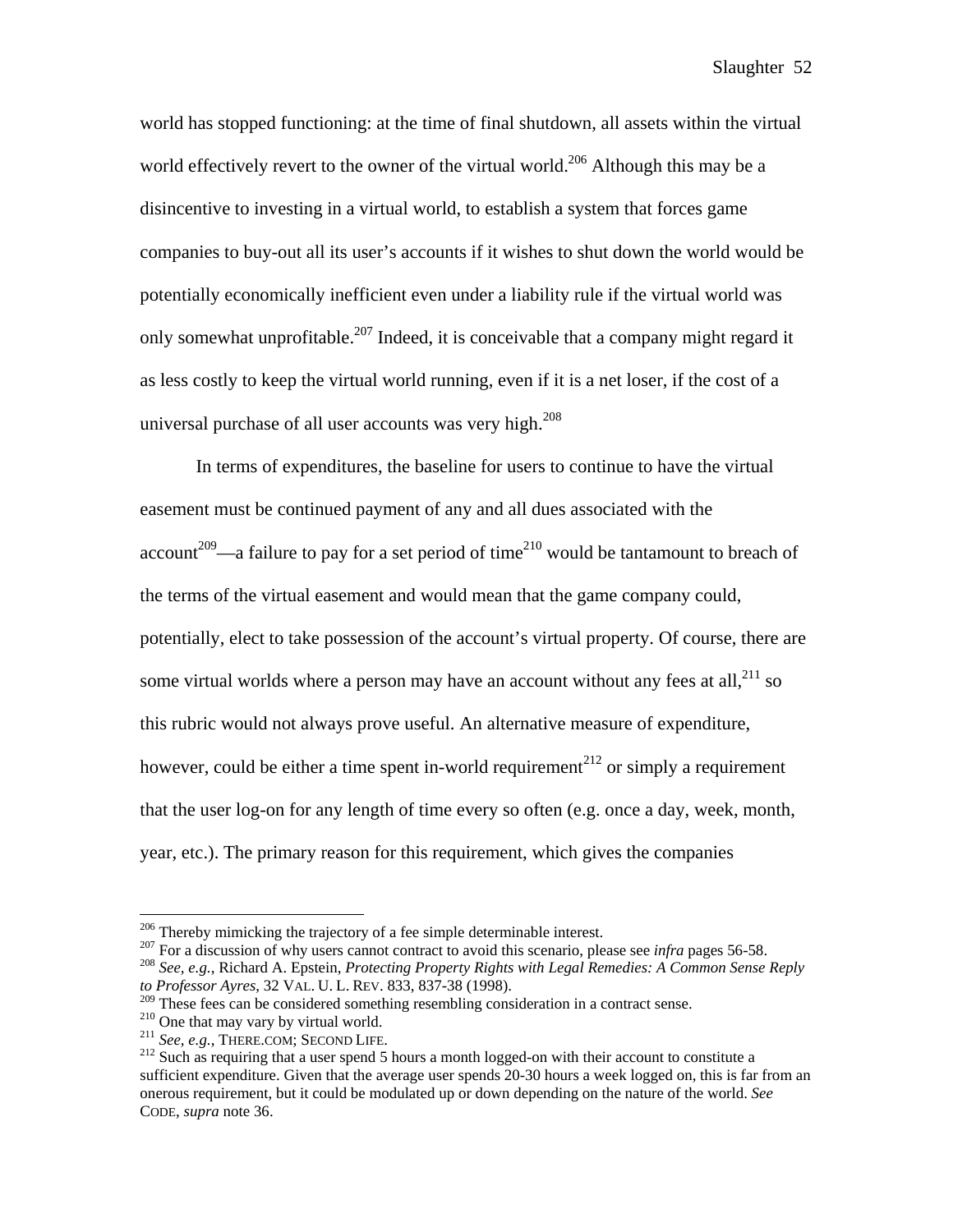something resembling adverse possession rights over user accounts, is to reduce efficiency within virtual world economies by making it impossible for users to acquire property and later cease interacting with the virtual world, rendering their acquired property inaccessible to other users and the company itself. While one might argue that the status of all virtual property as code means that the company could always simply put a new version into the world, the fact that the user could potentially stay uninvolved for years and then return adds needless complexity to the situation and makes it extremely difficult for companies to manage their virtual world economies with any degree of certainty.

## **C. Liability Rule**

1

 Perhaps the most important attribute of the virtual easement is that it is based not on a property rule<sup>213</sup> system but a liability rule one with each user having the entitlement, and the virtual world's owner having the right to buy all of the user's virtual property at market price at any time—in other words, a Rule 2 system in the Calabresi/Melamed rubric.<sup>214</sup> If the company elects to use this option, the virtual easement will be deemed terminated and the user may be ejected from the virtual world, presumably forever if the

<sup>&</sup>lt;sup>213</sup> Although restitution damages can be given in response to an injury to property, I prefer to suggest that the liability rule, which will presumably focus on restitution damages, sounds more in contract law than in property. I take this position primarily because contract law is inherently more closely linked to the kind of restitution damages that would be at play for the virtual easement. While restitution of property might well necessitate the restoration of the actual property in question where money is by itself an insufficient remedy (for example, if A converts B's bicycle, a court working from a property perspective may order the that specific bicycle be returned, while a court working from a contract perspective would likely just demand that the monetary value of the bicycle be returned). In terms of the virtual easement, courts should place maximum focus not on the property in question, whether it is available for return or not, but merely the monetary value of item, thus suggesting a closer connection to contract law. Admittedly, this distinction is minute and not particularly salient in terms of how the virtual easement would work in practice.

<sup>&</sup>lt;sup>214</sup> See Calabresi & Melamed, *supra note* 183. Of course, where there is no market price, some other manner of valuation would be necessitated. *See* Richard A. Epstein, *A Clear View of The Cathedral: The Dominance of Property Rules*, 106 YALE L.J. 2091, 2114-15 (1997) [hereinafter *Clear View*] (stressing that liability rules must operated at an efficient price to be effective).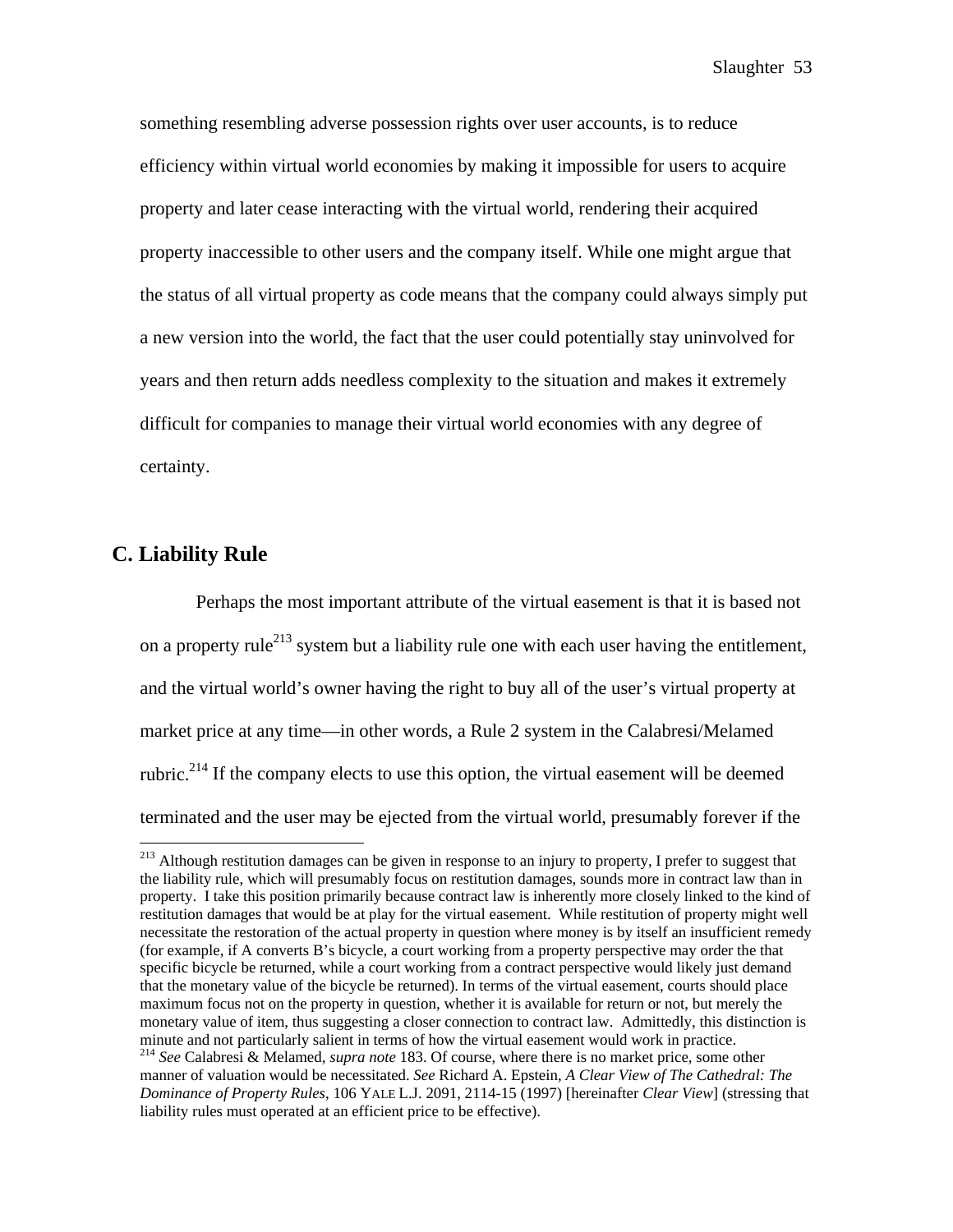company wishes. At base, the procedure for how this transfer would work would resemble a form of eminent domain, where the company gives a user notice that their property is being taken and that fair compensation will be granted.<sup>215</sup> Admittedly, the user might be able to gain reentry of some kind if virtual worlds were determined to be common carriers, but given that the FCC does not even believe the internet itself is subject to common carrier non-discrimination regulation, this seems highly unlikely.<sup>216</sup> At the end of the day, the need for companies to have the ability to exclude some users renders makes them more like club goods than public goods.<sup>217</sup>

While it might appear strange to apply this type of liability rule/entitlement system to virtual worlds given that the party that has a near-monopoly is the game company and not the user population, $^{218}$  it must be remembered that, counter-intuitively, the game company's near-monopoly status is not inherently offensive. Instead, the game company's Leviathan-esque position is something that is crucial to management of the virtual world in some opinions and should be maintained as much as possible.<sup>219</sup> Thus, if the virtual easement is meant to make it possible for players to have some degree of legal

1

<sup>&</sup>lt;sup>215</sup> Although a right of first refusal system might be preferable, only a system styled on eminent domain will guarantee that companies have the ability to kick users out of their worlds when the company desires it. Admittedly, a hybrid system could be established that gives users the chance to look for an in-world buyer, yet this would increase the amount of time of the process. Further, if the company is paying fairmarket value anyway, there would be little incentive for users facing expulsion to search out potential buyers.<br><sup>216</sup> See In re Federal-State Joint Board on Universal Service, 13 F.C.C.R. 11501 (1998).

<sup>&</sup>lt;sup>217</sup> For a discussion of the differences between club goods and public goods, see Christopher S. Yoo, Copyright and Public Good Economics: A Misunderstood Relation, 155 U. PA. L. REV. 635, 678 (2007).<br><sup>218</sup> See Clear View, supra note 214, at 2093 ("A liability rule is typically adopted to counter the monopoly

position of the holder of the asset. The holder of cash has no monopoly position at all, so it is very hard to believe that by allowing the present holder of some specific asset to designate the person who must take it off his hands, we advance any conceivable measure of social welfare.").

<sup>219</sup> See Bartle, *in* STATE OF PLAY, *supra* note 9; *see also* James Grimmelmann, *Virtual Power Politics*, *in* STATE OF PLAY, *supra* note 9, at 146, 146-47 (2006) (noting that without careful control, virtual worlds can change dramatically in potentially dangerous ways practically overnight).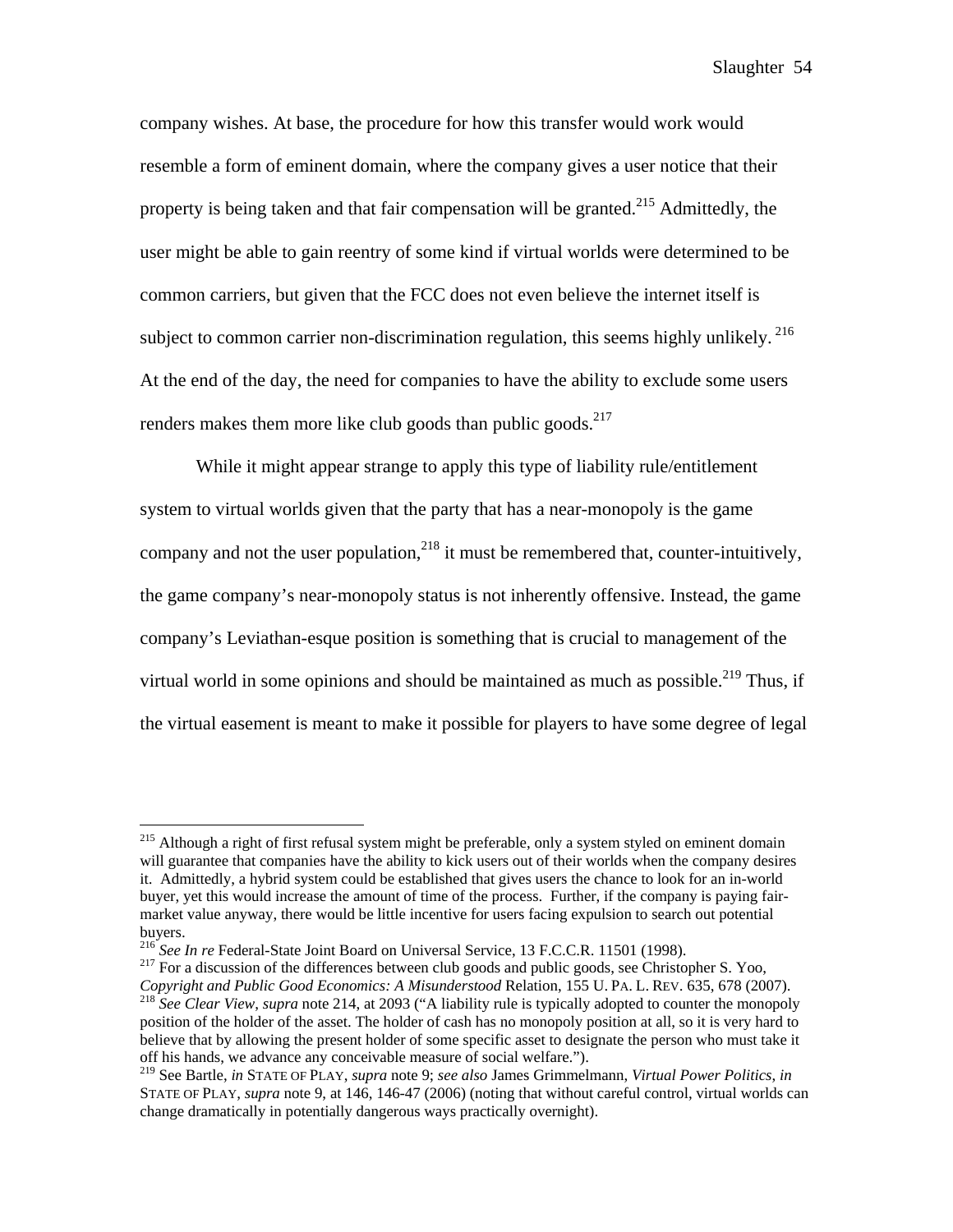ownership of their virtual property, a safety valve is needed to prevent users from becoming deleterious influences to the virtual world<sup>220</sup>—hence, the liability rule.

 Yet, it must be noted that even a liability rule can be abused. It would be potentially inefficient and morally troublesome if a user could log-off in the middle of a series of trades and, upon attempting to log-on a few hours later, be informed that his account's assets have been purchased by the company and his account has been terminated. As such, some degree of advance notice must be needed prior to termination to allow a user the ability to settle their affairs within the virtual world, though this period of time could be extremely short depending on the world.<sup>221</sup> Although this might lead to extremely negative behavior by users during the period where their account is awaiting termination, this could be partially mitigated by increased administrative monitoring or limits on the ability of a user's in-world abilities that are not germane to economic purposes.<sup>222</sup> Additionally, this liability rule right would be available only to the virtual world's owner, making it an in personam right.<sup>223</sup> While it might seem strange to apply the liability rule to only one party, given that users' property interests are derived from the virtual world, and that giving users the ability to effectively buy-out other users could be very dangerous,  $224$  this strategy seems to be necessary for the system to work.

<sup>&</sup>lt;sup>220</sup> *See supra* notes 72-81 and accompanying text.<br><sup>221</sup> Indeed, for a virtual world with an especially fluid economy, it could be as short as a handful of hours, though a good minimum would be twenty-four hours given that a user might not log-on for a significant portion of a day at a time. Other lesser procedural safeguards would also likely be warranted. *See Clear View, supra* note 214, at 2120.<br><sup>222</sup> Given that platform owners have the natural ability to view all transactions and events within the world,

see *Law and Liberty*, *in* STATE OF PLAY, *supra* note 9, at 88, it would be an easy technical solution to simply "flag" pre-termination accounts for greater monitoring.<br><sup>223</sup> See Property/Contract Interface, supra note 106.

<sup>&</sup>lt;sup>224</sup> Dramatically increasing the danger of a user gaining monopoly level power in markets for some virtual world goods.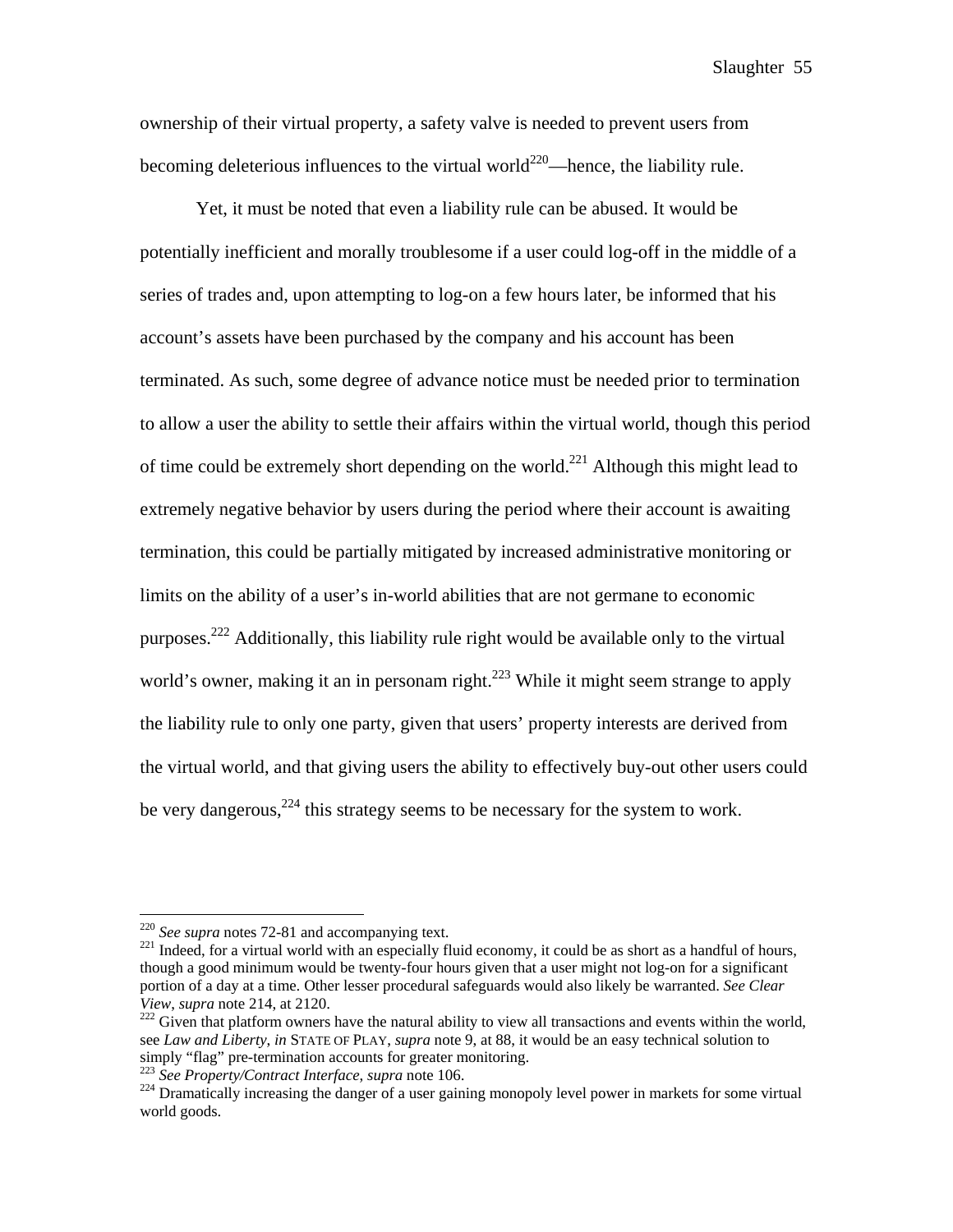## **D. In Rem**

 Although the liability rule would effectively be in personam in nature, the rest of the virtual easement would have the form of an in rem entitlement, capable of being enforced against third-parties both inside and outside the world. This would be a massive change compared to the status quo even compared to other attributes of the virtual easement, since it would make actual litigation possible between users.<sup>225</sup> Indeed, even just making the current EULA's enforceable against third parties would make them strongly resemble full property rights.<sup>226</sup> This innovation may seem unnecessary considering that a majority of the dangers this essay has focused on relate not to disagreements between users but conflicts between users and companies. Nevertheless, there are significant possibilities for fraud and misrepresentation in deals between users already, with such risks likely increasing as virtual worlds become increasingly commodified, and it becomes easier to engage in trades with other users.<sup>227</sup>

 The ability to sue other users in contract or tort should not be unlimited, however, as unlimited litigation rights could lead to users turning to the law to resolve disputes better left in-world, such as the infamous hypothetical of a user suing regarding the theft of a an item in a virtual world where users are allowed to steal items.<sup>228</sup> As a result, there will have to be some measure of recognition that this in rem right only applies to useractions that "break the game," such as hacks of servers to steal virtual property.<sup>229</sup> In the same sense, there would need to be some understanding within the judiciary that users

<sup>&</sup>lt;sup>225</sup> See Alfred F. Conard, *Easement Novelties*, 30 CAL. L. REV. 125, 138-39 (1942).

<sup>&</sup>lt;sup>226</sup> See Niva Elkin-Koren, *What Contracts Cannot Do: The Limits of Private Ordering in Facilitating a* Creative Commons, 74 FORDHAM L. REV. 375, 377 (2005)<br><sup>227</sup> See Law and Liberty, in STATE OF PLAY, supra note 9, at 93; Station Exchange, supra note 111.<br><sup>228</sup> See Right to Play, STATE OF PLAY, supra note 9, at 73

<sup>229</sup> *See* Saunders, *supra* note 42, at 233.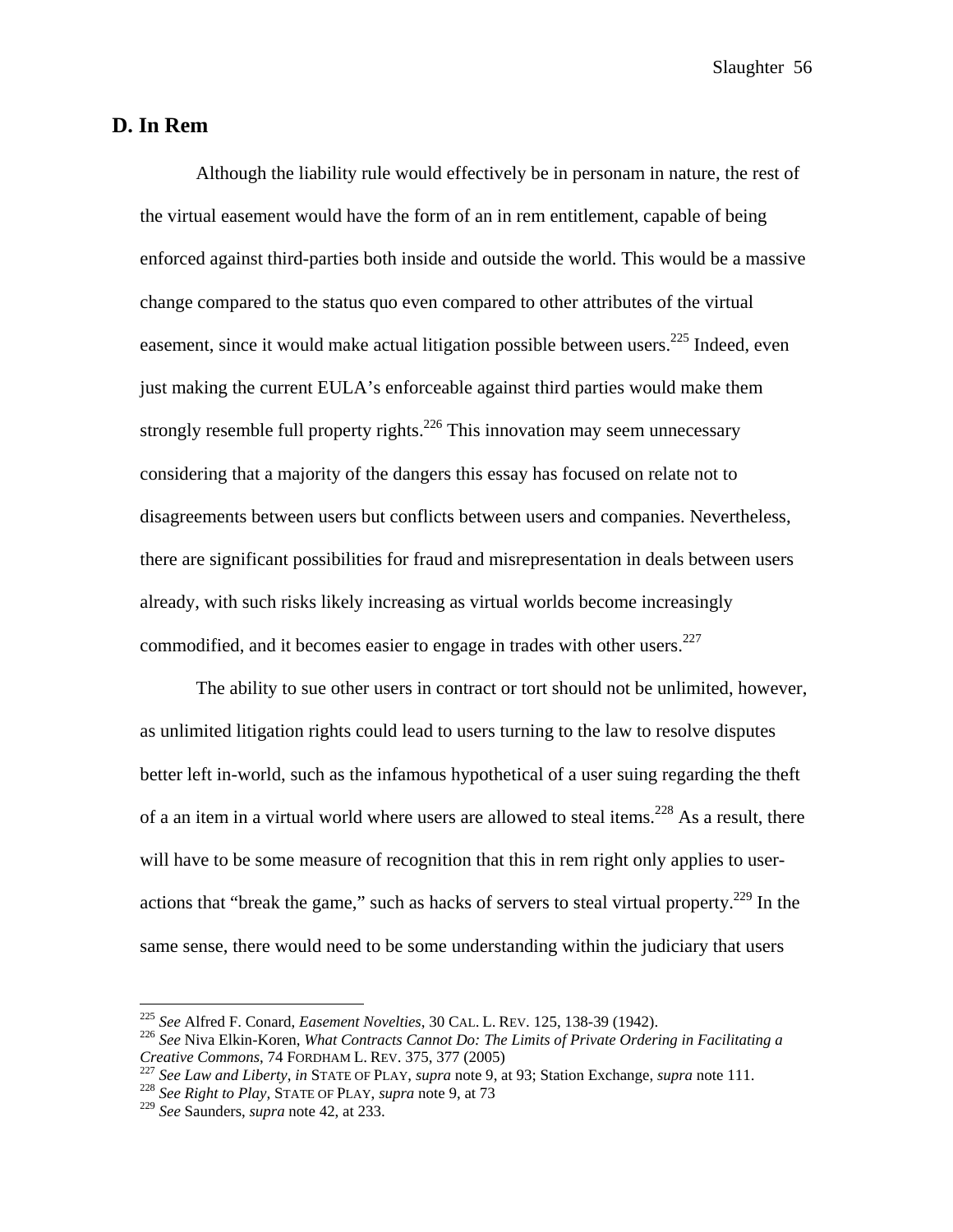could not sue the platform owner for crafting code that indirectly resulted in loss or damage of virtual property.<sup>230</sup>

### **E. Virtual Numerus Clausus**

 Finally, and perhaps most importantly, while the virtual easement would apply to some virtual worlds, its attributes would not be inherently universal. Instead, just as property law has a set number property interests available for use, a concept known as the Numerus Clausus, $^{231}$  the virtual easement would also have a small, finite number of forms from which companies could choose, with some amount of external limitations. Specifically, game companies would, while creating their virtual worlds, effectively choose from a number of pre-determined property interest schemes that would apply to all users within the world, a concept that, in terms of virtual worlds, has been described as interration.<sup>232</sup> For fantasy MMORPG's where the primary purpose of the virtual world is to provide an atmosphere for adventure, exploration, and amusement, the virtual easement could be minimal in nature, possibly to the extent that the current EULA-ruled system is kept entirely in force and users have zero or near-zero rights. In contrast, virtual worlds where economic trading and the acquisition of virtual property play a more significant or even primary role in why users are involved would presumably have the virtual easement in full. In fairness, however, it must be noted that there are many different reasons why users choose to participate in a virtual world. It is not

 $^{230}$  Such as the creation of non-user avatars which maim and/or rob users' avatars—while it is possible that proximate cause itself could be a sufficient remedy to this danger, it would be better to prevent courts from even reaching the question. The exact dimensions of the in rem right will likely have to be determined only after additional study of how the virtual easement worked in practice, however.

 $^{231}$  See Numerus Clausus, supra note 175.<br> $^{232}$  See Right to Play, STATE OF PLAY, supra note 9, at 78-82; Law and Liberty, in STATE OF PLAY, supra *note 9,* at 107-13.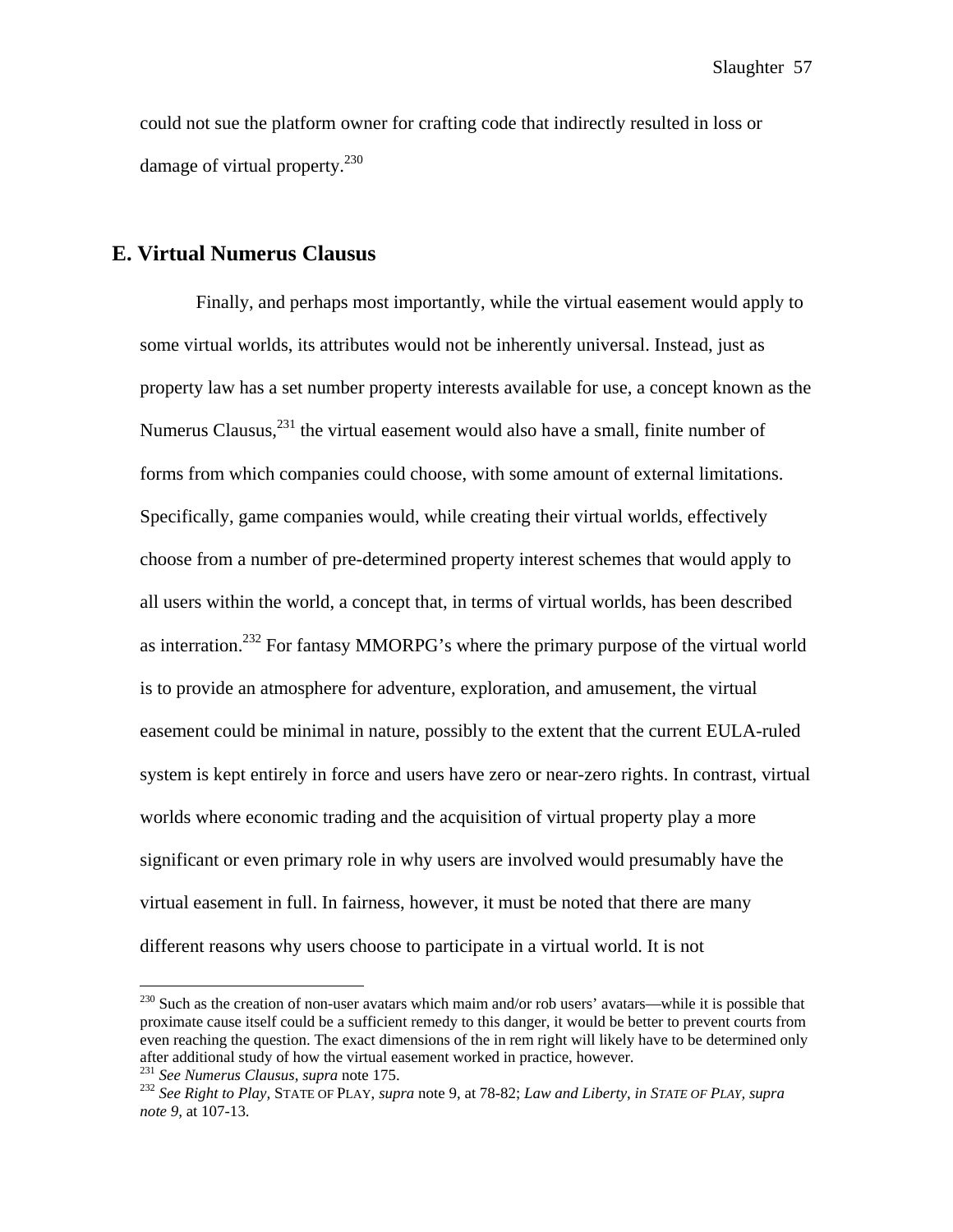inconceivable, or even unlikely, that some users log-on to fantasy MMORPG's to gain virtual property for profit, $^{233}$  while others focus on exploration within primarily economic virtual worlds. Yet, the system is best structured not to individual users but the community as a whole for purposes of notice, so some generalizations of the users' reasons for joining the virtual world will have to be made in each instance.

 Yet, there should be some limits to the amount of choice that platform owners will have over the strength of the virtual easement; instead, one factor in determining the nature of virtual easements for specific worlds will depend on the degree to which trading and property acquisition are core elements of the world. For a world like Second Life, for instance, where purchasing and acquiring property is critical to the world's structure, it is difficult to see anything but the full virtual easement being applied.

The primary reason for this stance is that, if left to their own devices, it is fairly likely that all platform owners will choose the least level of property protection regardless of the attributes of their virtual worlds.<sup>234</sup> Already, there is strong evidence of market failure within the Metaverse. There relatively few major virtual worlds in existence, nor are there likely to be more in the near future given the massive startup and marketing costs associated with virtual worlds, making it unlikely that an enterprising band of users could easily create a new virtual world that can be accessed by the general population while having more detailed rights for users. By the same token, there is little difference between the EULA's of the various virtual worlds.<sup>235</sup> Such uniformity, although allowed in the law, has come to be seen by some scholars as psychologically

<sup>&</sup>lt;sup>233</sup> Indeed, this is the essence of "gold farming." See Julian Dibbell, *supra* note 47, at 141.

<sup>&</sup>lt;sup>234</sup> See Virtual Liberty, supra note 58, at 2090 (suggesting that it will be important to consider the degree to which virtual space is a marketplace or "a nexus of transactions that have real world values" as well as whether the world is offered as a space for free exchange of ideas).

<sup>235</sup> *See supra* note 53.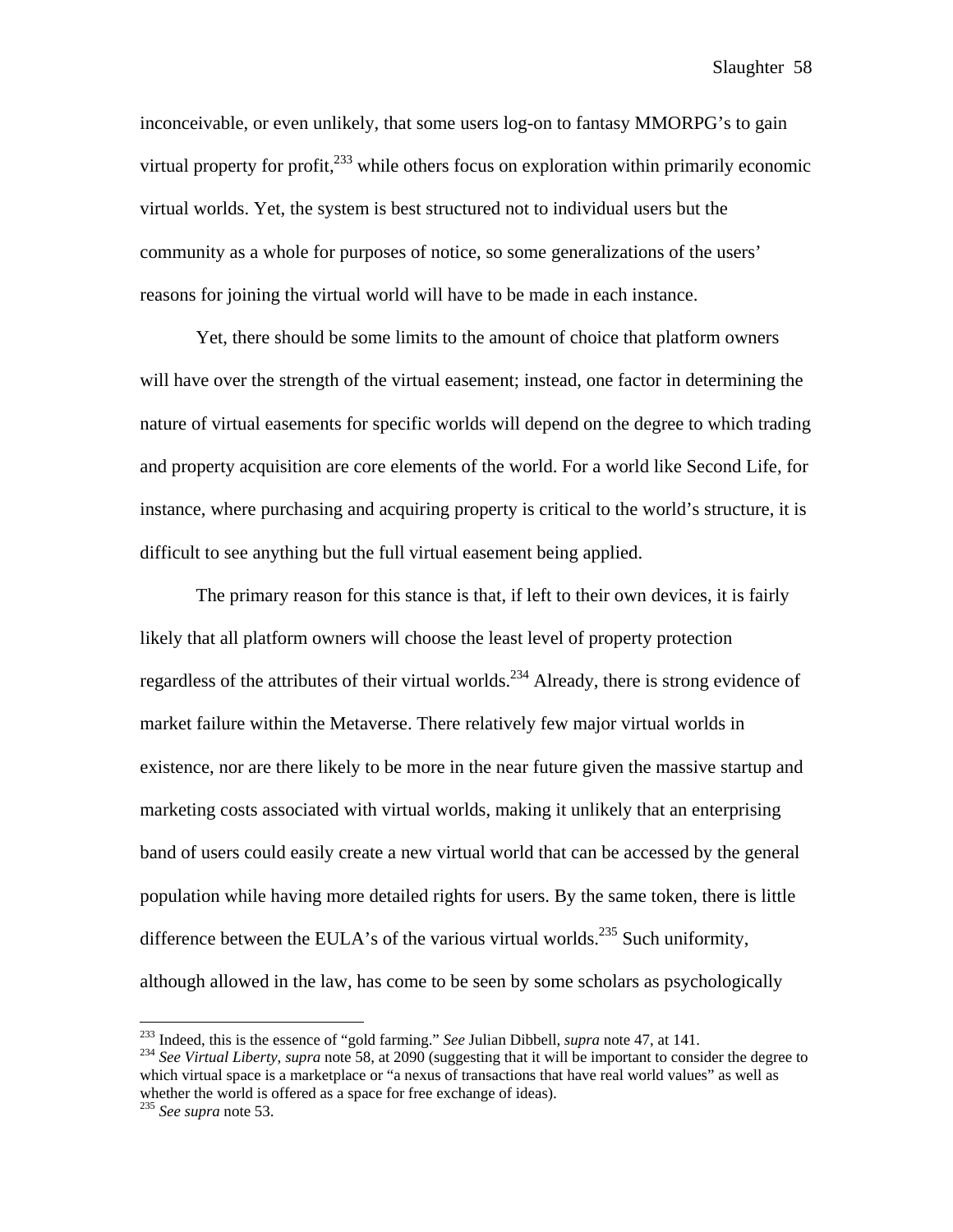exploitative since they actually discourage individual bargaining; by all accounts, the companies have no desire to bargain in any way, shape, or form with their users based on past actions.<sup>236</sup> After all, when a user breaks a rule, the default is termination from the system, not the initiation of arbitration or negotiation with the accused user.

There is little in the way of credible commitment as well, especially considering that a company in dire straits could find a case infusion by banning a user for unjust reasons and selling their virtual possessions. Since the only barrier to that is reputational damage to the game, a wily company could simply watch for dubious behavior by users that could at least theoretically be construed as forbidden and err on the side of punishment rather than mercy. Such a scenario is ripe for abuse. Additionally, the inability of most users to easily extract all their virtual possessions from one world and move to another that seems to be better run is a major market inefficiency preventing a virtual world from easily benefiting from positive changes to its infrastructure and usercompany relations. Once a user has sunk a significant amount of costs into one virtual world, she will be very loathe to move to a different one even if the company adopts new measures that are objectively tyrannical, such as a major hike in user fees or forcing users to pay if they wish to have the highest possible bandwidth for all data connections. Even in a world like Second Life, which does make it possible for users to easily "cash their chips out" of the system by converting all Linden dollars into U.S. dollars, it is practically impossible for reputational cachet and social relationships to carry over into another

<sup>236</sup> *See* Jason Scott Johnston, *Boilerplate in Consumer Contract: The Return of Bargain: An Economic Theory of How Standard-Form Contracts Enable Cooperative Negotiation Between Businesses and Consumers,* 104 MICH. L. REV. 857, 864 (2006).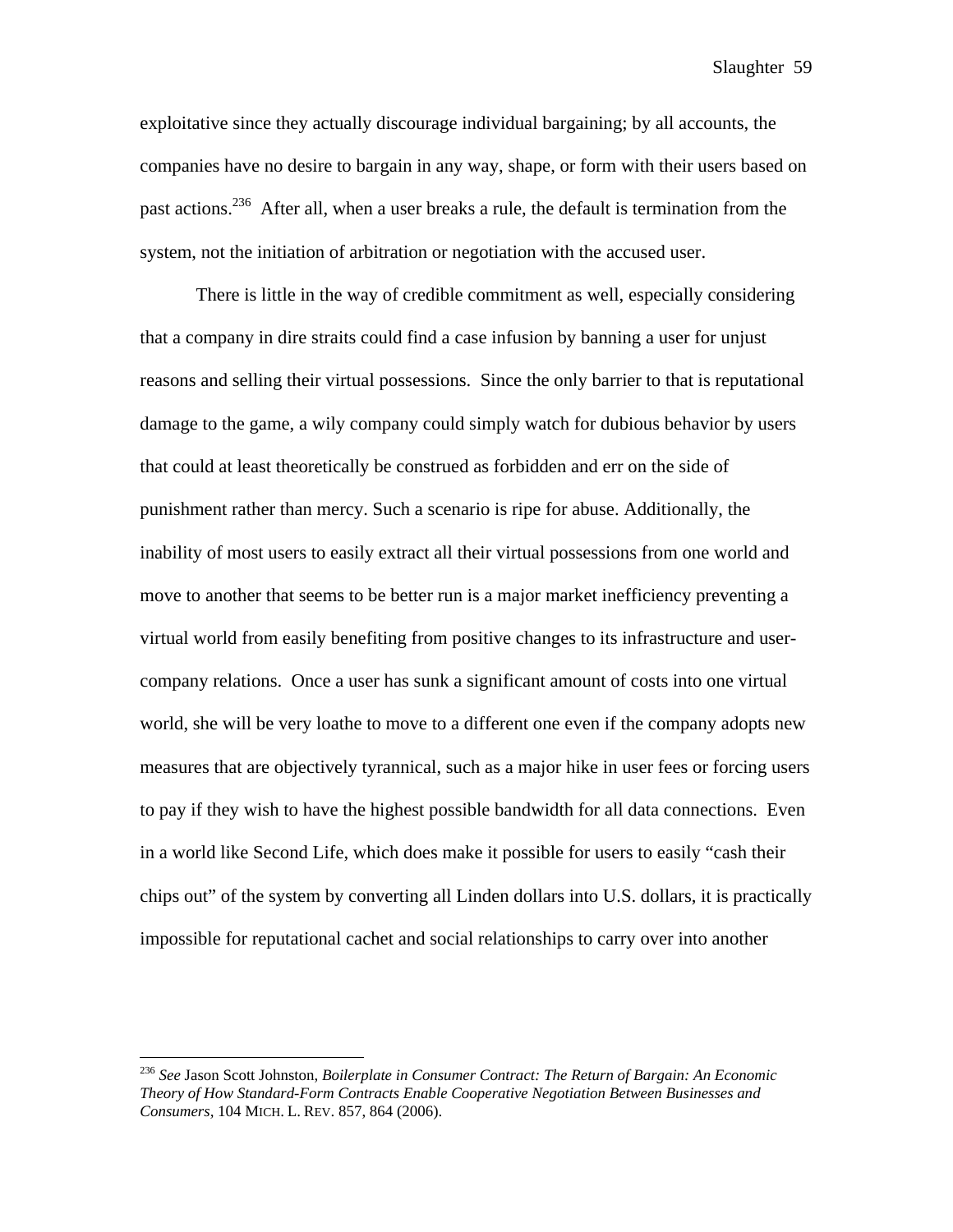world, further discouraging users from leaving the world. Given these concerns, virtual worlds are unlikely to be explained by a Tiebout hypothesis.<sup>237</sup>

As can be gleaned from the use of the term Numerus Clausus, companies would not be allowed to make a choice from outside the list of predetermined options—in other words, using the menu would be mandatory. If every individual virtual world operator were allowed to choose their own set of property rights for users, the result would be chaos. Yet, as referenced above, there will also have to be some amount of oversight on companies' choices within the menu so that virtual worlds operators do not choose regimes that are inappropriate for certain virtual worlds. If, for example, the owner of a virtual world centered on fiscal interactions chose an option with zero or near-zero property rights, the entire goal of establishing the virtual easement would be thwarted and the status quo would remain unchanged.

In the interests of clarity, the following example may be helpful. Assume that a new virtual world has been created, one that allows users to have property within the world and even has a currency exchange between the virtual world and the analog world. The owner would then sit down and be forced to choose from the predetermined menu of property user rights. For the sake of this hypothetical, assume that there are five options listed on the menu: 1) no user rights, 2) intellectual property rights for users; 3) partial property rights for users, such that all user accounts in excess of \$2000 must be compensated; 4) no property may be taken from a user without just compensation; and 5) no property can be taken from a user without just compensation, and the user has the right to challenge the companies decision to take the property in some type of

<sup>237</sup> *See* Charles Tiebout, *A Pure Theory of Local Expenditures*, 64 J. POL. ECON. 416 (1956).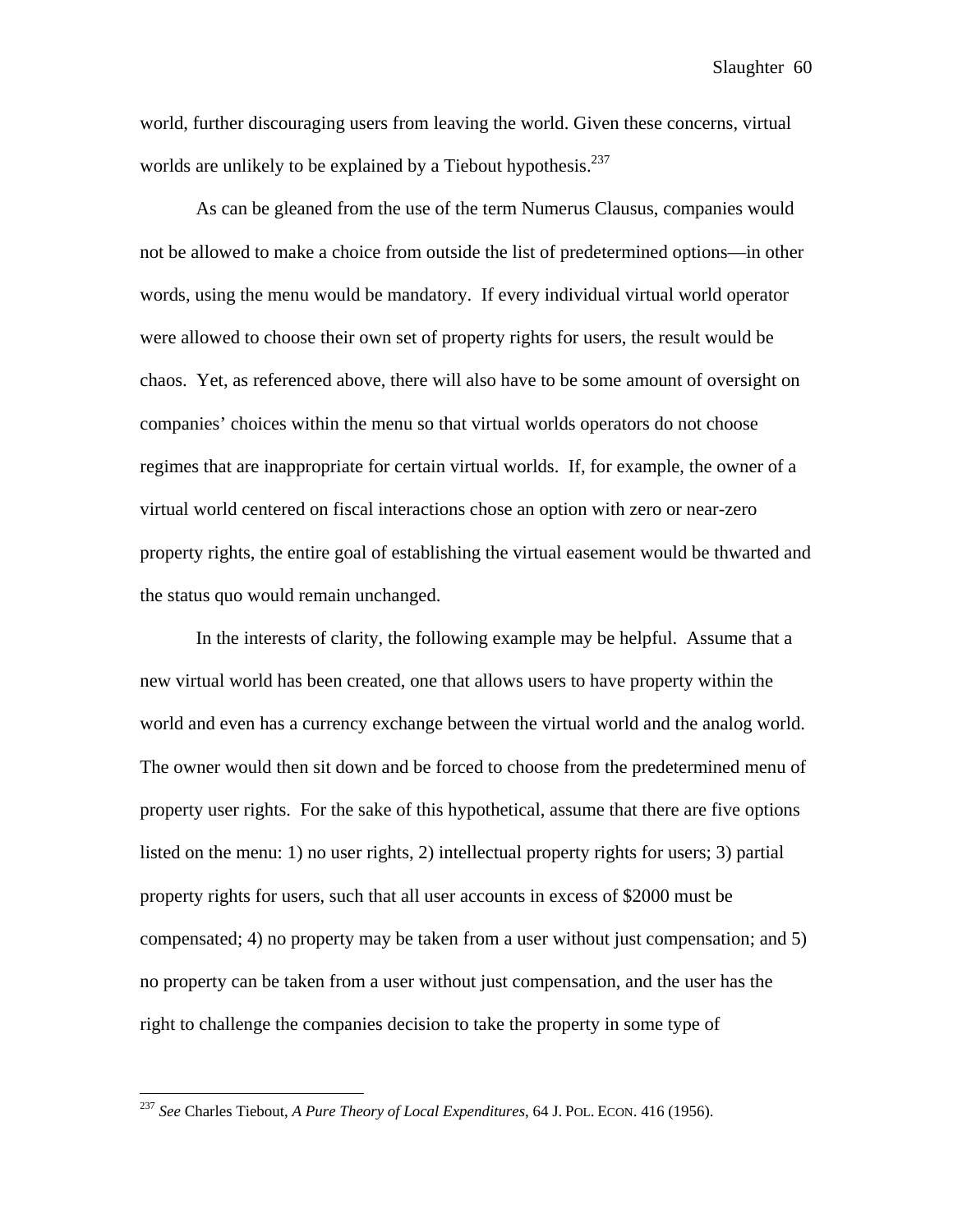proceeding.<sup>238</sup> Although the owner might wish to choose the first option, his attorney would inform him that the first two options are for virtual worlds that have minimal user asset accumulation, and his virtual world cannot choose those options. Faced with the remaining three options, the owner chooses option four believing that it will encourage users with less money to enter his virtual world and that the administrative requirements of the fifth option will cost too much money.

 To be fair, it has been suggested that the problem could be largely remedied by individual users contracting with companies. If a user could contract with a company to allow a form of "insurance," one that would give the user all monetary value of his account upon the company's termination/acquisition of the account for any reason, that would solve many of the current problems. It is highly doubtful that the companies would individually contract with users given that there is a dearth of information available to companies about the identity of their users. Prior to logging on, it is just about impossible for a company to have any idea how that user will act within the world—a convicted murderer playing from a prison terminal could be entirely upstanding, while a banker might access a virtual world to feed a rebellious or even sadistic streak. Even assuming that companies do allow such individual contracting, there would be problems with such an incomplete system. First, users could purchase such insurance and take that as a license to engage in mayhem the worlds and the uninsured. Second, given the arguments of Alan Schwartz, it is likely that the insurance scheme would be undercompensatory for users.<sup>239</sup> Finally, this system effectively forces

 $^{238}$  Note, these are not meant to indicate how the menu might look, but is merely a hypothetical menu. Ideally, the menu should not be too long or unwieldy, but it would be perfectly reasonable for the menu to have between ten and fifteen options available.

<sup>239</sup> *See supra* note 135.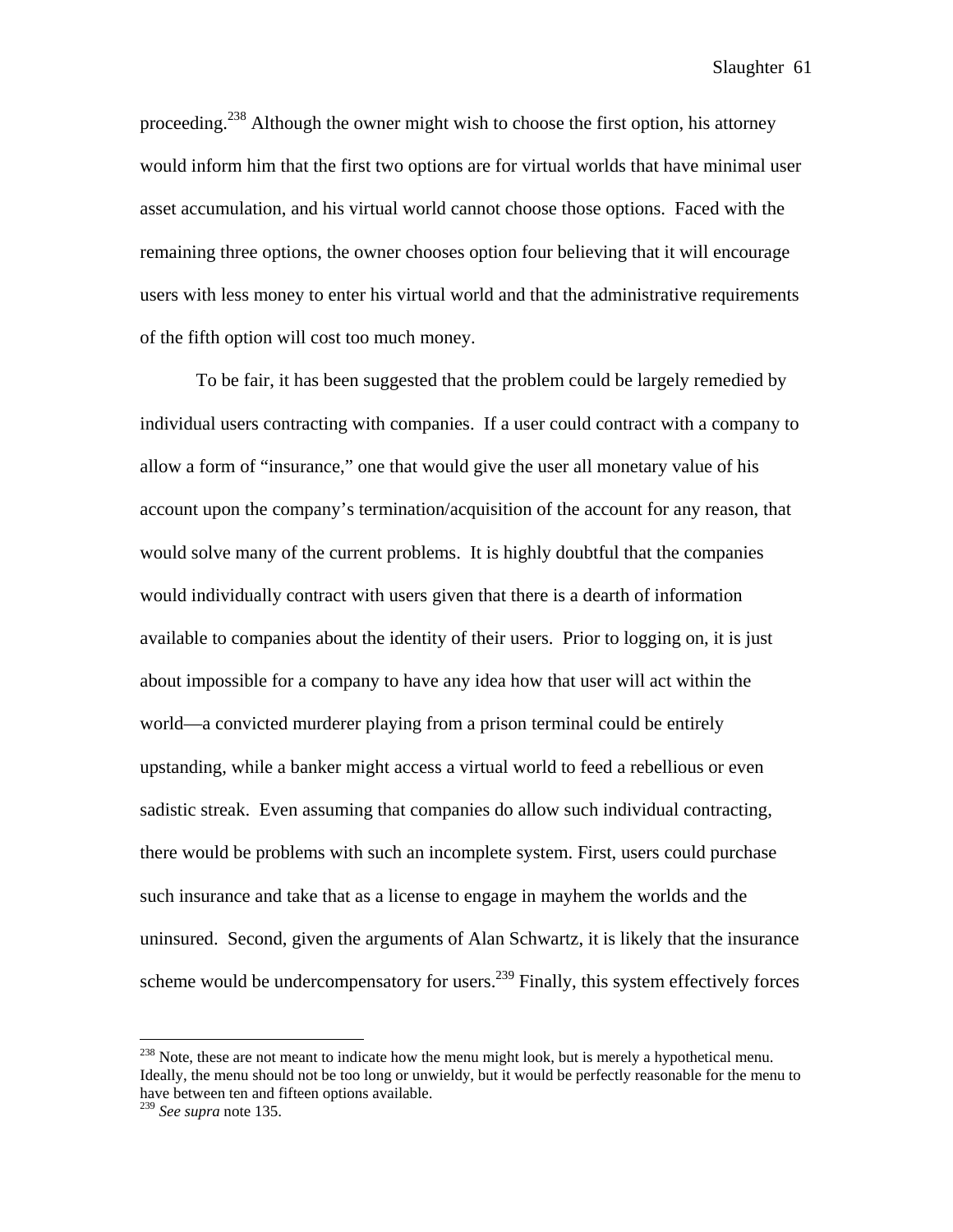all the costs onto the users, since the company would have to expend no additional resources on this system but would instead pocket a potentially sizable sum of cash for doing nothing. As a result, a company may begin to discriminate against the uninsured by viewing users according to two different standards based on whether or not they own insurance. In such a system, it is easy to imagine virtual worlds not terminating the insured except for severely harmful actions since the infringing user would be compensated upon termination. In contrast, the company would both gain the in-world resources of a terminated uninsured user while also further deterring users from declining insurance This outcome effectively makes insurance mandatory.

 Of course, it is possible that efficient distribution of different kinds of virtual easements across the Metaverse could be achieved largely through market forces, incentives like lower taxes on company profits, or refusal to allow trading for some interrations, but given the degree to which the virtual easement in its strongest form would change the dynamics of user-company relations, such incentives may not be enough.<sup>240</sup> Considering that a major reason for establishing the virtual easement would be to increase efficiency of property interactions, to allow platform owners to thwart this goal for their own benefit would be a depressing outcome.<sup>241</sup>

To summarize, while companies will have some manner of choice as to which type of virtual easement their world will utilize, they will be forced to have some minimal kind of virtual easement. In other words, there would be a set number of options that virtual world platform owners could choose between. While it would be at least possible

<sup>&</sup>lt;sup>240</sup> See Law and Liberty, in STATE OF PLAY, supra note 9, at 109-10.

<sup>&</sup>lt;sup>241</sup> See Numerus Clausus, *supra* note 175, at 38 ("From a social point of view, the objective should be to minimize the sum of measurement (and error) costs, frustration costs, and administrative costs. In other words, what we want is not maximal standardization—or no standardization—but optimal standardization. Fortunately, standardization comes in degrees.").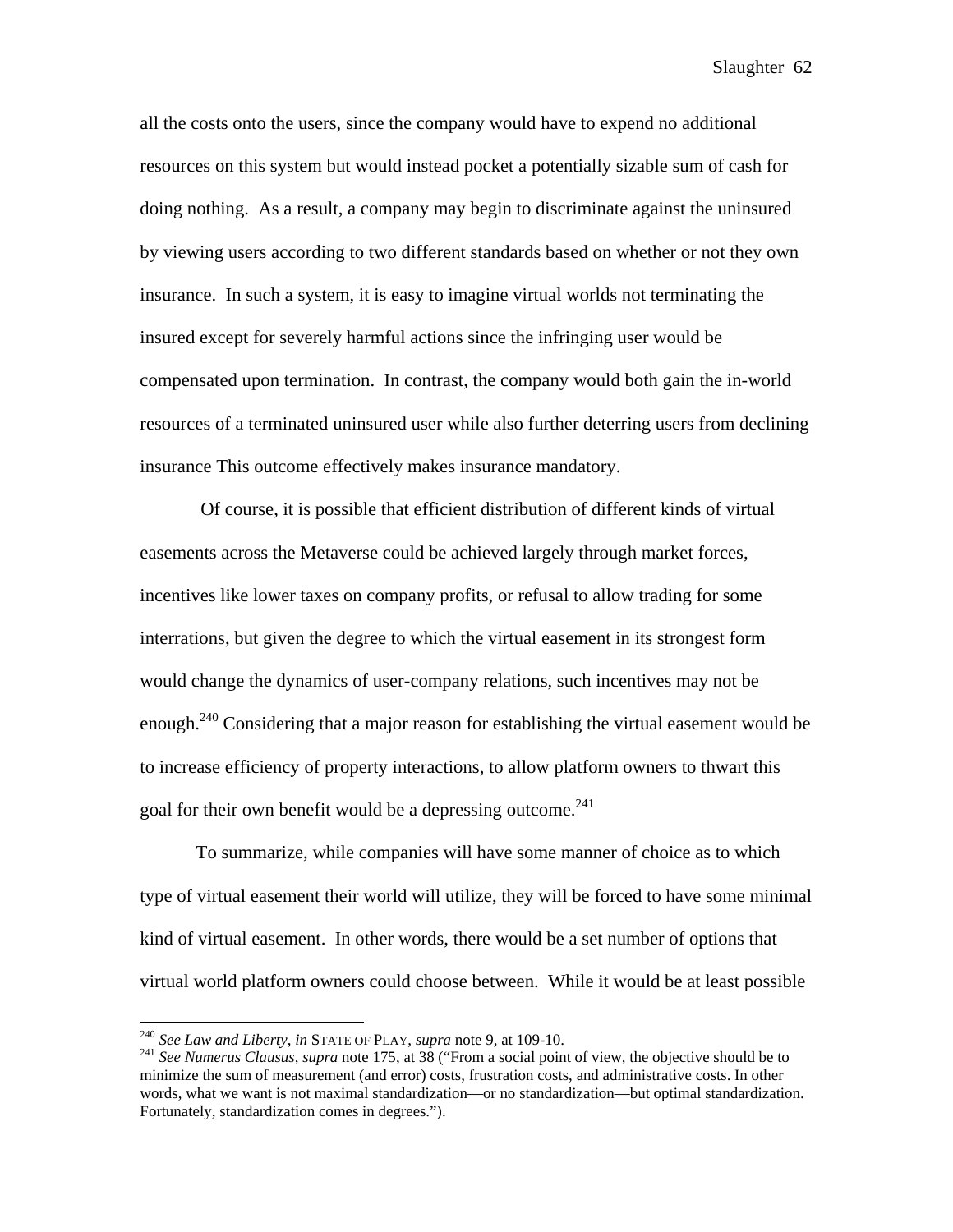for a platform owners to select a different option after the virtual world has been operating, there would be significant barriers to reducing the rights of users so as to prevent bait-and-switch situations.

Of course, it is possible that the minimum level of protection will be the status quo: virtual property controlled by licenses that are revocable at any time.<sup>242</sup> To prevent platform owners from taking advantage of the menu system and simply choosing the option that gives them the maximum amount of rights, it will likely become necessary to have a governmental agency monitor and referee the menu to ensure that platform owners operate in good faith. For instance, if a virtual world is focused on trading, a la Second Life, and its owner tries to select an option that would give users far too few rights, the governmental agency may refuse to allow it to operate until the platform owners picks a different option on the menu. The reason for this is that, as noted previously, companies seem to have an incentive to not adopt the virtual easement unless they are forced to by a third-party.

In fairness, however, the above-referenced menu system is not the only potential solution. If it could be shown that some companies would adopt the virtual easement voluntarily, thereby placing market pressures on other firms to follow suit, the virtual easement could be a default rather than a menu system.<sup>243</sup> For the default position to work, however, it must also be shown that users would have sufficient ability to determine which virtual worlds offer robust property rights and which do not. If users

<sup>&</sup>lt;sup>242</sup> In other words, the first option in the hypothetical above. See supra pp. 59.

<sup>&</sup>lt;sup>243</sup> Unfortunately, we currently lack data that would speak to this question.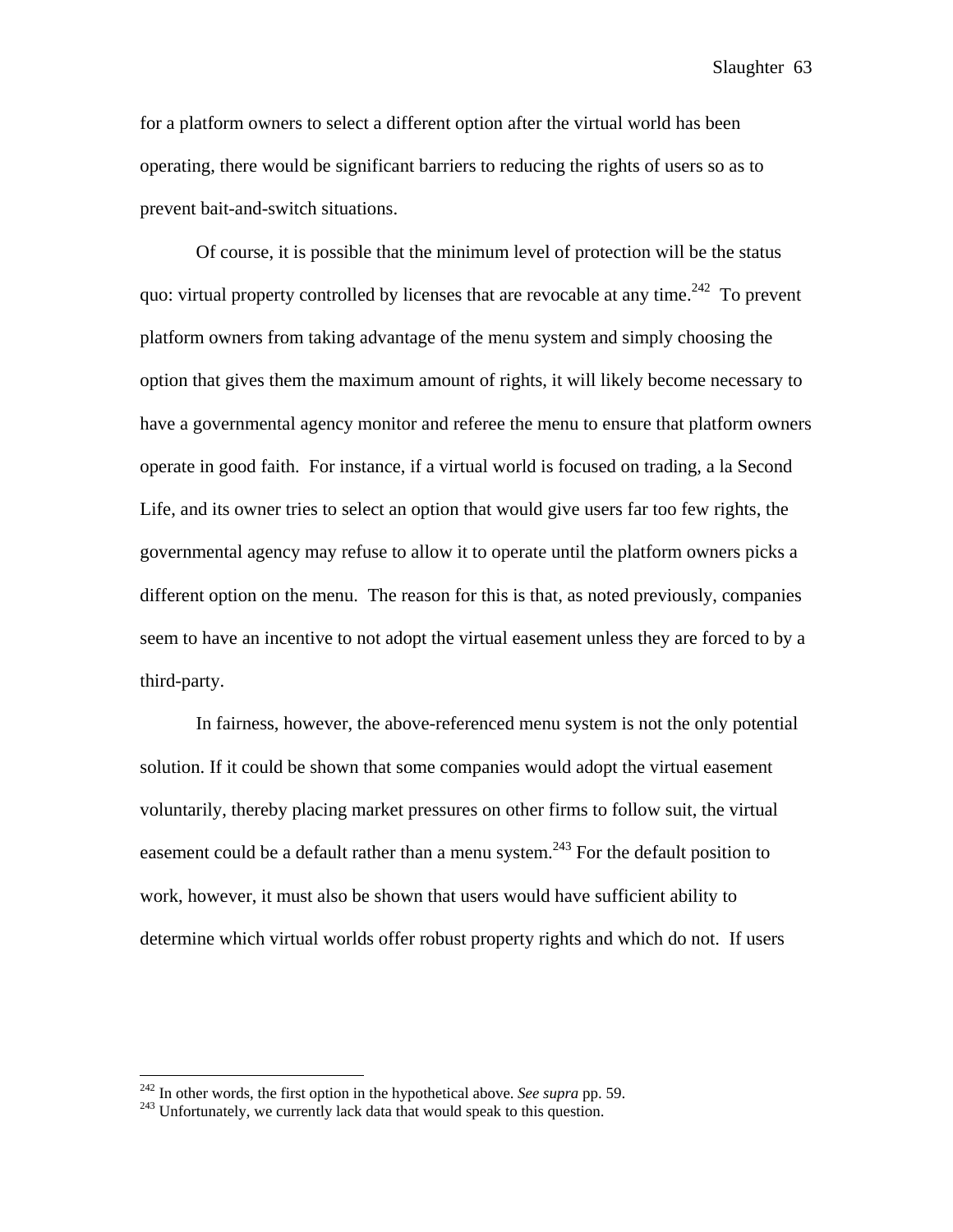have difficulty gaining information, then the above menu regime would be preferred.<sup>244</sup> Notably, since the outcome manner of default system would look little different from the above menu system, the only reason this situation is to be preferred is that it would definitely not require the existence of a governmental oversight agency. As referenced earlier,  $245$  the communicative nature of virtual worlds should make it fairly easy for information to be generated about the policies of various worlds. There is, however, the additional problem of switching  $costs$ ;<sup>246</sup> users may be unwilling to change to a new virtual world due to differences in social infrastructure and sunk costs within one virtual world. In such a scenario, a menu regime may be necessitated even where companies' incentives make the promulgation of default rules feasible. Additionally, the default system would likely not have a finite number of kinds of virtual easement, meaning that the default system would be far more chaotic and confusing than the menu version. Given the low likelihood of companies adopting the virtual easement, however, it seems like the menu system will have to be instituted.

 While some of the ultimate dimensions of the virtual easement will have to be decided after further analysis of the economics and societies of virtual worlds, creating a set of virtual easements for a number of virtual worlds that are transferable, long-lasting, based on a liability rule, and enforceable between third parties should have substantial positive effects. Beyond giving greater clarity to what users' property rights are within virtual worlds generally, giving users some modicum of rights over their virtual property

 $^{244}$  This kind of system has been dubbed the "protection strategy," since it "can impose a rule that favors the uninformed party in order to reduce that party's need for information gathering." *Id*. at 805. This is a contrast to the "notice strategy" which seeks to facilitate the generation of information.<br><sup>245</sup> See supra note 108.

<sup>&</sup>lt;sup>246</sup> Defined as "the costs of switching from one standard to another. They play a role in determining whether a product or service becomes an enduring standard." Brant T. Lee, *The Network Effects of Whiteness*, 53 AM. U.L. REV. 1259, 1282 (2004).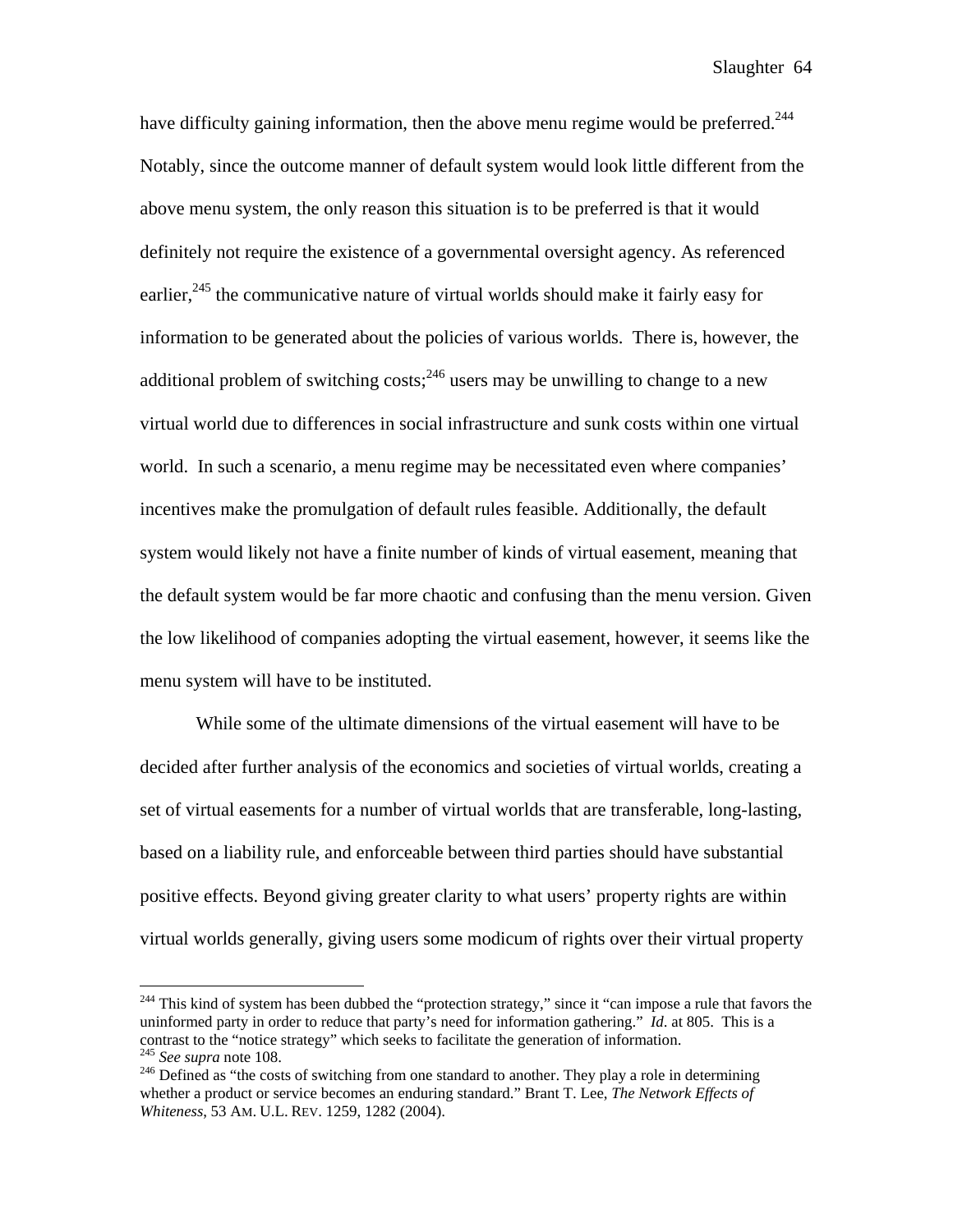should spur further investment within virtual worlds by users, helping the worlds to continue to grow. Similarly, the virtual easement would defeat many of the moral and philosophical quandaries of the status quo, with users able to more fully develop identities within virtual worlds. Finally, offering a legal standard for user property also makes it more feasible for governments to begin taxing income derived from profits made within virtual worlds, thereby filling a current gap in the relationship between the analog world and virtual worlds.

# **V. Policy Concerns**

 $\overline{a}$ 

 Though the current state of virtual worlds is precarious in terms of virtual property and the virtual easement seems to offer an excellent answer to the question of what is to be done about virtual property, establishing the virtual easement is not without potential dangers.  $^{247}$  First, there is the question of whether it is necessary to establish the virtual easement now, when virtual worlds are still in their infancy and the problems are still being discovered; with the situation in flux, companies have an incentive to be nervous about radical change. Also, there is the concern that creating anything resembling property rights within virtual worlds will destroy the game conceit and rob virtual worlds of much of their fantasy, reducing them to just a digital version of the analog world. Another complaint is on jurisdictional lines—how can virtual worlds be regulated at all given that not only do they not "exist" in a physical sense within any one

 $247$  Of course, these dangers exist in large part due to the nature of companies' incentives at present. For instance, the fact that virtual worlds remain in flux militates against radical change to the structural of virtual property unless such a change is critical for continued prosperity. For more, please see discussion *supra* notes 72-81 and accompanying text.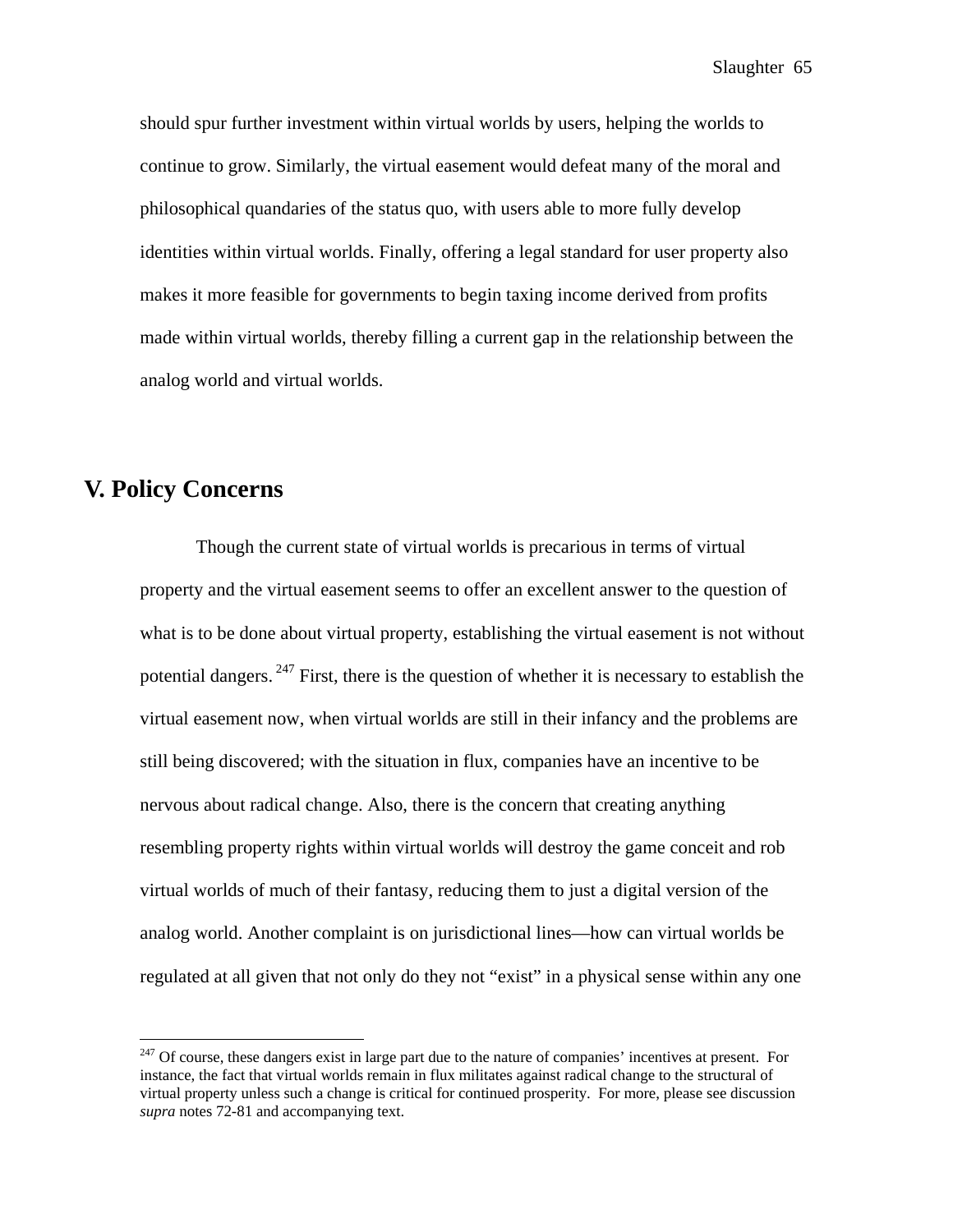country since a virtual world owner could place their servers anywhere in the world. From a legal perspective, there is also the question of whether property rights can be created in this regard at all, since the establishment of the virtual easement simply takes intellectual property and attempts to make it into actual property. This Part will address each of these concerns in turn.

## **A. Necessity**

Although Marc Bragg has filed suit against Linden Lab and there have been a handful of examples of users of various virtual worlds seeking damages from owners of virtual worlds in the courts,  $248$  it must be noted that such situations are the very rare exception rather than the norm. In fact, the most troubling conflict between a user and a virtual world owner from a property rights perspective, the arbitrary ejectment of a virtual world user for no good reason and the confiscating of his property, seems to be an even rarer proposition. As Prof. Alfred Conard notes,

It is evidence that the conception of a proprietor arbitrarily expelling a patron is a legal fiction. Proprietors very rarely expel patrons who are not violating established rules, or suspected of it, despite their legal privilege to do so. On the other hand, proprietors do exclude patrons on a variety of grounds which are not always reasonable.<sup>249</sup>

Cyberproperty, moreover, is not without ills since, by its very nature, it can have a chilling effect on speech and the general public nature of online communities, making it easier for virtual worlds to resemble a patchwork of individual homesteads rather than interconnected holistic communities of millions.<sup>250</sup> In this regard, enacting a major

<sup>248</sup> *See supra* pp. 9-10.

<sup>249</sup> *Amusement Patron*, *supra* note 95, at 816. 250 *See Against Cyberproperty*, *supra* note 125, at 22.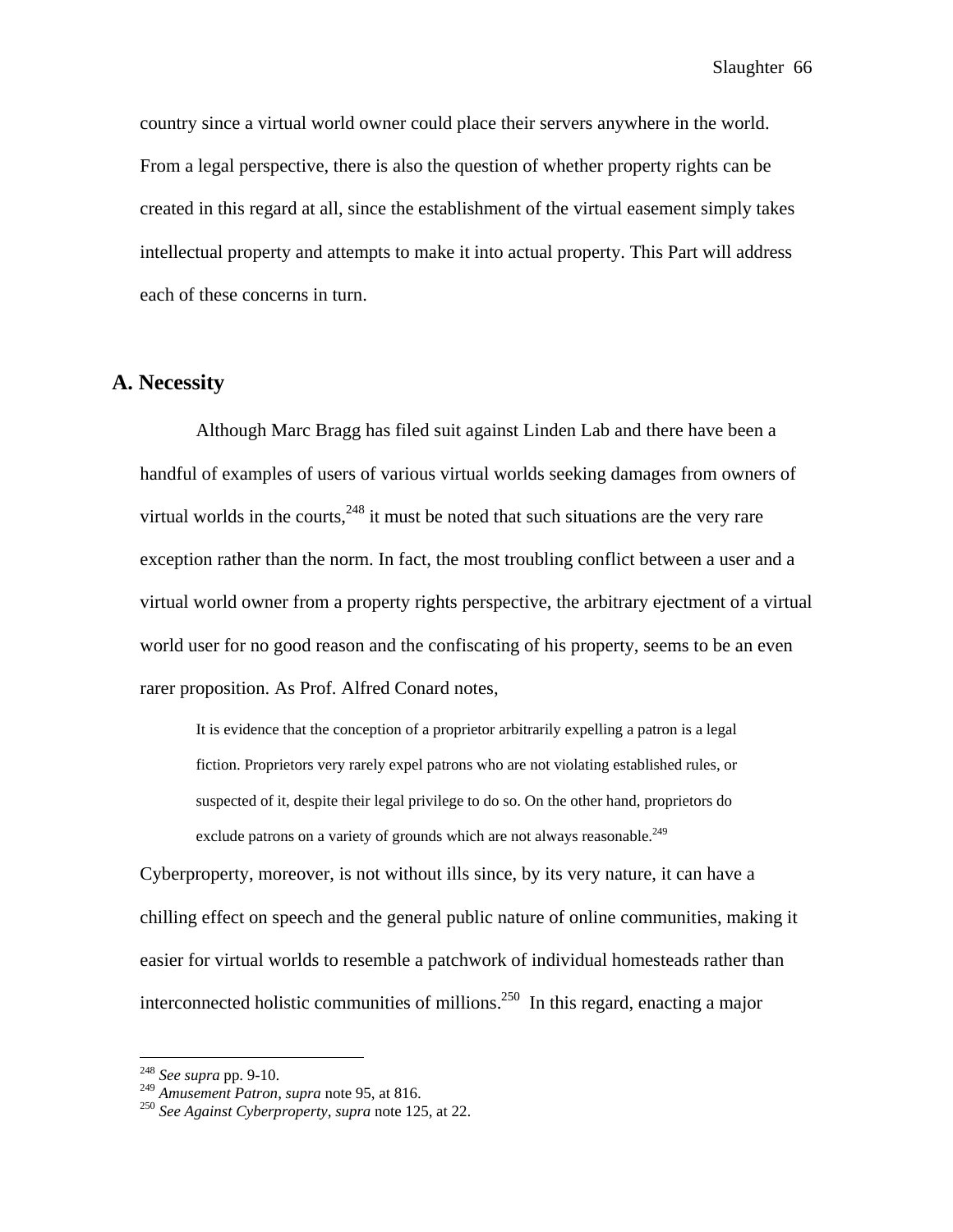reform of the structure of virtual worlds at this stage instead of applying existing legal regimes could do more harm than good to virtual worlds by increasing legal confusion within courts,  $251$  with the establishment of the virtual easement possibly leading to an unwanted explosion of user property rights at the expense of platform owners.<sup>252</sup>

 Such concerns, while understandable, do not provide sufficient reason for forgoing the establishment of the virtual easement, however. First, although the virtual easement would represent a marked change, it is not one that has been totally unexpected—for the last decade, analysts have argued that the internet and online spaces must be governed by a mix of contract and property.<sup>253</sup> Additionally, while there have been relatively few examples of clear legal claims involving virtual worlds as of yet, this may be less due to the inherent stability of the system and more due to the relative youth of virtual worlds in general. As the total population of the Metaverse and the size of virtual world economies increase, it is likely that the number of legal conflicts over virtual property will multiply in number and degree. Additionally, it can be argued that the inability of users to own property is already having a dampening effect on virtual world economies, as users are reluctant to effectively gamble their money on virtual property. Even though the economies of virtual worlds have grown dramatically in the last few years, it is conceivable that this growth would have been even more pronounced if users had a degree of ownership over their virtual world assets.

<sup>251</sup> *See* Nelmark, *supra* note 30, at 22 (arguing that it is dangerous to create *sui generis* rules which initially provide a better fit for new forms of property but often address a specific act, such as cybersquatting, "without considering the broader implications of the law"); Joseph H. Sommer, *Against Cyberlaw*, 15 BERKELEY TECH. L.J. 1145, 1148 (2000) ("[M]ost legal doctrines are flexible and likely to accommodate new social practices . . . .").<br><sup>252</sup> See Against Cyberproperty, supra note 125, at 24.

<sup>&</sup>lt;sup>253</sup> See Maureen O'Rourke, *Fencing Cyberspace: Drawing Borders in a Virtual World*, 82 MINN. L. REV. 609, 686-87 (1998).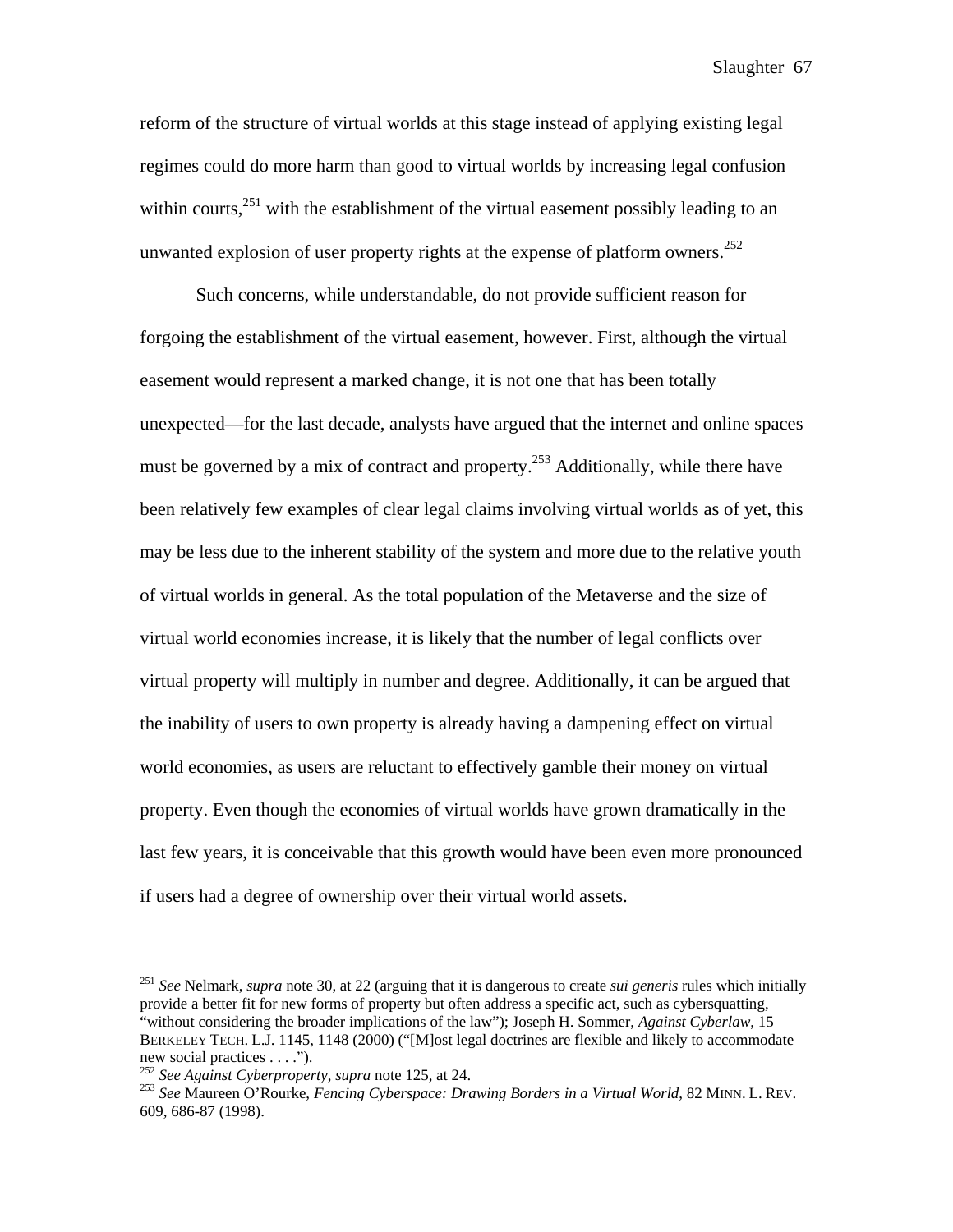Although such situations as Marc Bragg's may be rare, that also is little reason that the law should attempt to avoid them; if anything, the fact that avoiding the area until a difficult case appears before a prominent court is a more frightening proposition, since, without guidance, it is very foreseeable that the outcome of such a case could be displeasing to all parties. Finally, while some scholars do believe that the current system is sustainable, the vast majority believe that a deluge of litigation over virtual property is coming,<sup>254</sup> and that clear guidelines for courts to use in considering cases on virtual property would be critical for working out the dimensions of virtual property rights.<sup>255</sup> The more time that passes, the greater the potential risk of legal chaos.<sup>256</sup>

 $\overline{a}$ 

 Sadly the exact animating factor for the company's failures to act appears to be difficult to discern at this time, yet it does appear unlikely that it is due to some belief in virtual worlds as "public goods" given how strenuously the EULA's seek to claim that companies are complete and total owners of their virtual worlds. *See supra* Part II.A.3.

<sup>254</sup> *See, e.g.*, *Laws*, *supra* note 7, at 50-52; Raph Koster, *Declaring the Rights of Players*, *in* STATE OF PLAY, *supra* note 9, at 55, 66-67; *Right to Play*, *in* STATE OF PLAY, *supra* note 9, at 83-84; *Virtual Liberty*, *supra* note 58, at 2045.

<sup>255</sup> *See Laws*, *supra* note 7, at 51. Without clear guidelines, it is entirely possible that differing jurisdictions could develop different property rights standards, an outcome which could be potentially disastrous since the level of transaction costs could become astronomical.

<sup>&</sup>lt;sup>256</sup> Admittedly, one could respond to this point by asking why no virtual world has yet attempted to create full property rights given the risks at issue. There seem to be a number of animating factors behind this decision. First, while conflict is extremely likely in the future, cases like Bragg's remain the exception, and there has yet to be a smoking gun case similar to *A&M Records v. Napster* that crystallizes the issue for observers. 239 F.3d 1004 (9th Cir. 2001). Until this case appears, many in the industry may well prefer willful ignorance to taking significant action. By the same token, it is conceivable that companies are making the political calculation that government, if it eventually steps in, will regulate far less than the companies would independently, offering further inducement to refrain at the moment. To some extent, there is also an element of risk of mutually assured destruction by enacting property rights, as a company could enact greater property rights within a virtual world only to be one-upped the next week by a rival, initiating a vicious cycle for the companies. Finally, increased regulation would likely also mean increased bureaucracy and costs, concerns that similarly militate against companies increasing their property rights so far, just as the high cost of starting a virtual world likely prevents new entities from establishing virtual worlds with full property rights that can compete with established players like Blizzard and Sony. *See*  Posting of Richard Bartle to Terranova, http://terranova.blogs.com/terra\_nova/ (Dec. 16, 2005).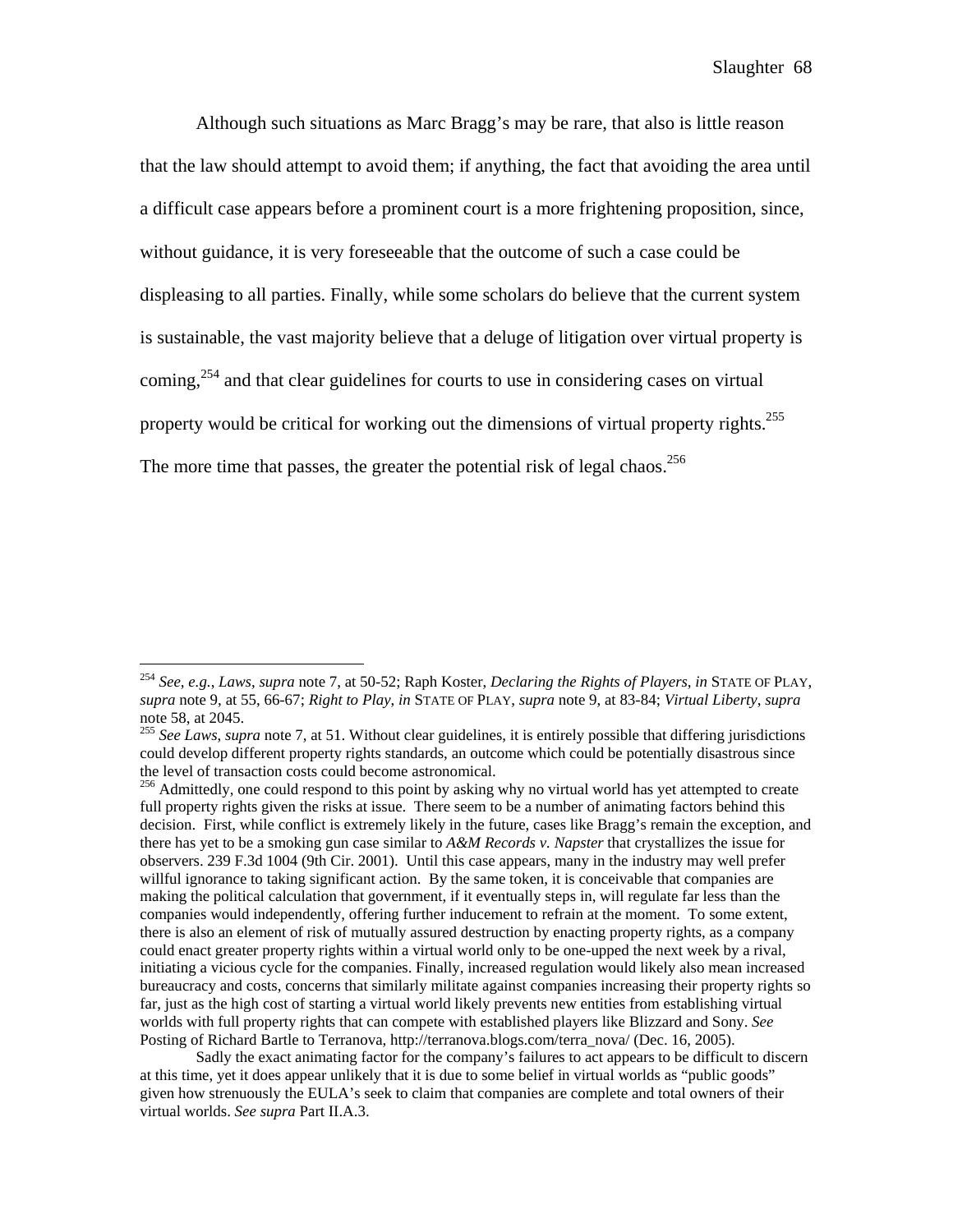## **B. Destroying the Game Conceit**

Considering that virtual worlds were birthed largely in fantasy, and that much of the Metaverse is comprised of MMORPG's that either do not have significant commodification or could exist without significant commodification,  $257$  the concern that the virtual easement could destroy the game conceit is a very real one.<sup>258</sup> In fact, it is possible that the establishment of the virtual easement in some virtual worlds could have an impact even on those virtual worlds which do not increase user property rights by underlining just what rights the users of those virtual worlds do not possess.

Yet, the fact that the virtual easement will not be universally applied and can be given multiple interrations should limit many of the especially egregious effects on the game conceit. The virtual easement can and should be structured in such a way that if two users engage in player-to-player combat, the loser cannot seek redress in a court.<sup>259</sup> Additionally, at a bare minimum, the virtual easement could be interrated to effectively create a spectrum of property rights, such that while users in Virtual World A (an MMORPG) have no more rights than they have in current EULA's, users of Virtual World B (an MMORPG that encourages property acquisition) could have the long-lasting and liability rule dimensions of the virtual easement but not the transferability and in rem attributes, while users of Virtual World C (a space that is effectively a place to inhabit online) could have the full virtual easement. The concept of a spectrum can also be calibrated further, to the point that platform owners could have as much flexibility

 $^{257}$  The key example of the latter situation is Sony's Everquest II—although the creation of Station Exchange has standardized trading between players, such trading is far from germane to the game and could be abolished without many negative impacts beyond a loss of additional revenue to Sony and the end of players being able to financially profit from being involved in the virtual world.

<sup>258</sup> *See* Bartle, *in* STATE OF PLAY, *supra* note 9, at 40.

<sup>259</sup> *See Virtual Liberty*, *supra* note 58, at 2068.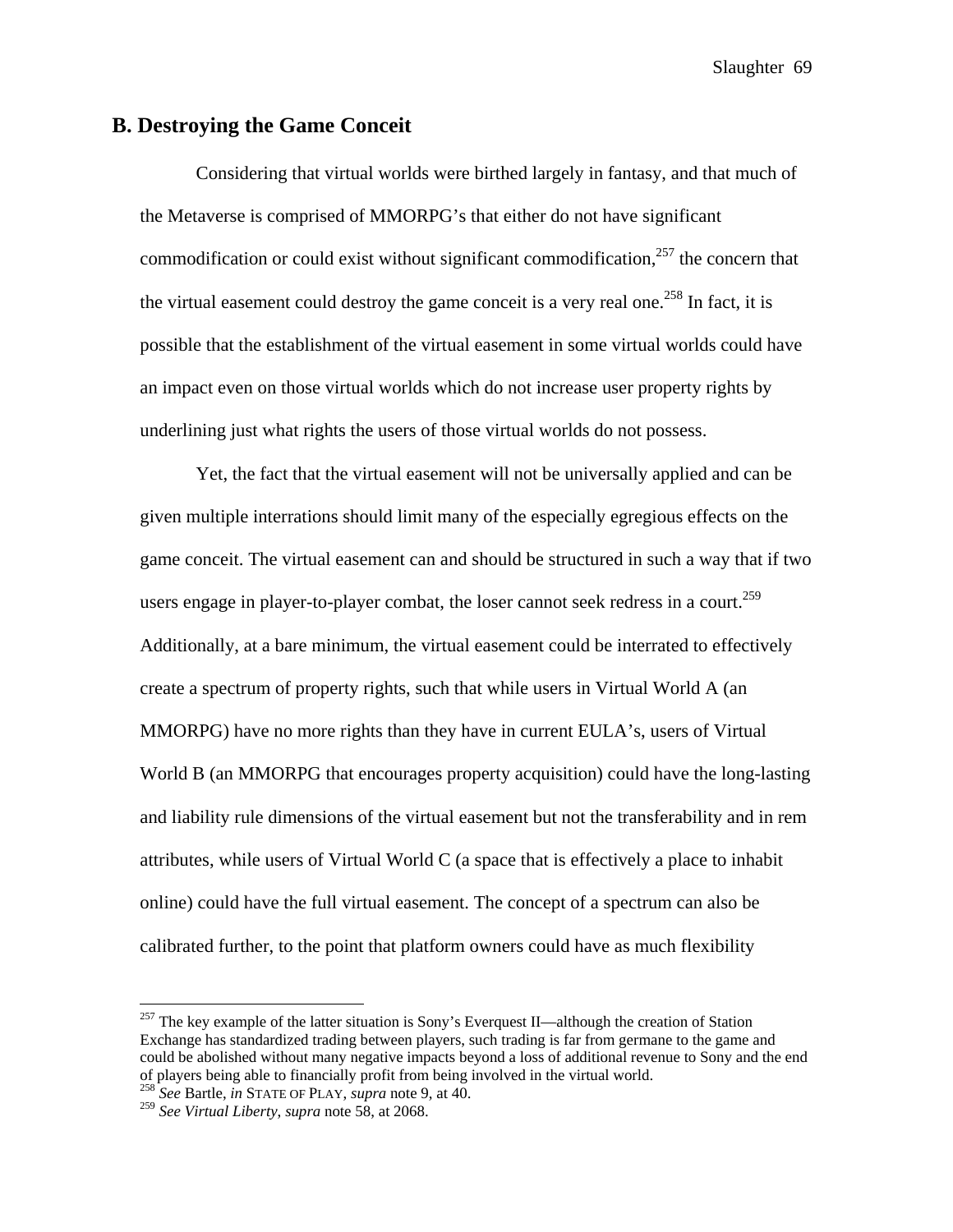determining the virtual property rights of their worlds as individuals have determining ownership of real and personal property in the analog world.<sup>260</sup>

In some respects then, the establishment of the virtual easement could be seen as supplying a sense of order to a subset of virtual worlds—the beginnings of a system of systematized order within virtual worlds. In its most aggressive version, the virtual easement simply sets up rules and regulations for companies to follow in dealing with the property of users, a situation that can be roughly analogized to the constitutional and legal limitations on zoning and eminent domain in the analog world.<sup>261</sup> The primary differences between real-world zoning and the use of eminent domain lie in the relative simplicity of the virtual easement—there are no inherent requirements on when the takings clause can be used<sup>262</sup> or what the proper metric of a taking is,<sup>263</sup> but merely the existence of an reimbursement for users when the company desires to take their virtual assets. In other words, while some observers may claim that this represents the death of the game conceit, the additional rules on the virtual world are fairly light, and actually seek to make a game company's interactions with its users more standardized.<sup>264</sup> It is

<sup>&</sup>lt;sup>260</sup> See Merrill, supra note 146, at 37.

<sup>&</sup>lt;sup>261</sup> *See supra* note 215 and accompanying text.<br><sup>262</sup> *See* Kelo v. City of New London, 545 U.S. 469 (2005); Lucas v. S.C. Coastal Council, 505 U.S. 1003 (1992).

<sup>&</sup>lt;sup>263</sup> See Loretto v. Teleprompter Manhattan Catv Corp., 458 U.S. 419; Penn Central Transportation Co. v. New York City, 438 U.S. 104 (1978).

<sup>&</sup>lt;sup>264</sup> To be totally fair, this does not mean that it is impossible for a virtual world or a court to decide that regulatory takings in the spirit of *Loretto*, *Lucas,* or *Penn Central* can occur within virtual worlds. Indeed, if virtual world continue to grow in size, population, and technological detail, it is conceivable that some parties, likely users, will eventually move to create a system of "virtual regulatory takings," wherein companies could be required to reimburse users for taking assets unintentionally. This outcome is the specter that Bartle and other writers refer to when discussing the game conceit—the possibility that game companies could lose the vast majority of their control on virtual worlds, and that virtual worlds would turn into nothing more than an electronic mirror of our analog world. Yet, this concern is premature and resembles fears that providing any sort of regulation to a market entails the destruction of an economy. At present, the possibility of such an outcome occurring anytime in the near or moderate future is infinitesimal, as there are currently no persons advocating such a system at all. The subject, however, would be fruitful for further thought by members of the academy.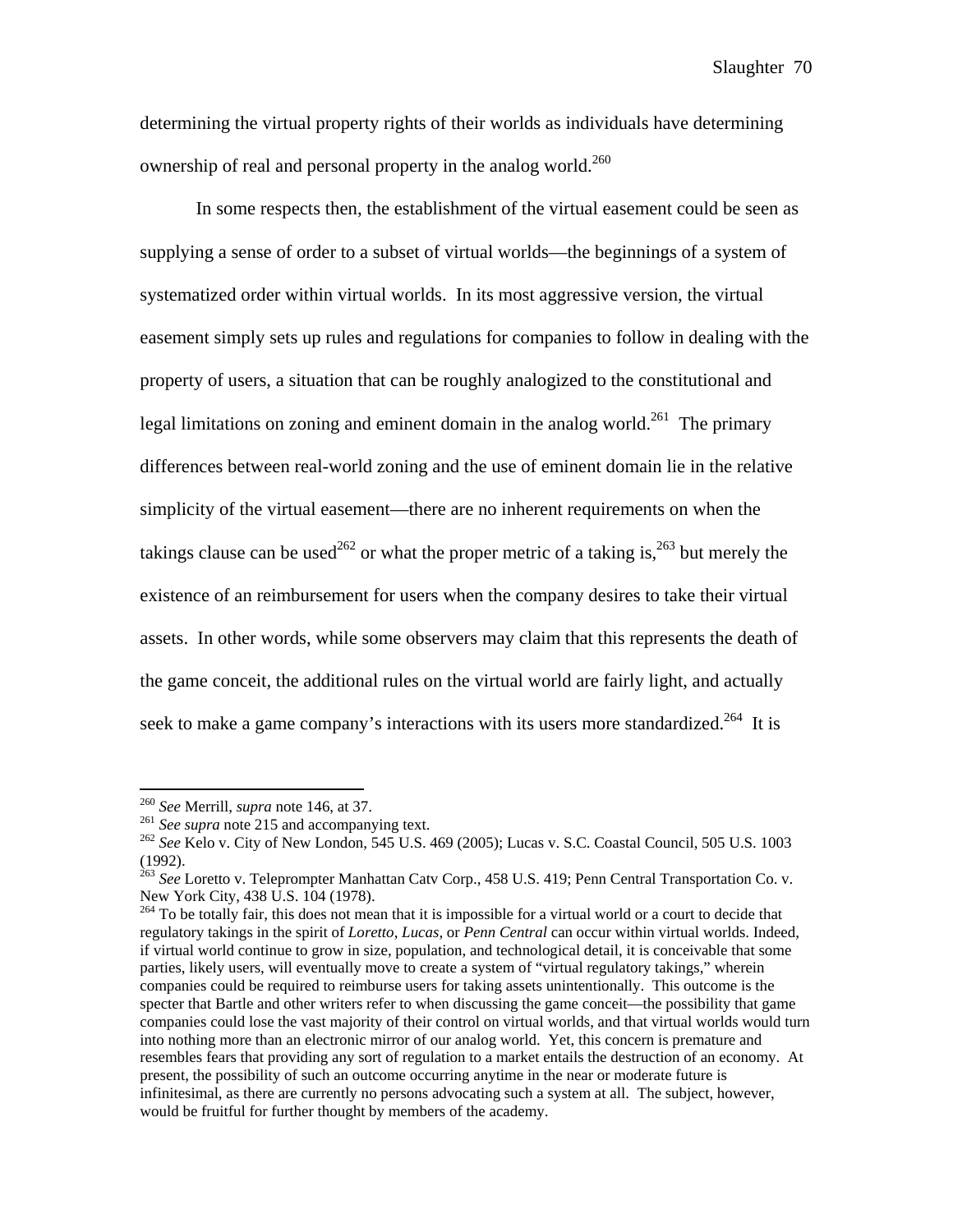even conceivable that the existence of the virtual easement could make it easier for companies to "re-zone" their virtual worlds. After all, while game companies may be reluctant to simply take the assets of users without compensation for fear of increasing user ire, the possibility of compensation for lost assets should help pacify such users.

 The concern over damage to the game conceit at the hands of the virtual easement is already largely being rendered moot by current events, however, as platform owners are attempting to reap large economic benefits off of users while maintaining total control of all virtual property.<sup>265</sup> Both Second Life's decision to grant intellectual property rights to users and Sony's establishment of its Station Exchange auction system represent large moves away from the vision of virtual worlds as primarily play spaces without any concomitant change in users' rights. As such, the virtual easement may mitigate some of these trends and help preserve the game conceit for some virtual worlds by forcing game companies to make a choice—either accept the virtual easement, meaning that the companies can continue profiting off of individual transactions between users, or continue the EULA system but without the ability to profit off of user-user trades/auctions.

## **C. Jurisdictional Concerns**

1

 Although it can be argued that virtual worlds can be said to effectively reside in whatever jurisdiction their servers are located in, the generally nebulous connection between the analog world and cyberspace space generally makes precise regulation of

<sup>265</sup> *See Virtual Liberty*, *supra* note 58, at 2071, 2073; *Law and Liberty*, *in* STATE OF PLAY, *supra* note 9, at 94-95.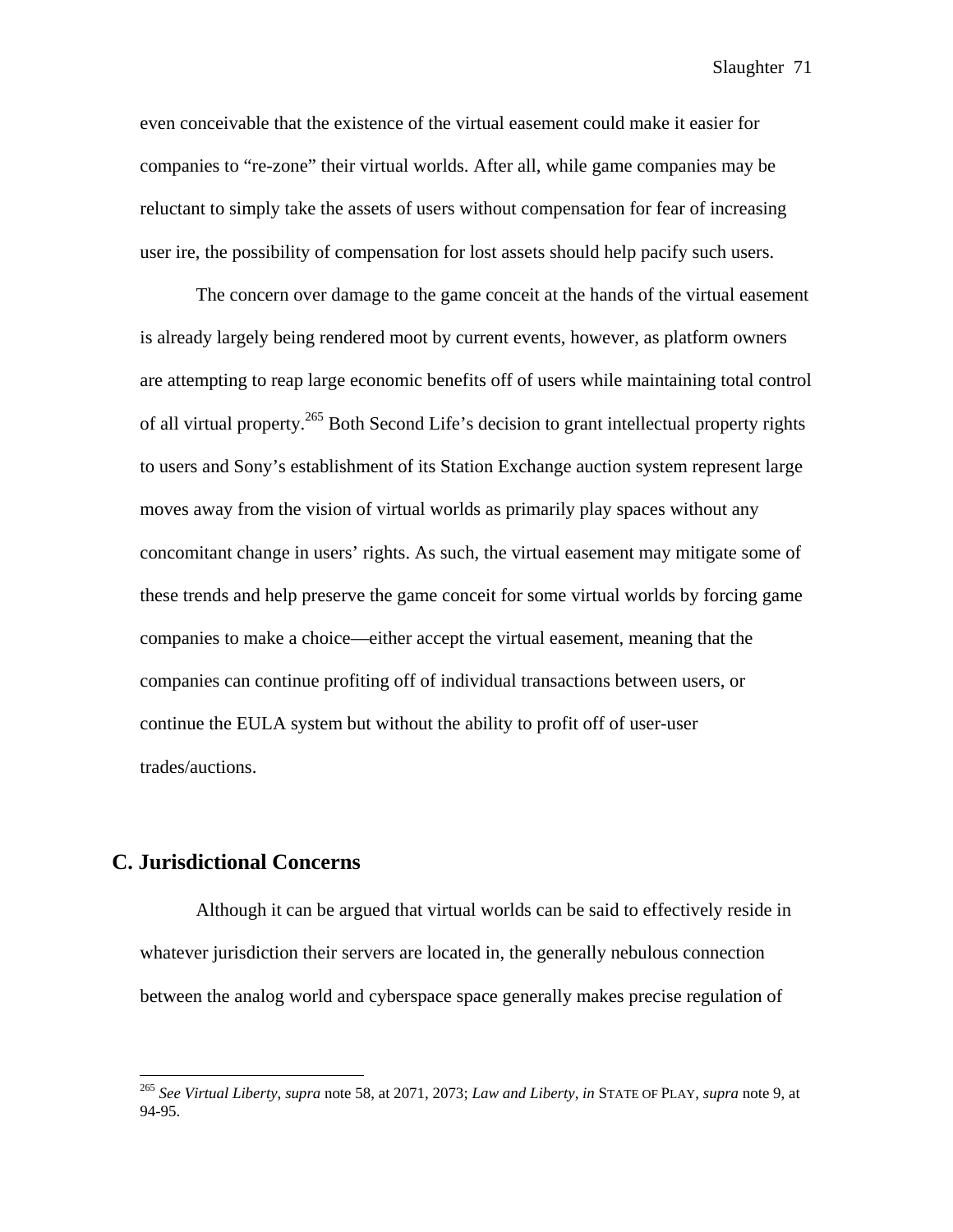virtual worlds a fairly daunting task.<sup>266</sup> Yet, even assuming that virtual world companies attempt to escape the establishment of a virtual easement system of property rights by moving their servers to a different country,  $267$  it should still be possible for the United States to regulate the activities of users who are United States citizens. If nothing else, the recent legislation passed by Congress regulating online poker websites provides precedent for the United States regulating the activities of foreign websites with regard to United States citizen users. As a result, if the virtual easement were established, courts could make platform owners choose between accepting that United States citizen users have property rights over their virtual world assets to some degree and not allowing United States citizens to enter their virtual world. Although the latter outcome would be quite deleterious, the size of the virtual world user base in the United States militates against this outcome.

## **D. The Possibility of Creating Property Through IP**

 $\overline{a}$ 

 Finally, although the relationship between intellectual property (IP) and property has not always been particularly well-defined, $2^{68}$  the virtual easement takes that relationship in a somewhat revolutionary new direction by suggesting that users can take code which only appears to be a piece of property and grant it many of the same rights as real property. In the most extreme sense, the virtual easement can be critiqued for

<sup>266</sup> Gregory J. Wrenn, *Cyberspace Is Real, National Borders Are Fiction: The Protection of Expressive Rights Online Through Recognition of National Borders in Cyberspace*, 38 STAN. J INT'L L. 97 (2002).<br><sup>267</sup> A rather remote scenario given the wealth of tech-friendly resources located in the United States and the

fact that other especially tech-saavy countries, like South Korea and China, are moving in the same direction. *See*, *e.g.*, *Online Gamer in China Wins Virtual Theft Suit*, REUTERS, Dec. 20, 2003, *available* at http://www.cnn.com/2003/TECH/fun.games/12/19/china.gamer.reut/. 268 While intellectual property is the realm of "abstract proprietary interests in the intangible" and property

is the law of the tangible, the divide between them is often quite narrow. ROGER E. SCHECHTER & JOHN R. THOMAS, INTELLECTUAL PROPERTY: THE LAW OF COPYRIGHTS, PATENTS, AND TRADEMARKS 4-9 (2003).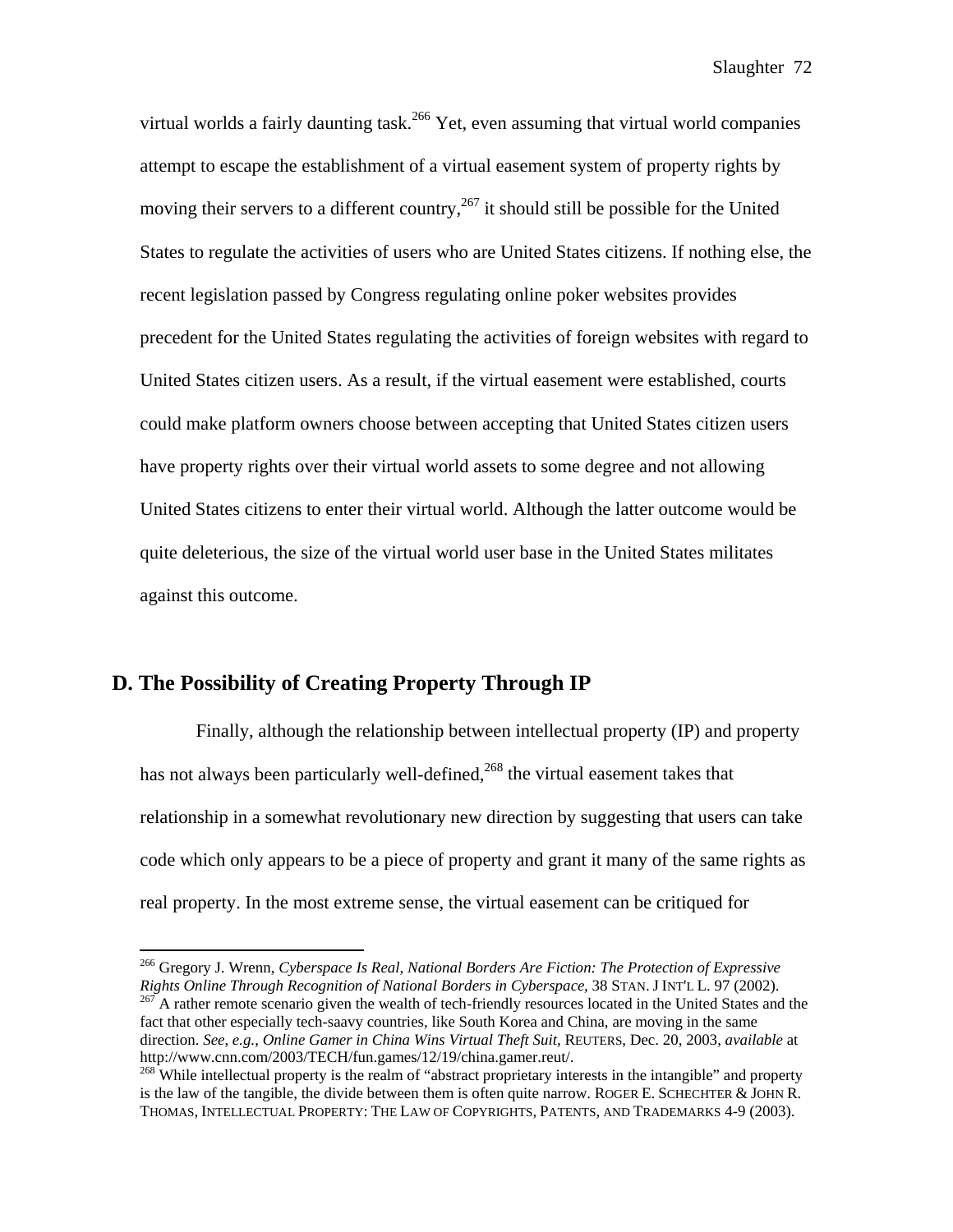allowing for a user to take a part of a copyright (some part of a virtual world's overall code) and create property rights effectively out of thin air (by claiming a measure of property rights over that piece of code). Yet, it must be noted that virtual property itself is somewhat distinct from intellectual property—although virtual property may be, at base, code, a piece of virtual property shares many significant attributes with real property, like exclusivity, transferability, and even a degree of tangibility. More importantly, people interact with virtual property not in the abstract way they deal with intellectual property but in a fairly concrete manner—indeed, users interactions with virtual property are giving a new normative dimension to how intellectual property can be perceived.<sup>269</sup> As such, if the primary barrier to perceiving virtual property as being worthy of property rights is its existence as code, this is not by itself a problem—after all, "the law turns the intangible into property."<sup>270</sup>

## **VI. Conclusion**

 $\overline{a}$ 

Although virtual worlds have managed to exist largely outside the law for the first few years of their existence, that period seems to be drawing to a close. At present, the status quo of virtual property appears largely untenable, with the EULA-controlled system of rights management likely to be increasingly challenged by users in courts. As neither property law nor contract law appear able to provide by themselves a good system to control the ownership of virtual property, however, it appears that the best solution to

<sup>269</sup> *See* Elkin-Koren, *supra* note 226, at 395; Margaret Jane Radin, *Regulation by Contract, Regulation by Machine*, 160 J. INSTITUTIONAL & THEORETICAL ECON. 142 (2004).<br><sup>270</sup> *See* FREE CULTURE, *supra* note 32, at 82.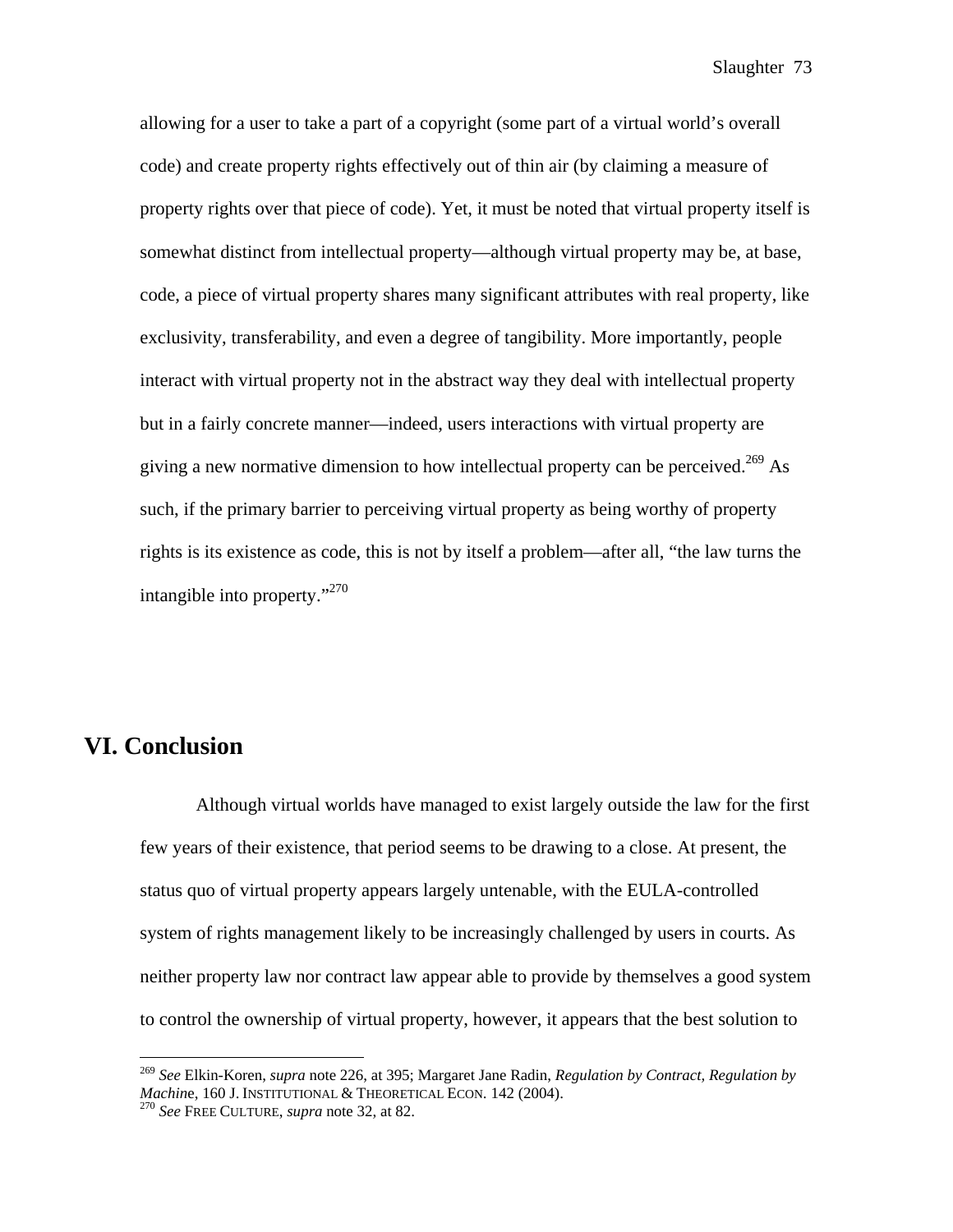Slaughter 74

the virtual property question is to create a new interest that combines different aspects of contract law and property law—the virtual easement.

As previously mentioned, although the broad strokes of the virtual easement have been described, much work remains to be done before the virtual easement's form(s) should be ultimately finalized. Beyond analyzing how the U.S. government should consider enacting the virtual easement and what, if any, cooperation should occur between countries in this regard, a great deal more research about the economies of virtual worlds would be very useful so as to maximize the efficiency of the worlds. Moreover, any establishment of virtual property rights will have to be workable within the virtual worlds, so further studies of users' opinions on this subject and the existence of virtual worlds in general would be useful—although "online democracy" within virtual worlds is still fairly nascent, users have begun fairly ferocious movements when faced with what they believe are illogical or unjust policies.

Although the novel technical nature of virtual worlds might fill some in the academy with pause about how the law should deal with the question of virtual property, it should be remembered that the law has dealt with novel technologies before. Though an improper regulation of virtual worlds could damage the Metaverse gravely, the greatest danger is not that governments or courts will enact poor laws but that no action will be taken in the belief that an appropriate system of virtual property rights will work itself out naturally.<sup>271</sup> In the relatively near future,<sup>272</sup> a court or a legislature will attempt

1

<sup>271</sup> Lawrence Lessig, Op-Ed., *Make Way for Copyright Chaos*, N.Y. TIMES, Mar. 18, 2007, *available* at http://www.nytimes.com/2007/03/18/opinion/18lessig.html?\_r=2&n=Top%2fOpinion%2fEditorials%20an d%20Op%2dEd%2fOp%2dEd%2fContributors&oref=slogin&oref=login.

<sup>&</sup>lt;sup>272</sup> Considering that Marc Bragg's lawsuit has been transferred to federal court and has survived a motion to dismiss, it's even possible that this very first suit could itself be the tsunami that inaugurates the regulation of property rights within virtual worlds. *See* Bragg v. Linden Research, Inc., No. 06-4925 (E.D.